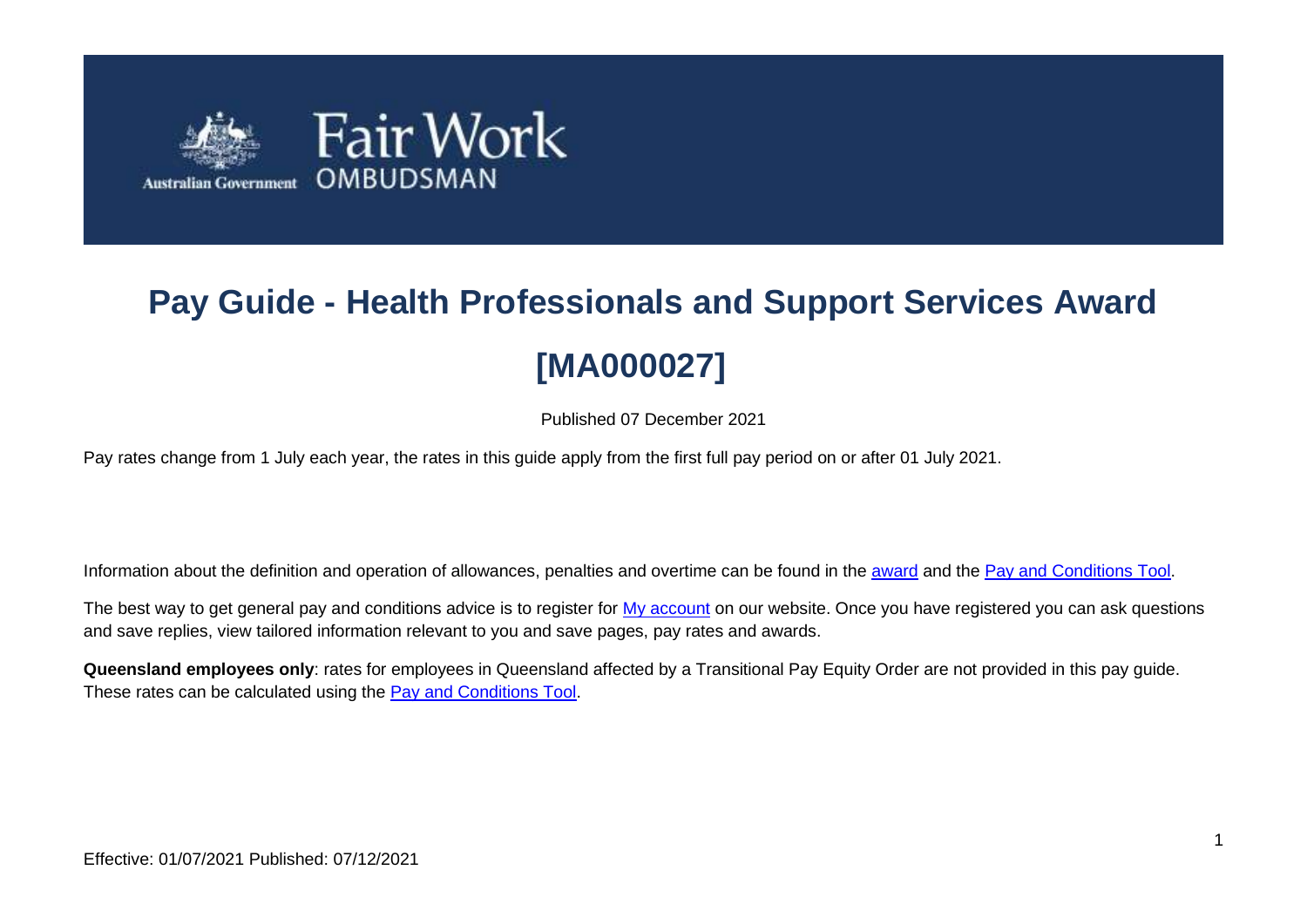# **Rates of pay**

### **Adult**

# **Full-time & part-time**

| <b>Classification</b>                                                           | Weekly pay rate | Hourly pay rate | Shiftwork -             | <b>Saturday</b> | <b>Sunday</b> |
|---------------------------------------------------------------------------------|-----------------|-----------------|-------------------------|-----------------|---------------|
|                                                                                 |                 |                 | <b>Monday to Friday</b> |                 |               |
| Support services employee level 1                                               | \$821.40        | \$21.62         | \$24.86                 | \$32.43         | \$32.43       |
| Support services employee level 2                                               | \$855.50        | \$22.51         | \$25.89                 | \$33.77         | \$33.77       |
| Support services employee level 3                                               | \$889.00        | \$23.39         | \$26.90                 | \$35.09         | \$35.09       |
| Support services employee level 4                                               | \$899.50        | \$23.67         | \$27.22                 | \$35.51         | \$35.51       |
| Support services employee level 5                                               | \$930.00        | \$24.47         | \$28.14                 | \$36.71         | \$36.71       |
| Support services employee level 6                                               | \$980.10        | \$25.79         | \$29.66                 | \$38.69         | \$38.69       |
| Support services employee level 7                                               | \$997.70        | \$26.26         | \$30.20                 | \$39.39         | \$39.39       |
| Support services employee level 8 -<br>pay point 1                              | \$1,031.60      | \$27.15         | \$31.22                 | \$40.73         | \$40.73       |
| Support services employee level 8 -<br>pay point 2                              | \$1,058.70      | \$27.86         | \$32.04                 | \$41.79         | \$41.79       |
| Support services employee level 8 -<br>pay point 3                              | \$1,133.10      | \$29.82         | \$34.29                 | \$44.73         | \$44.73       |
| Support services employee level 9 -<br>pay point 1                              | \$1,153.30      | \$30.35         | \$34.90                 | \$45.53         | \$45.53       |
| Support services employee level 9 -<br>pay point 2                              | \$1,194.30      | \$31.43         | \$36.14                 | \$47.15         | \$47.15       |
| Support services employee level 9 -<br>pay point 3                              | \$1,203.80      | \$31.68         | \$36.43                 | \$47.52         | \$47.52       |
| Health professional employee level 1 -<br>pay point 1 (UG 2 qualification)      | \$943.60        | \$24.83         | \$28.55                 | \$37.25         | \$37.25       |
| Health professional employee level 1 -<br>pay point 2 (three year degree entry) | \$980.10        | \$25.79         | \$29.66                 | \$38.69         | \$38.69       |
| Health professional employee level 1 -<br>pay point 3 (four year degree entry)  | \$1,023.40      | \$26.93         | \$30.97                 | \$40.40         | \$40.40       |
| Health professional employee level 1 -<br>pay point 4 (Masters degree entry)    | \$1,058.70      | \$27.86         | \$32.04                 | \$41.79         | \$41.79       |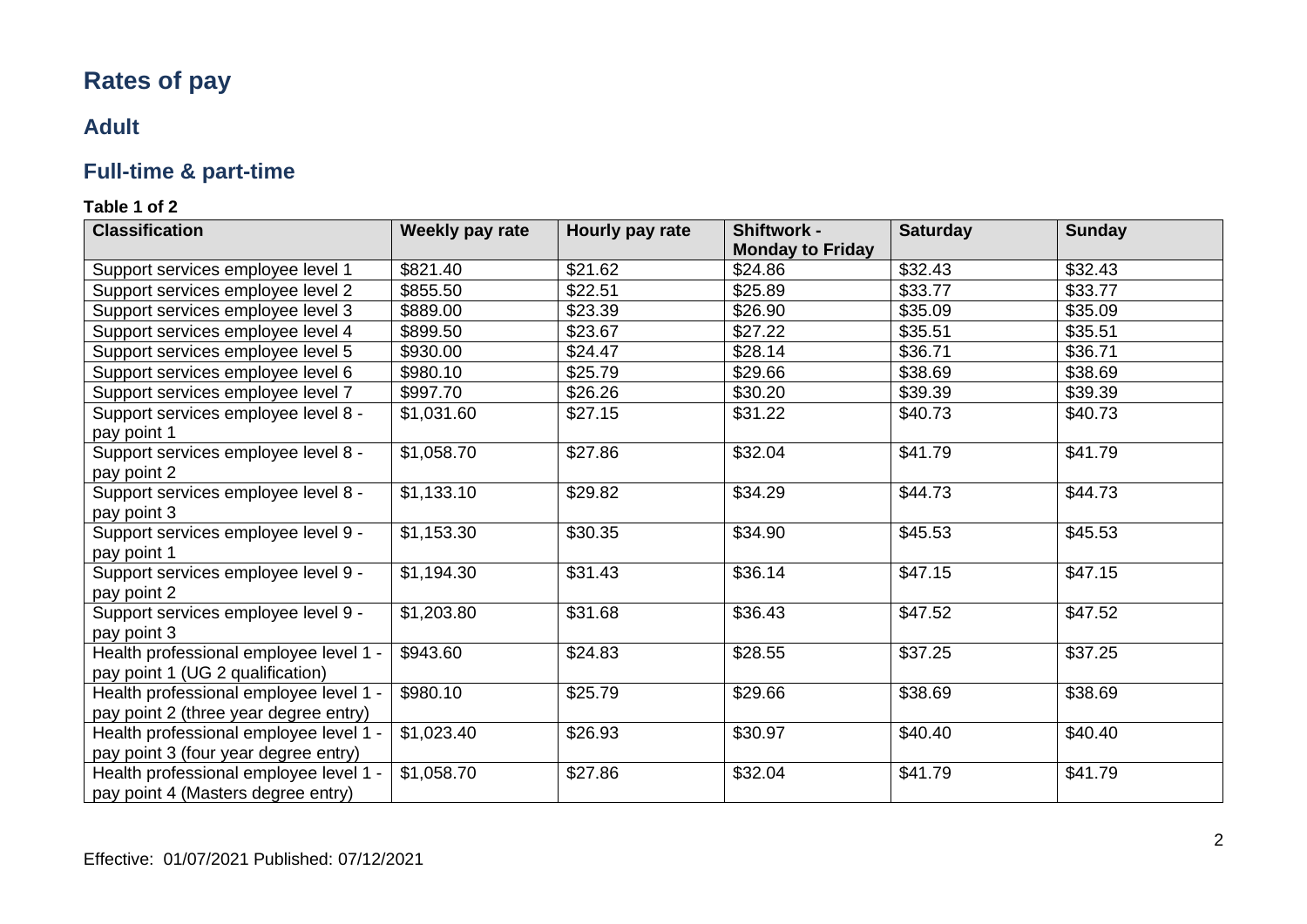| <b>Classification</b>                                                     | Weekly pay rate | Hourly pay rate | Shiftwork -<br><b>Monday to Friday</b> | <b>Saturday</b> | <b>Sunday</b> |
|---------------------------------------------------------------------------|-----------------|-----------------|----------------------------------------|-----------------|---------------|
| Health professional employee level 1 -<br>pay point 5 (PhD qualification) | \$1,153.30      | \$30.35         | \$34.90                                | \$45.53         | \$45.53       |
| Health professional employee level 1 -<br>pay point 6                     | \$1,194.30      | \$31.43         | \$36.14                                | \$47.15         | \$47.15       |
| Health professional employee level 2 -<br>pay point 1                     | \$1,200.80      | \$31.60         | \$36.34                                | \$47.40         | \$47.40       |
| Health professional employee level 2 -<br>pay point 2                     | \$1,244.50      | \$32.75         | \$37.66                                | \$49.13         | \$49.13       |
| Health professional employee level 2 -<br>pay point 3                     | \$1,291.90      | \$34.00         | \$39.10                                | \$51.00         | \$51.00       |
| Health professional employee level 2 -<br>pay point 4                     | \$1,343.30      | \$35.35         | \$40.65                                | \$53.03         | \$53.03       |
| Health professional employee level 3 -<br>pay point 1                     | \$1,401.60      | \$36.88         | \$42.41                                | \$55.32         | \$55.32       |
| Health professional employee level 3 -<br>pay point 2                     | \$1,440.80      | \$37.92         | \$43.61                                | \$56.88         | \$56.88       |
| Health professional employee level 3 -<br>pay point 3                     | \$1,471.90      | \$38.73         | \$44.54                                | \$58.10         | \$58.10       |
| Health professional employee level 3 -<br>pay point 4                     | \$1,537.20      | \$40.45         | \$46.52                                | \$60.68         | \$60.68       |
| Health professional employee level 3 -<br>pay point 5                     | \$1,594.00      | \$41.95         | \$48.24                                | \$62.93         | \$62.93       |
| Health professional employee level 4 -<br>pay point 1                     | \$1,697.00      | \$44.66         | \$51.36                                | \$66.99         | \$66.99       |
| Health professional employee level 4 -<br>pay point 2                     | \$1,811.10      | \$47.66         | \$54.81                                | \$71.49         | \$71.49       |
| Health professional employee level 4 -<br>pay point 3                     | \$1,969.40      | \$51.83         | \$59.60                                | \$77.75         | \$77.75       |
| Health professional employee level 4 -<br>pay point 4                     | \$2,174.10      | \$57.21         | \$65.79                                | \$85.82         | \$85.82       |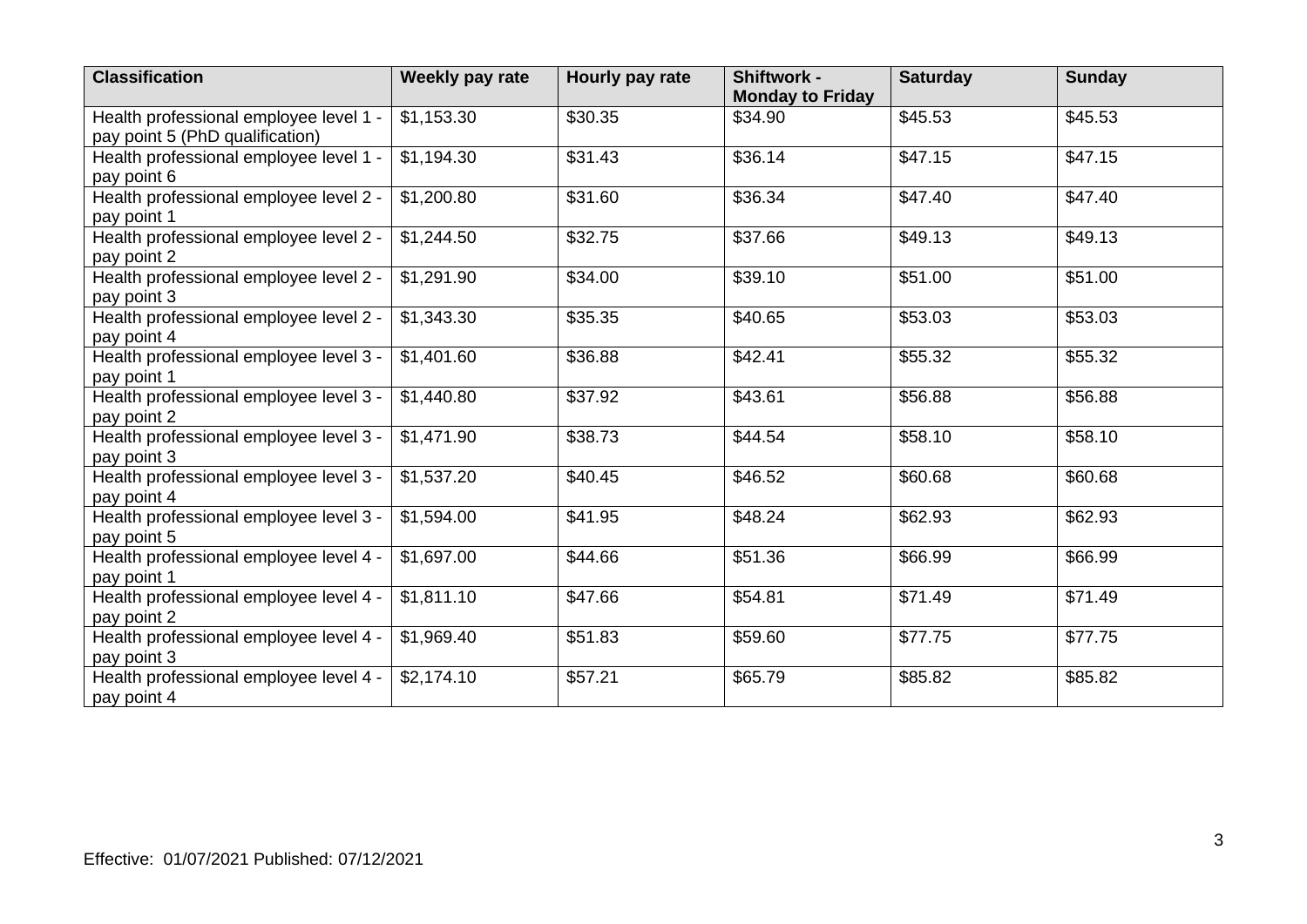| <b>Classification</b>                                                     | <b>Public holiday</b> | <b>Overtime - Monday</b> | <b>Overtime - Monday</b> | <b>Overtime - Sunday</b> | Less than 10 hour |
|---------------------------------------------------------------------------|-----------------------|--------------------------|--------------------------|--------------------------|-------------------|
|                                                                           |                       | to Saturday - first      | to Saturday - after      |                          | break after       |
|                                                                           |                       | 2 hours                  | 2 hours                  |                          | overtime          |
| Support services employee level 1                                         | \$54.05               | \$32.43                  | \$43.24                  | \$43.24                  | \$43.24           |
| Support services employee level 2                                         | \$56.28               | \$33.77                  | \$45.02                  | \$45.02                  | \$45.02           |
| Support services employee level 3                                         | \$58.48               | \$35.09                  | \$46.78                  | \$46.78                  | \$46.78           |
| Support services employee level 4                                         | \$59.18               | \$35.51                  | \$47.34                  | \$47.34                  | \$47.34           |
| Support services employee level 5                                         | \$61.18               | \$36.71                  | \$48.94                  | \$48.94                  | \$48.94           |
| Support services employee level 6                                         | \$64.48               | \$38.69                  | \$51.58                  | \$51.58                  | \$51.58           |
| Support services employee level 7                                         | \$65.65               | \$39.39                  | \$52.52                  | \$52.52                  | \$52.52           |
| Support services employee level 8 -<br>pay point 1                        | \$67.88               | \$40.73                  | \$54.30                  | \$54.30                  | \$54.30           |
| Support services employee level 8 -                                       | \$69.65               | \$41.79                  | \$55.72                  | \$55.72                  | \$55.72           |
| pay point 2                                                               |                       |                          |                          |                          |                   |
| Support services employee level 8 -                                       | \$74.55               | \$44.73                  | \$59.64                  | \$59.64                  | \$59.64           |
| pay point 3                                                               |                       |                          |                          |                          |                   |
| Support services employee level 9 -                                       | \$75.88               | \$45.53                  | \$60.70                  | \$60.70                  | \$60.70           |
| pay point 1                                                               |                       |                          |                          |                          |                   |
| Support services employee level 9 -                                       | \$78.58               | \$47.15                  | \$62.86                  | \$62.86                  | \$62.86           |
| pay point 2                                                               |                       |                          |                          |                          |                   |
| Support services employee level 9 -                                       | \$79.20               | \$47.52                  | \$63.36                  | \$63.36                  | \$63.36           |
| pay point 3                                                               |                       |                          |                          |                          |                   |
| Health professional employee level 1 -                                    | \$62.08               | \$37.25                  | \$49.66                  | \$49.66                  | \$49.66           |
| pay point 1 (UG 2 qualification)                                          |                       |                          |                          |                          |                   |
| Health professional employee level 1 -                                    | \$64.48               | \$38.69                  | \$51.58                  | \$51.58                  | \$51.58           |
| pay point 2 (three year degree entry)                                     |                       |                          |                          |                          |                   |
| Health professional employee level 1 -                                    | \$67.33               | \$40.40                  | \$53.86                  | \$53.86                  | \$53.86           |
| pay point 3 (four year degree entry)                                      |                       |                          |                          |                          |                   |
| Health professional employee level 1 -                                    | \$69.65               | \$41.79                  | \$55.72                  | \$55.72                  | \$55.72           |
| pay point 4 (Masters degree entry)                                        |                       |                          |                          |                          |                   |
| Health professional employee level 1 -<br>pay point 5 (PhD qualification) | \$75.88               | \$45.53                  | \$60.70                  | \$60.70                  | \$60.70           |
| Health professional employee level 1 -                                    | \$78.58               | \$47.15                  | \$62.86                  | \$62.86                  | \$62.86           |
| pay point 6                                                               |                       |                          |                          |                          |                   |
| Health professional employee level 2 -                                    | \$79.00               | \$47.40                  | \$63.20                  | \$63.20                  | \$63.20           |
| pay point 1                                                               |                       |                          |                          |                          |                   |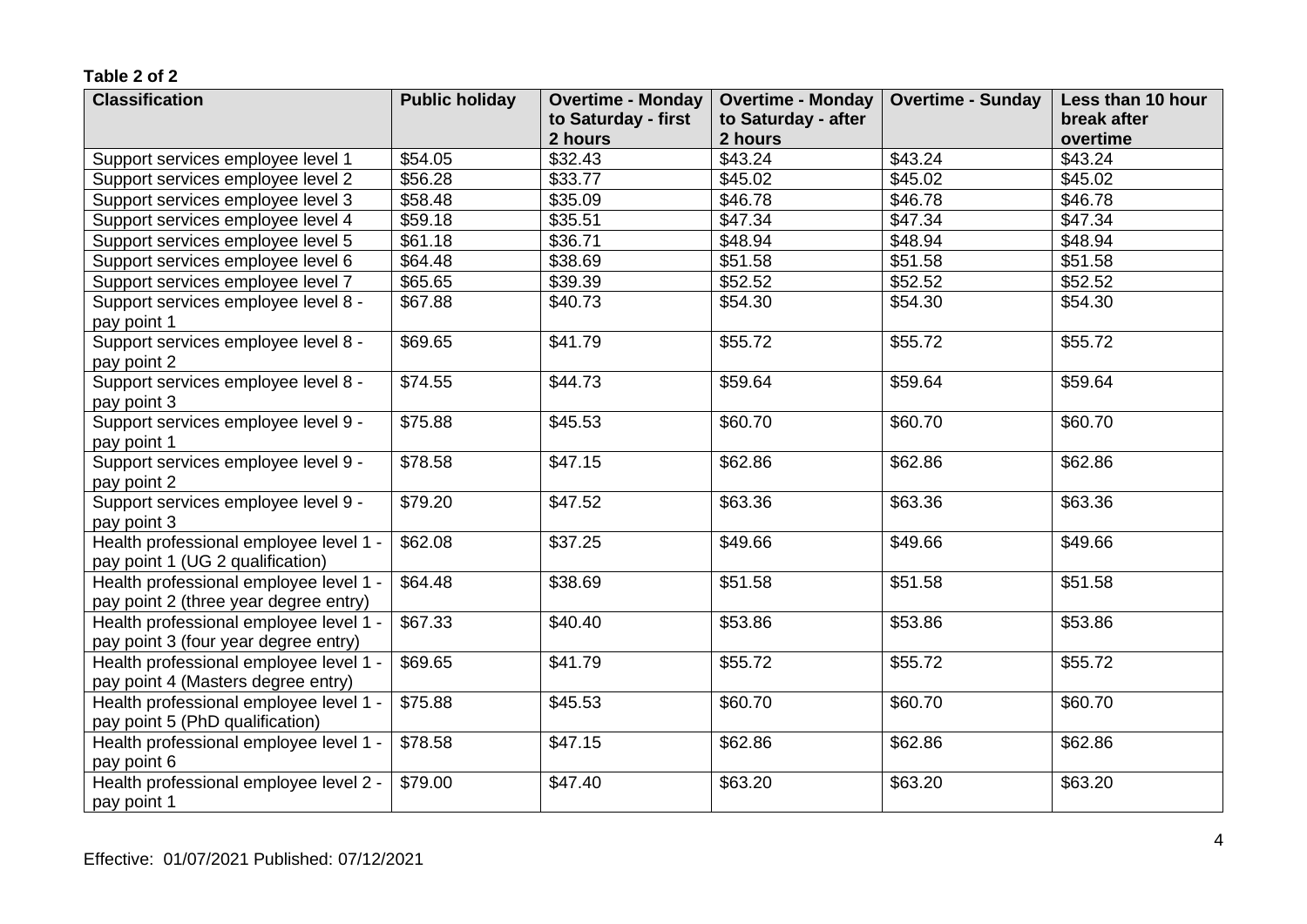| <b>Classification</b>                                 | <b>Public holiday</b> | <b>Overtime - Monday</b><br>to Saturday - first<br>2 hours | <b>Overtime - Monday</b><br>to Saturday - after<br>2 hours | <b>Overtime - Sunday</b> | Less than 10 hour<br>break after<br>overtime |
|-------------------------------------------------------|-----------------------|------------------------------------------------------------|------------------------------------------------------------|--------------------------|----------------------------------------------|
| Health professional employee level 2 -<br>pay point 2 | \$81.88               | \$49.13                                                    | \$65.50                                                    | \$65.50                  | \$65.50                                      |
| Health professional employee level 2 -<br>pay point 3 | \$85.00               | \$51.00                                                    | \$68.00                                                    | \$68.00                  | \$68.00                                      |
| Health professional employee level 2 -<br>pay point 4 | \$88.38               | \$53.03                                                    | \$70.70                                                    | \$70.70                  | \$70.70                                      |
| Health professional employee level 3 -<br>pay point 1 | \$92.20               | \$55.32                                                    | \$73.76                                                    | \$73.76                  | \$73.76                                      |
| Health professional employee level 3 -<br>pay point 2 | \$94.80               | \$56.88                                                    | \$75.84                                                    | \$75.84                  | \$75.84                                      |
| Health professional employee level 3 -<br>pay point 3 | \$96.83               | \$58.10                                                    | \$77.46                                                    | \$77.46                  | \$77.46                                      |
| Health professional employee level 3 -<br>pay point 4 | \$101.13              | \$60.68                                                    | \$80.90                                                    | \$80.90                  | \$80.90                                      |
| Health professional employee level 3 -<br>pay point 5 | \$104.88              | \$62.93                                                    | \$83.90                                                    | \$83.90                  | \$83.90                                      |
| Health professional employee level 4 -<br>pay point 1 | \$111.65              | \$66.99                                                    | \$89.32                                                    | \$89.32                  | \$89.32                                      |
| Health professional employee level 4 -<br>pay point 2 | \$119.15              | \$71.49                                                    | \$95.32                                                    | \$95.32                  | \$95.32                                      |
| Health professional employee level 4 -<br>pay point 3 | \$129.58              | \$77.75                                                    | \$103.66                                                   | \$103.66                 | \$103.66                                     |
| Health professional employee level 4 -<br>pay point 4 | \$143.03              | \$85.82                                                    | \$114.42                                                   | \$114.42                 | \$114.42                                     |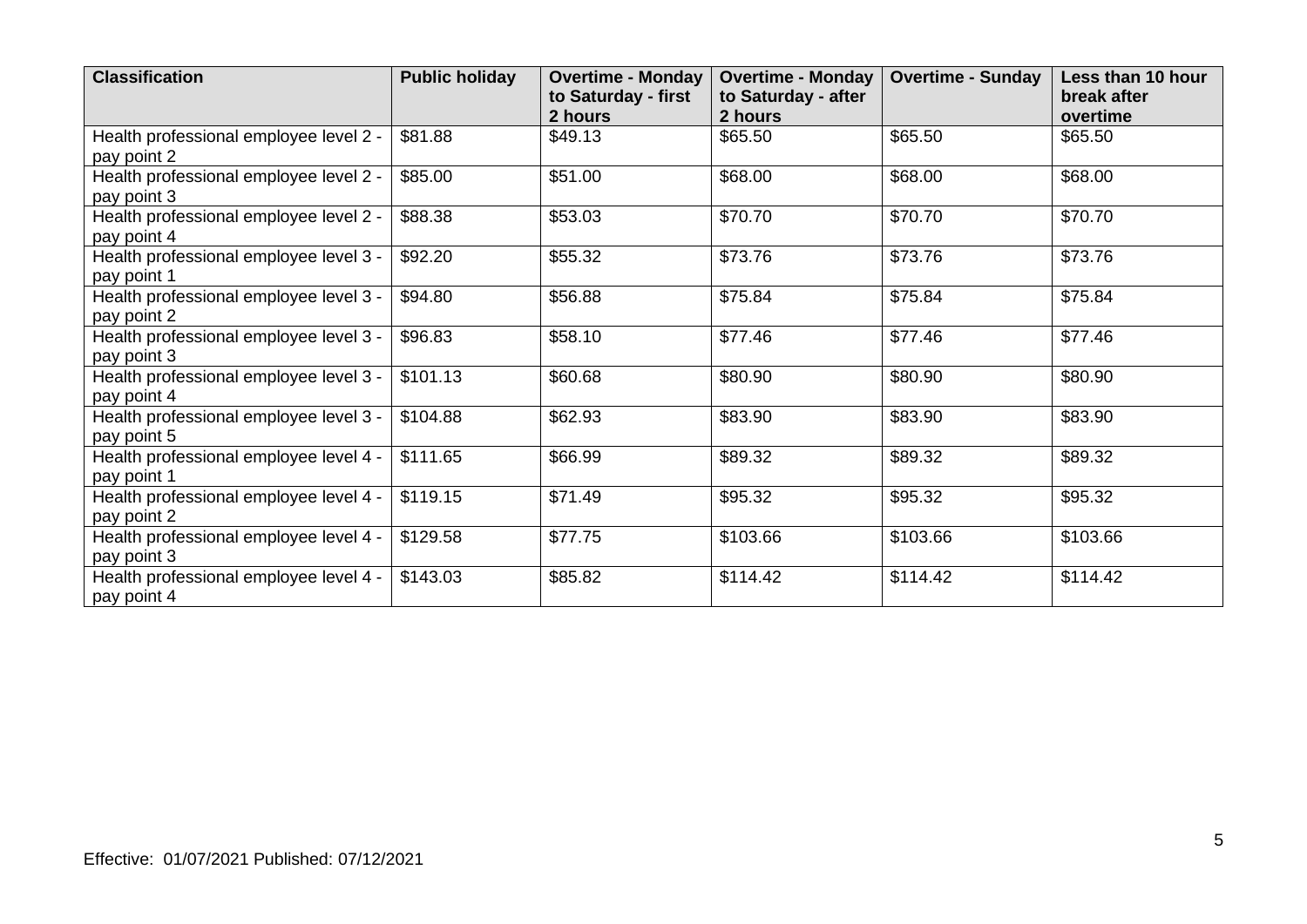### **Casual**

| <b>Classification</b>                  | <b>Hourly pay</b><br>rate | Shiftwork -<br><b>Monday to</b> | <b>Saturday</b> | <b>Sunday</b> | <b>Public holiday</b> | Overtime -<br><b>Monday to</b> |
|----------------------------------------|---------------------------|---------------------------------|-----------------|---------------|-----------------------|--------------------------------|
|                                        |                           | <b>Friday</b>                   |                 |               |                       | Friday - first 2               |
|                                        |                           |                                 |                 |               |                       | hours                          |
| Support services employee level 1      | \$27.03                   | \$30.27                         | \$37.84         | \$37.84       | \$59.46               | \$40.54                        |
| Support services employee level 2      | \$28.14                   | \$31.51                         | \$39.39         | \$39.39       | \$61.90               | \$42.21                        |
| Support services employee level 3      | \$29.24                   | \$32.75                         | \$40.93         | \$40.93       | \$64.32               | \$43.86                        |
| Support services employee level 4      | \$29.59                   | \$33.14                         | \$41.42         | \$41.42       | \$65.09               | \$44.38                        |
| Support services employee level 5      | \$30.59                   | \$34.26                         | \$42.82         | \$42.82       | \$67.29               | \$45.88                        |
| Support services employee level 6      | \$32.24                   | \$36.11                         | \$45.13         | \$45.13       | \$70.92               | \$48.36                        |
| Support services employee level 7      | \$32.83                   | \$36.76                         | \$45.96         | \$45.96       | \$72.22               | \$49.24                        |
| Support services employee level 8 -    | \$33.94                   | \$38.01                         | \$47.51         | \$47.51       | \$74.66               | \$50.91                        |
| pay point 1                            |                           |                                 |                 |               |                       |                                |
| Support services employee level 8 -    | \$34.83                   | \$39.00                         | \$48.76         | \$48.76       | \$76.62               | \$52.24                        |
| pay point 2                            |                           |                                 |                 |               |                       |                                |
| Support services employee level 8 -    | \$37.28                   | \$41.75                         | \$52.19         | \$52.19       | \$82.01               | \$55.91                        |
| pay point 3                            |                           |                                 |                 |               |                       |                                |
| Support services employee level 9 -    | \$37.94                   | \$42.49                         | \$53.11         | \$53.11       | \$83.46               | \$56.91                        |
| pay point 1                            |                           |                                 |                 |               |                       |                                |
| Support services employee level 9 -    | \$39.29                   | \$44.00                         | \$55.00         | \$55.00       | \$86.43               | \$58.93                        |
| pay point 2                            |                           |                                 |                 |               |                       |                                |
| Support services employee level 9 -    | \$39.60                   | \$44.35                         | \$55.44         | \$55.44       | \$87.12               | \$59.40                        |
| pay point 3                            |                           |                                 |                 |               |                       |                                |
| Health professional employee level 1 - | \$31.04                   | \$34.76                         | \$43.45         | \$43.45       | \$68.28               | \$46.56                        |
| pay point 1 (UG 2 qualification)       |                           |                                 |                 |               |                       |                                |
| Health professional employee level 1 - | \$32.24                   | \$36.11                         | \$45.13         | \$45.13       | \$70.92               | \$48.36                        |
| pay point 2 (three year degree entry)  |                           |                                 |                 |               |                       |                                |
| Health professional employee level 1 - | \$33.66                   | \$37.70                         | \$47.13         | \$47.13       | \$74.06               | \$50.49                        |
| pay point 3 (four year degree entry)   |                           |                                 |                 |               |                       |                                |
| Health professional employee level 1 - | \$34.83                   | \$39.00                         | \$48.76         | \$48.76       | \$76.62               | \$52.24                        |
| pay point 4 (Masters degree entry)     |                           |                                 |                 |               |                       |                                |
| Health professional employee level 1 - | \$37.94                   | \$42.49                         | \$53.11         | \$53.11       | \$83.46               | \$56.91                        |
| pay point 5 (PhD qualification)        |                           |                                 |                 |               |                       |                                |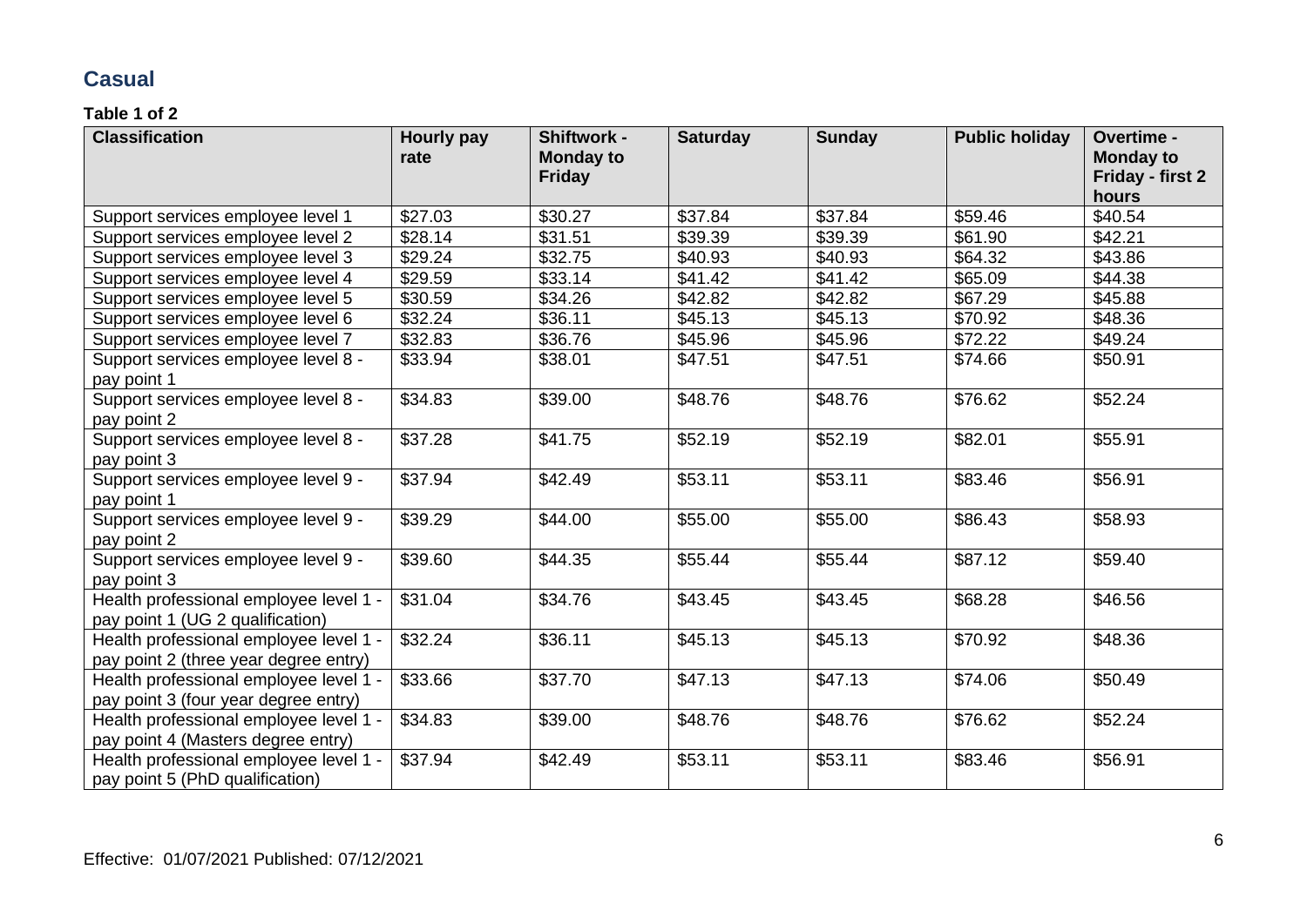| <b>Classification</b>                                 | Hourly pay<br>rate | Shiftwork -<br><b>Monday to</b><br><b>Friday</b> | <b>Saturday</b> | <b>Sunday</b> | <b>Public holiday</b> | <b>Overtime -</b><br><b>Monday to</b><br>Friday - first 2<br>hours |
|-------------------------------------------------------|--------------------|--------------------------------------------------|-----------------|---------------|-----------------------|--------------------------------------------------------------------|
| Health professional employee level 1 -<br>pay point 6 | \$39.29            | \$44.00                                          | \$55.00         | \$55.00       | \$86.43               | \$58.93                                                            |
| Health professional employee level 2 -<br>pay point 1 | \$39.50            | \$44.24                                          | \$55.30         | \$55.30       | \$86.90               | \$59.25                                                            |
| Health professional employee level 2 -<br>pay point 2 | \$40.94            | \$45.85                                          | \$57.31         | \$57.31       | \$90.06               | \$61.41                                                            |
| Health professional employee level 2 -<br>pay point 3 | \$42.50            | \$47.60                                          | \$59.50         | \$59.50       | \$93.50               | \$63.75                                                            |
| Health professional employee level 2 -<br>pay point 4 | \$44.19            | \$49.49                                          | \$61.86         | \$61.86       | \$97.21               | \$66.28                                                            |
| Health professional employee level 3 -<br>pay point 1 | \$46.10            | \$51.63                                          | \$64.54         | \$64.54       | \$101.42              | \$69.15                                                            |
| Health professional employee level 3 -<br>pay point 2 | \$47.40            | \$53.09                                          | \$66.36         | \$66.36       | \$104.28              | \$71.10                                                            |
| Health professional employee level 3 -<br>pay point 3 | \$48.41            | \$54.22                                          | \$67.78         | \$67.78       | \$106.51              | \$72.62                                                            |
| Health professional employee level 3 -<br>pay point 4 | \$50.56            | \$56.63                                          | \$70.79         | \$70.79       | \$111.24              | \$75.84                                                            |
| Health professional employee level 3 -<br>pay point 5 | \$52.44            | \$58.73                                          | \$73.41         | \$73.41       | \$115.36              | \$78.66                                                            |
| Health professional employee level 4 -<br>pay point 1 | \$55.83            | \$62.52                                          | \$78.16         | \$78.16       | $\overline{$}122.82$  | \$83.74                                                            |
| Health professional employee level 4 -<br>pay point 2 | \$59.58            | \$66.72                                          | \$83.41         | \$83.41       | \$131.07              | \$89.36                                                            |
| Health professional employee level 4 -<br>pay point 3 | \$64.79            | \$72.56                                          | \$90.70         | \$90.70       | \$142.53              | \$97.18                                                            |
| Health professional employee level 4 -<br>pay point 4 | \$71.51            | \$80.09                                          | \$100.12        | \$100.12      | \$157.33              | \$107.27                                                           |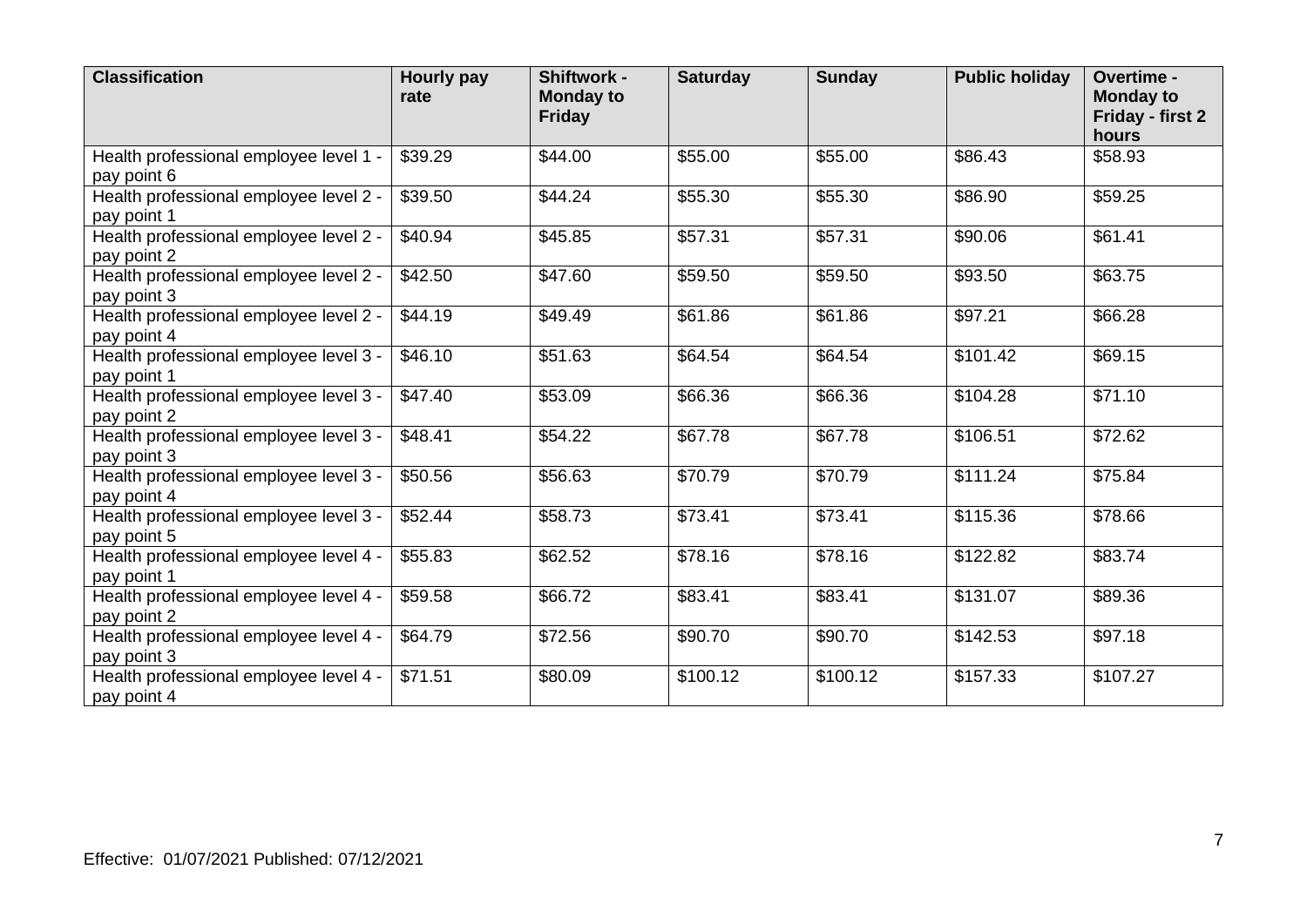| <b>Classification</b>                   | Overtime -       | Overtime -       | Overtime -    | Overtime -    | Overtime -            | Less than 10   |
|-----------------------------------------|------------------|------------------|---------------|---------------|-----------------------|----------------|
|                                         | <b>Monday to</b> | Saturday - first | Saturday -    | <b>Sunday</b> | <b>Public holiday</b> | hour break     |
|                                         | Friday - after 2 | 2 hours          | after 2 hours |               |                       | after overtime |
|                                         | hours            |                  |               |               |                       |                |
| Support services employee level 1       | \$54.05          | \$40.54          | \$54.05       | \$54.05       | \$67.56               | \$54.05        |
| Support services employee level 2       | \$56.28          | \$42.21          | \$56.28       | \$56.28       | \$70.34               | \$56.28        |
| Support services employee level 3       | \$58.48          | \$43.86          | \$58.48       | \$58.48       | \$73.09               | \$58.48        |
| Support services employee level 4       | \$59.18          | \$44.38          | \$59.18       | \$59.18       | \$73.97               | \$59.18        |
| Support services employee level 5       | \$61.18          | \$45.88          | \$61.18       | \$61.18       | \$76.47               | \$61.18        |
| Support services employee level 6       | \$64.48          | \$48.36          | \$64.48       | \$64.48       | \$80.59               | \$64.48        |
| Support services employee level 7       | \$65.65          | \$49.24          | \$65.65       | \$65.65       | \$82.06               | \$65.65        |
| Support services employee level 8 -     | \$67.88          | \$50.91          | \$67.88       | \$67.88       | \$84.84               | \$67.88        |
| pay point 1                             |                  |                  |               |               |                       |                |
| Support services employee level 8 -     | \$69.65          | \$52.24          | \$69.65       | \$69.65       | \$87.06               | \$69.65        |
| pay point 2                             |                  |                  |               |               |                       |                |
| Support services employee level 8 -     | \$74.55          | \$55.91          | \$74.55       | \$74.55       | \$93.19               | \$74.55        |
| pay point 3                             |                  |                  |               |               |                       |                |
| Support services employee level 9 -     | \$75.88          | \$56.91          | \$75.88       | \$75.88       | \$94.84               | \$75.88        |
| pay point 1                             |                  |                  |               |               |                       |                |
| Support services employee level 9 -     | \$78.58          | \$58.93          | \$78.58       | \$78.58       | \$98.22               | \$78.58        |
| pay point 2                             |                  |                  |               |               |                       |                |
| Support services employee level 9 -     | \$79.20          | \$59.40          | \$79.20       | \$79.20       | \$99.00               | \$79.20        |
| pay point 3                             |                  |                  |               |               |                       |                |
| Health professional employee level 1    | \$62.08          | \$46.56          | \$62.08       | \$62.08       | \$77.59               | \$62.08        |
| - pay point 1 (UG 2 qualification)      |                  |                  |               |               |                       |                |
| Health professional employee level 1    | \$64.48          | \$48.36          | \$64.48       | \$64.48       | \$80.59               | \$64.48        |
| - pay point 2 (three year degree entry) |                  |                  |               |               |                       |                |
| Health professional employee level 1    | \$67.33          | \$50.49          | \$67.33       | \$67.33       | \$84.16               | \$67.33        |
| - pay point 3 (four year degree entry)  |                  |                  |               |               |                       |                |
| Health professional employee level 1    | \$69.65          | \$52.24          | \$69.65       | \$69.65       | \$87.06               | \$69.65        |
| - pay point 4 (Masters degree entry)    |                  |                  |               |               |                       |                |
| Health professional employee level 1    | \$75.88          | \$56.91          | \$75.88       | \$75.88       | \$94.84               | \$75.88        |
| - pay point 5 (PhD qualification)       |                  |                  |               |               |                       |                |
| Health professional employee level 1    | \$78.58          | \$58.93          | \$78.58       | \$78.58       | \$98.22               | \$78.58        |
| - pay point 6                           |                  |                  |               |               |                       |                |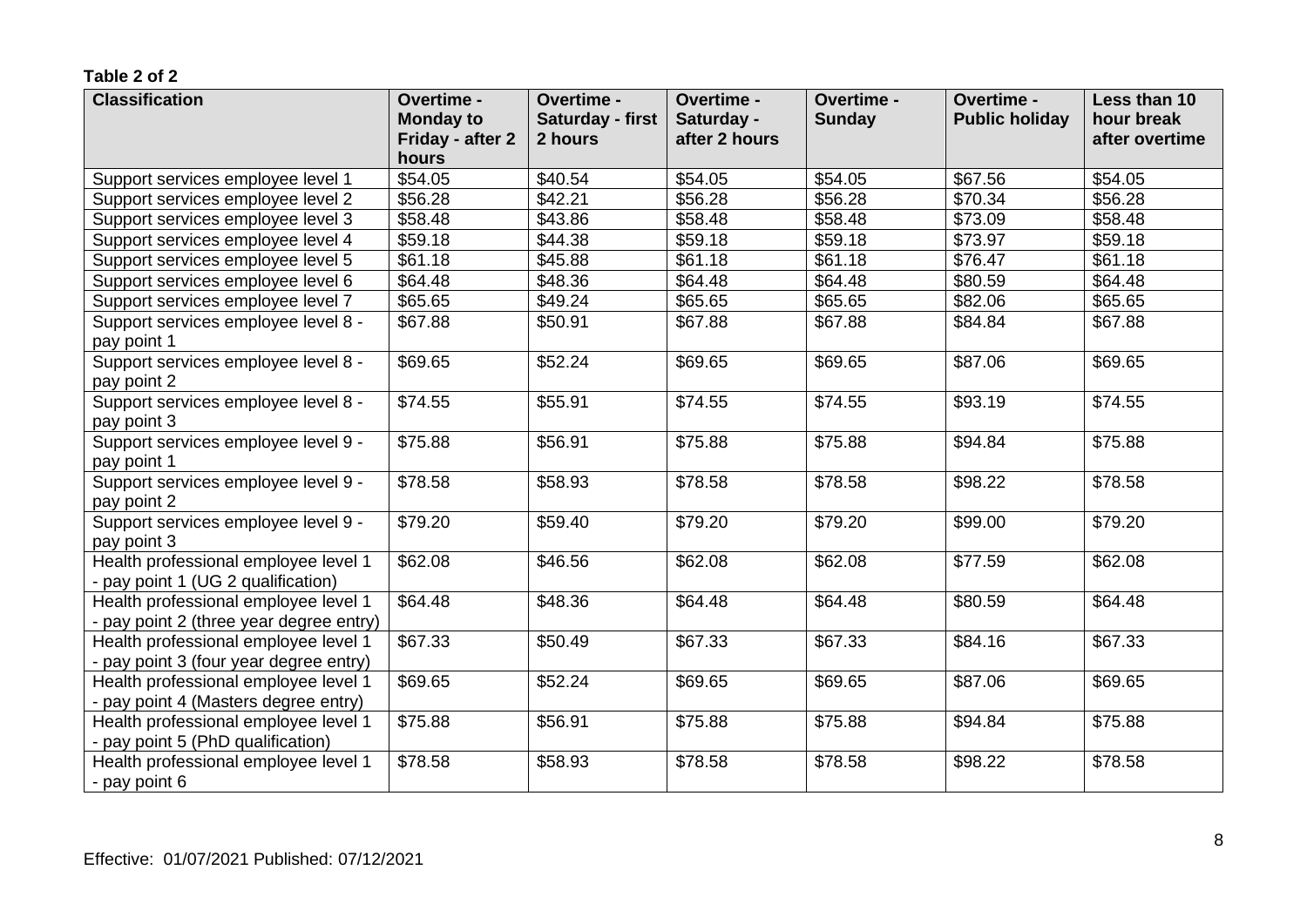| <b>Classification</b>                                 | Overtime -<br><b>Monday to</b><br>Friday - after 2<br>hours | <b>Overtime -</b><br>Saturday - first<br>2 hours | Overtime -<br>Saturday -<br>after 2 hours | Overtime -<br><b>Sunday</b> | Overtime -<br><b>Public holiday</b> | Less than 10<br>hour break<br>after overtime |
|-------------------------------------------------------|-------------------------------------------------------------|--------------------------------------------------|-------------------------------------------|-----------------------------|-------------------------------------|----------------------------------------------|
| Health professional employee level 2<br>- pay point 1 | \$79.00                                                     | \$59.25                                          | \$79.00                                   | \$79.00                     | \$98.75                             | \$79.00                                      |
| Health professional employee level 2<br>- pay point 2 | \$81.88                                                     | \$61.41                                          | \$81.88                                   | \$81.88                     | \$102.34                            | \$81.88                                      |
| Health professional employee level 2<br>- pay point 3 | \$85.00                                                     | \$63.75                                          | \$85.00                                   | \$85.00                     | \$106.25                            | \$85.00                                      |
| Health professional employee level 2<br>- pay point 4 | \$88.38                                                     | \$66.28                                          | \$88.38                                   | \$88.38                     | \$110.47                            | \$88.38                                      |
| Health professional employee level 3<br>- pay point 1 | \$92.20                                                     | \$69.15                                          | \$92.20                                   | \$92.20                     | \$115.25                            | \$92.20                                      |
| Health professional employee level 3<br>- pay point 2 | \$94.80                                                     | \$71.10                                          | \$94.80                                   | \$94.80                     | \$118.50                            | \$94.80                                      |
| Health professional employee level 3<br>- pay point 3 | \$96.83                                                     | \$72.62                                          | \$96.83                                   | \$96.83                     | \$121.03                            | \$96.83                                      |
| Health professional employee level 3<br>- pay point 4 | \$101.13                                                    | \$75.84                                          | \$101.13                                  | \$101.13                    | \$126.41                            | \$101.13                                     |
| Health professional employee level 3<br>- pay point 5 | \$104.88                                                    | \$78.66                                          | \$104.88                                  | \$104.88                    | \$131.09                            | \$104.88                                     |
| Health professional employee level 4<br>- pay point 1 | \$111.65                                                    | \$83.74                                          | \$111.65                                  | \$111.65                    | \$139.56                            | \$111.65                                     |
| Health professional employee level 4<br>- pay point 2 | \$119.15                                                    | \$89.36                                          | \$119.15                                  | \$119.15                    | \$148.94                            | \$119.15                                     |
| Health professional employee level 4<br>- pay point 3 | \$129.58                                                    | \$97.18                                          | \$129.58                                  | \$129.58                    | \$161.97                            | \$129.58                                     |
| Health professional employee level 4<br>- pay point 4 | \$143.03                                                    | \$107.27                                         | \$143.03                                  | \$143.03                    | \$178.78                            | \$143.03                                     |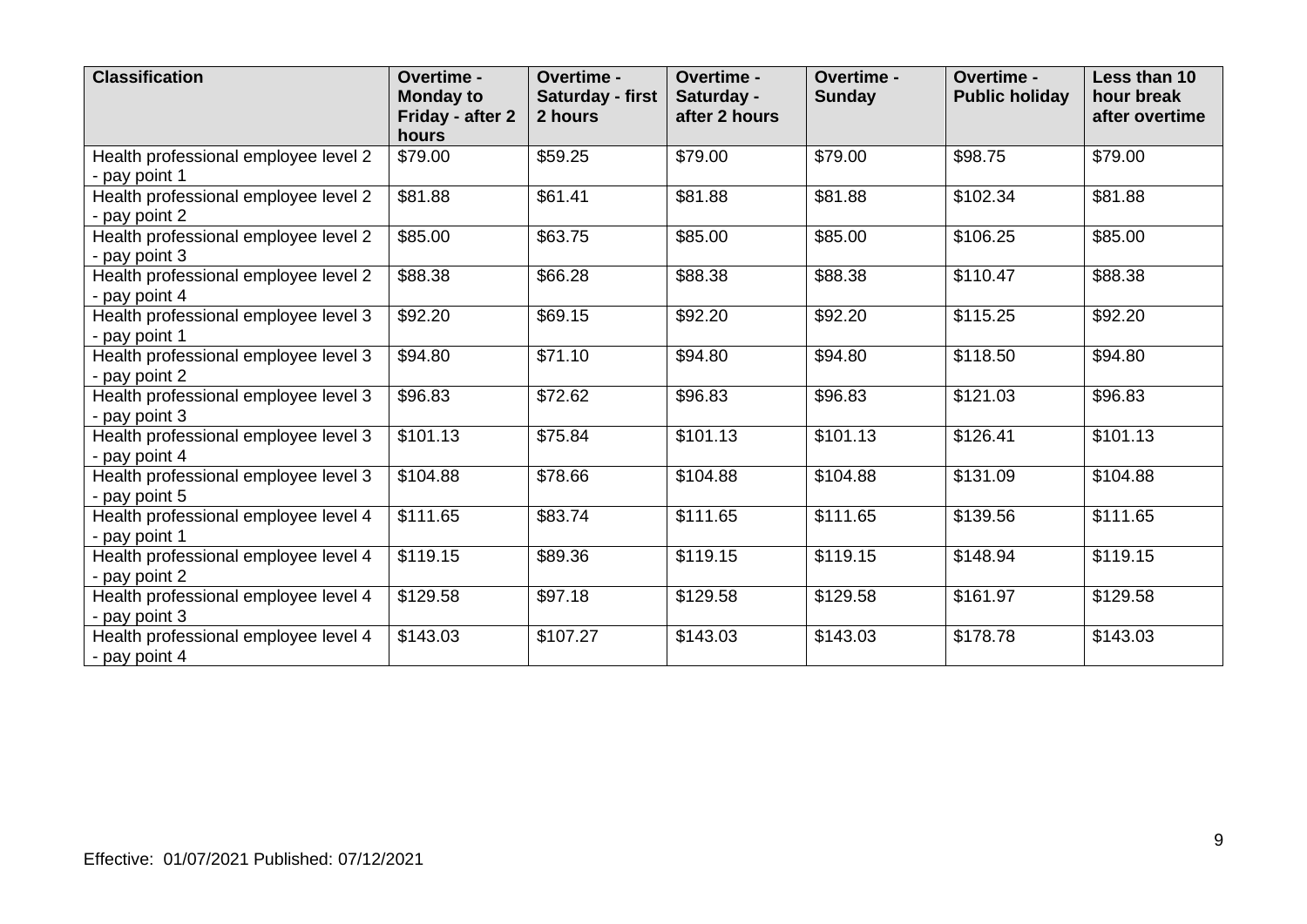# **Junior - Full-time & part-time - Under 17 years**

| <b>Classification</b>             | Hourly pay rate | <b>Shiftwork -</b>      | <b>Saturday</b> | <b>Sunday</b> | <b>Public holiday</b> |
|-----------------------------------|-----------------|-------------------------|-----------------|---------------|-----------------------|
|                                   |                 | <b>Monday to Friday</b> |                 |               |                       |
| Support services employee level 1 | \$10.81         | \$12.43                 | \$16.22         | \$16.22       | \$27.03               |
| Support services employee level 2 | \$11.26         | \$12.95                 | \$16.89         | \$16.89       | \$28.15               |
| Support services employee level 3 | \$11.70         | \$13.46                 | \$17.55         | \$17.55       | \$29.25               |
| Support services employee level 4 | \$11.84         | \$13.62                 | \$17.76         | \$17.76       | \$29.60               |
| Support services employee level 5 | \$12.24         | \$14.08                 | \$18.36         | \$18.36       | \$30.60               |
| Support services employee level 6 | \$12.90         | \$14.84                 | \$19.35         | \$19.35       | \$32.25               |
| Support services employee level 7 | \$13.13         | \$15.10                 | \$19.70         | \$19.70       | \$32.83               |
| Support services employee level 8 | \$13.58         | \$15.62                 | \$20.37         | \$20.37       | \$33.95               |
| - pay point 1                     |                 |                         |                 |               |                       |
| Support services employee level 8 | \$13.93         | \$16.02                 | \$20.90         | \$20.90       | \$34.83               |
| - pay point 2                     |                 |                         |                 |               |                       |
| Support services employee level 8 | \$14.91         | \$17.15                 | \$22.37         | \$22.37       | \$37.28               |
| - pay point 3                     |                 |                         |                 |               |                       |
| Support services employee level 9 | \$15.18         | \$17.46                 | \$22.77         | \$22.77       | \$37.95               |
| - pay point 1                     |                 |                         |                 |               |                       |
| Support services employee level 9 | \$15.72         | \$18.08                 | \$23.58         | \$23.58       | \$39.30               |
| - pay point 2                     |                 |                         |                 |               |                       |
| Support services employee level 9 | \$15.84         | \$18.22                 | \$23.76         | \$23.76       | \$39.60               |
| l - pay point 3                   |                 |                         |                 |               |                       |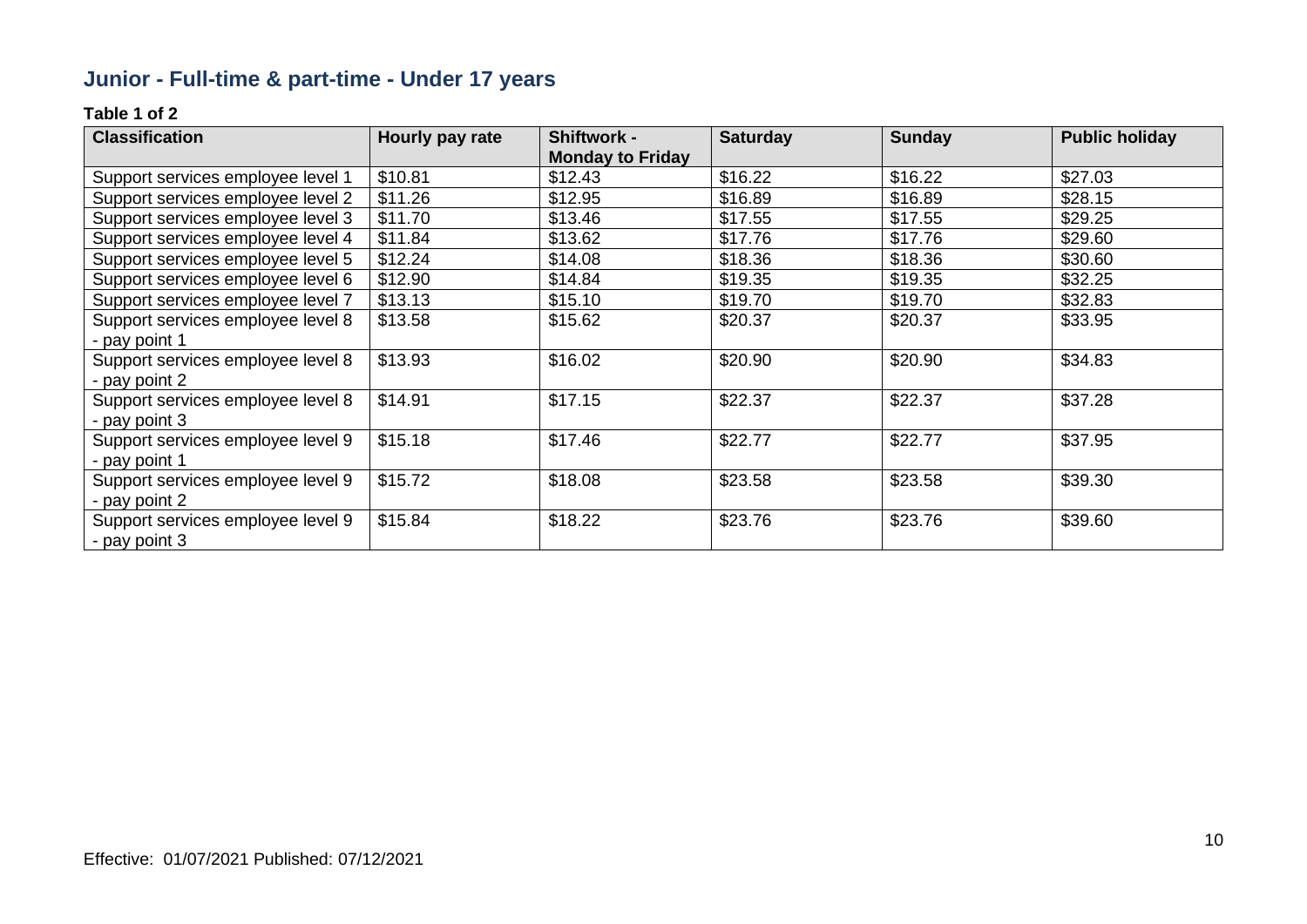| <b>Classification</b>             | <b>Overtime - Monday to</b>     | <b>Overtime - Monday to</b> | <b>Overtime - Sunday</b> | Less than 10 hour break |
|-----------------------------------|---------------------------------|-----------------------------|--------------------------|-------------------------|
|                                   | <b>Saturday - first 2 hours</b> | Saturday - after 2 hours    |                          | after overtime          |
| Support services employee level 1 | \$16.22                         | \$21.62                     | \$21.62                  | \$21.62                 |
| Support services employee level 2 | \$16.89                         | \$22.52                     | \$22.52                  | \$22.52                 |
| Support services employee level 3 | \$17.55                         | \$23.40                     | \$23.40                  | \$23.40                 |
| Support services employee level 4 | \$17.76                         | \$23.68                     | \$23.68                  | \$23.68                 |
| Support services employee level 5 | \$18.36                         | \$24.48                     | \$24.48                  | \$24.48                 |
| Support services employee level 6 | \$19.35                         | \$25.80                     | \$25.80                  | \$25.80                 |
| Support services employee level 7 | \$19.70                         | \$26.26                     | \$26.26                  | \$26.26                 |
| Support services employee level 8 | \$20.37                         | \$27.16                     | \$27.16                  | \$27.16                 |
| - pay point 1                     |                                 |                             |                          |                         |
| Support services employee level 8 | \$20.90                         | \$27.86                     | \$27.86                  | \$27.86                 |
| - pay point 2                     |                                 |                             |                          |                         |
| Support services employee level 8 | \$22.37                         | \$29.82                     | \$29.82                  | \$29.82                 |
| - pay point 3                     |                                 |                             |                          |                         |
| Support services employee level 9 | \$22.77                         | \$30.36                     | \$30.36                  | \$30.36                 |
| - pay point 1                     |                                 |                             |                          |                         |
| Support services employee level 9 | \$23.58                         | \$31.44                     | \$31.44                  | \$31.44                 |
| - pay point 2                     |                                 |                             |                          |                         |
| Support services employee level 9 | \$23.76                         | \$31.68                     | \$31.68                  | \$31.68                 |
| - pay point 3                     |                                 |                             |                          |                         |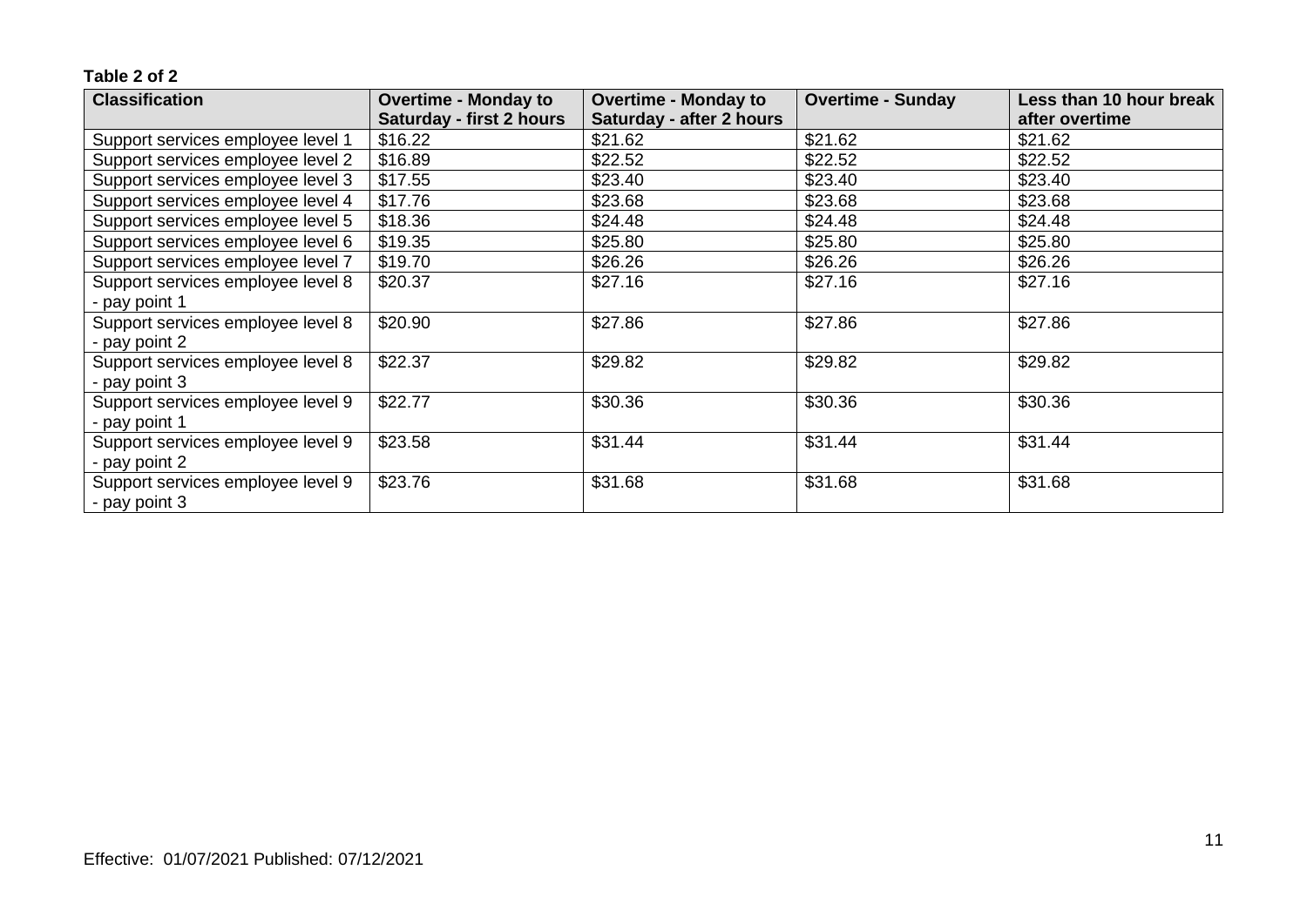# **Junior - Full-time & part-time - 17 years**

| <b>Classification</b>             | Hourly pay rate | <b>Shiftwork -</b>      | <b>Saturday</b> | <b>Sunday</b> | <b>Public holiday</b> |
|-----------------------------------|-----------------|-------------------------|-----------------|---------------|-----------------------|
|                                   |                 | <b>Monday to Friday</b> |                 |               |                       |
| Support services employee level 1 | \$12.97         | \$14.92                 | \$19.46         | \$19.46       | \$32.43               |
| Support services employee level 2 | \$13.51         | \$15.54                 | \$20.27         | \$20.27       | \$33.78               |
| Support services employee level 3 | \$14.03         | \$16.13                 | \$21.05         | \$21.05       | \$35.08               |
| Support services employee level 4 | \$14.20         | \$16.33                 | \$21.30         | \$21.30       | \$35.50               |
| Support services employee level 5 | \$14.68         | \$16.88                 | \$22.02         | \$22.02       | \$36.70               |
| Support services employee level 6 | \$15.47         | \$17.79                 | \$23.21         | \$23.21       | \$38.68               |
| Support services employee level 7 | \$15.76         | \$18.12                 | \$23.64         | \$23.64       | \$39.40               |
| Support services employee level 8 | \$16.29         | \$18.73                 | \$24.44         | \$24.44       | \$40.73               |
| - pay point 1                     |                 |                         |                 |               |                       |
| Support services employee level 8 | \$16.72         | \$19.23                 | \$25.08         | \$25.08       | \$41.80               |
| - pay point 2                     |                 |                         |                 |               |                       |
| Support services employee level 8 | \$17.89         | \$20.57                 | \$26.84         | \$26.84       | \$44.73               |
| - pay point 3                     |                 |                         |                 |               |                       |
| Support services employee level 9 | \$18.21         | \$20.94                 | \$27.32         | \$27.32       | \$45.53               |
| - pay point 1                     |                 |                         |                 |               |                       |
| Support services employee level 9 | \$18.86         | \$21.69                 | \$28.29         | \$28.29       | \$47.15               |
| - pay point 2                     |                 |                         |                 |               |                       |
| Support services employee level 9 | \$19.01         | \$21.86                 | \$28.52         | \$28.52       | \$47.53               |
| - pay point 3                     |                 |                         |                 |               |                       |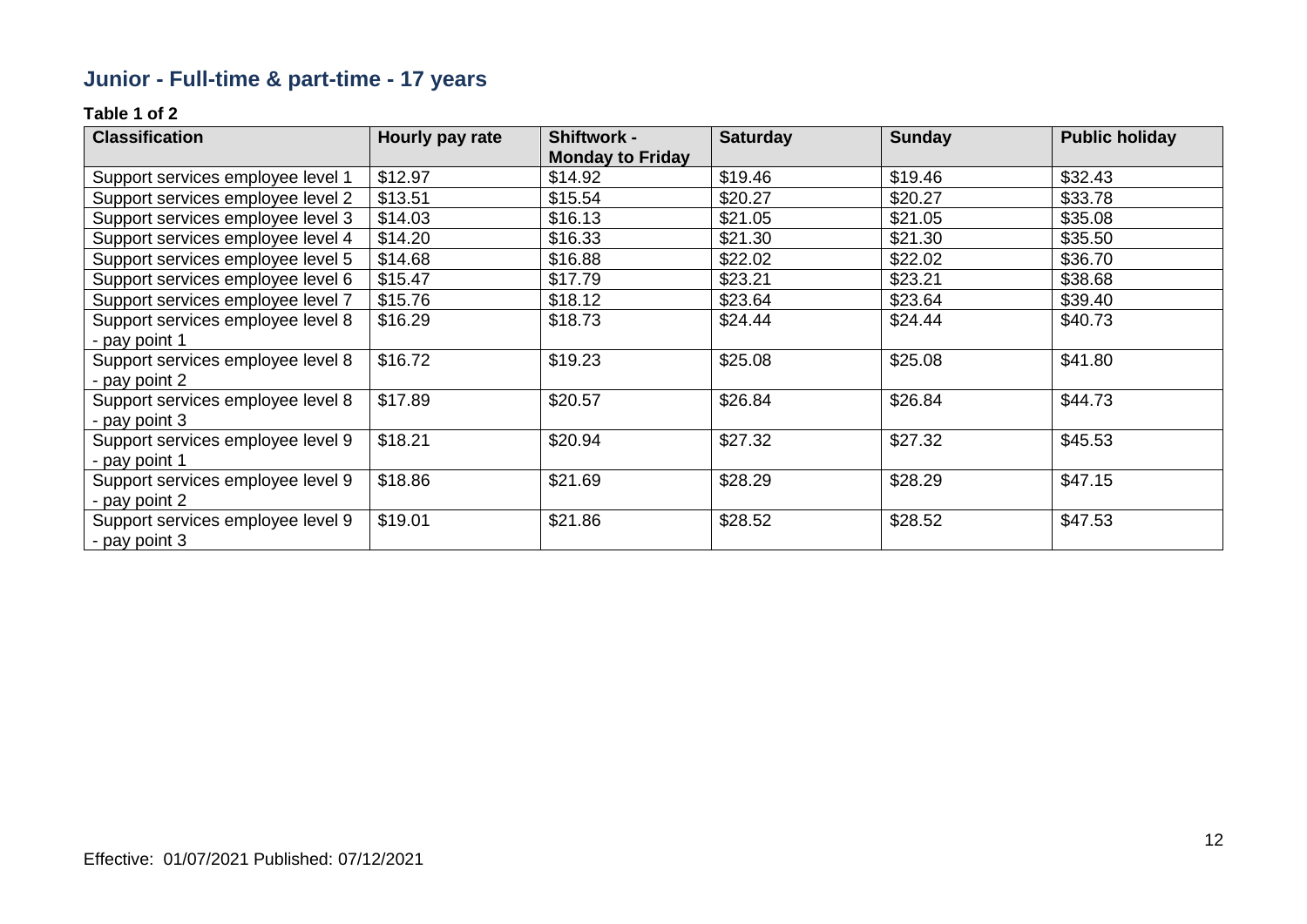| <b>Classification</b>             | <b>Overtime - Monday to</b>     | <b>Overtime - Monday to</b> | <b>Overtime - Sunday</b> | Less than 10 hour break |
|-----------------------------------|---------------------------------|-----------------------------|--------------------------|-------------------------|
|                                   | <b>Saturday - first 2 hours</b> | Saturday - after 2 hours    |                          | after overtime          |
| Support services employee level 1 | \$19.46                         | \$25.94                     | \$25.94                  | \$25.94                 |
| Support services employee level 2 | \$20.27                         | \$27.02                     | \$27.02                  | \$27.02                 |
| Support services employee level 3 | \$21.05                         | \$28.06                     | \$28.06                  | \$28.06                 |
| Support services employee level 4 | \$21.30                         | \$28.40                     | \$28.40                  | \$28.40                 |
| Support services employee level 5 | \$22.02                         | \$29.36                     | \$29.36                  | \$29.36                 |
| Support services employee level 6 | \$23.21                         | \$30.94                     | \$30.94                  | \$30.94                 |
| Support services employee level 7 | \$23.64                         | \$31.52                     | \$31.52                  | \$31.52                 |
| Support services employee level 8 | \$24.44                         | \$32.58                     | \$32.58                  | \$32.58                 |
| - pay point 1                     |                                 |                             |                          |                         |
| Support services employee level 8 | \$25.08                         | \$33.44                     | \$33.44                  | \$33.44                 |
| - pay point 2                     |                                 |                             |                          |                         |
| Support services employee level 8 | \$26.84                         | \$35.78                     | \$35.78                  | \$35.78                 |
| - pay point 3                     |                                 |                             |                          |                         |
| Support services employee level 9 | \$27.32                         | \$36.42                     | \$36.42                  | \$36.42                 |
| - pay point 1                     |                                 |                             |                          |                         |
| Support services employee level 9 | \$28.29                         | \$37.72                     | \$37.72                  | \$37.72                 |
| - pay point 2                     |                                 |                             |                          |                         |
| Support services employee level 9 | \$28.52                         | \$38.02                     | \$38.02                  | \$38.02                 |
| - pay point 3                     |                                 |                             |                          |                         |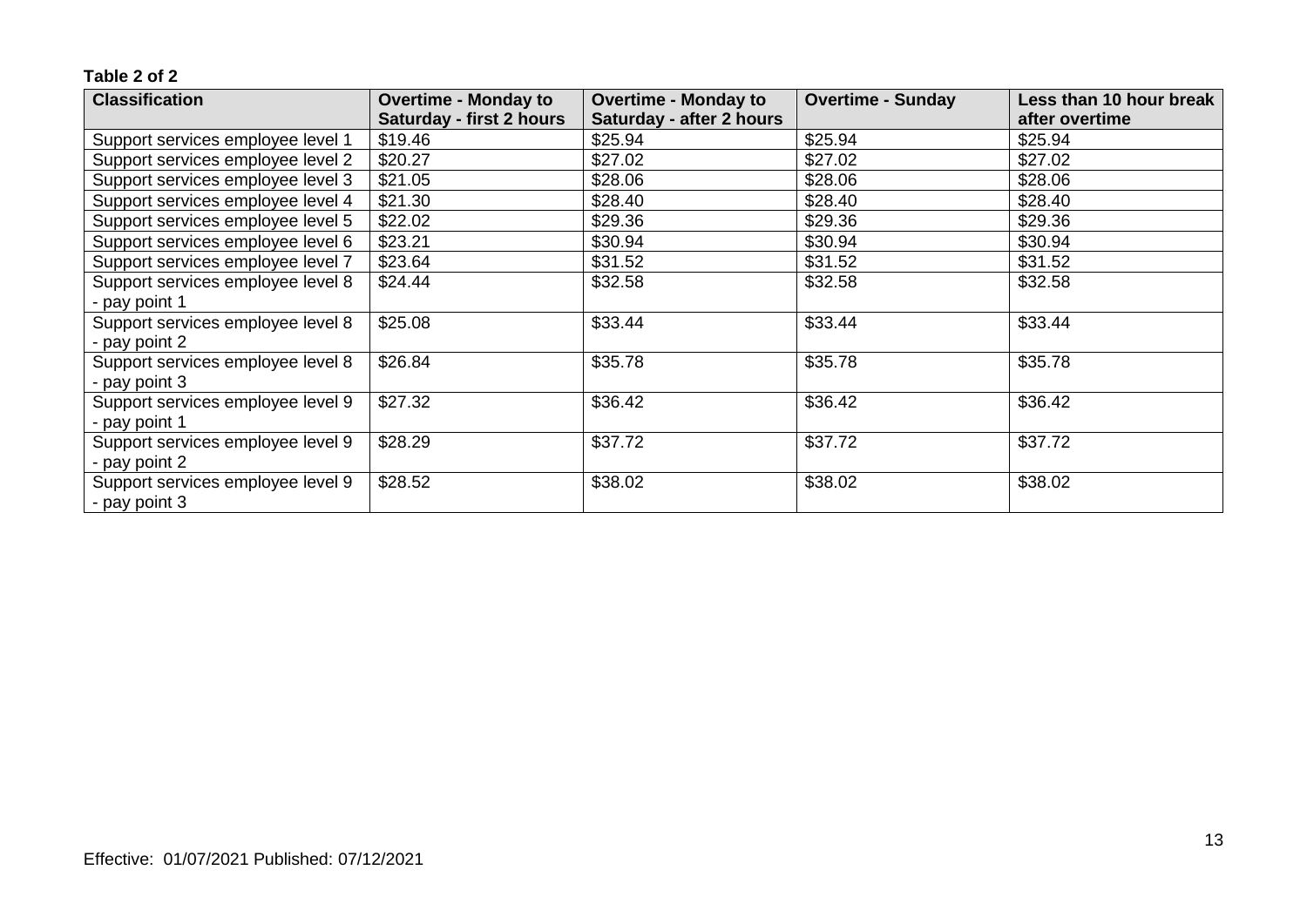# **Junior - Full-time & part-time - 18 years**

| <b>Classification</b>             | Hourly pay rate | <b>Shiftwork -</b>      | <b>Saturday</b> | <b>Sunday</b> | <b>Public holiday</b> |
|-----------------------------------|-----------------|-------------------------|-----------------|---------------|-----------------------|
|                                   |                 | <b>Monday to Friday</b> |                 |               |                       |
| Support services employee level 1 | \$15.13         | \$17.40                 | \$22.70         | \$22.70       | \$37.83               |
| Support services employee level 2 | \$15.76         | \$18.12                 | \$23.64         | \$23.64       | \$39.40               |
| Support services employee level 3 | \$16.37         | \$18.83                 | \$24.56         | \$24.56       | \$40.93               |
| Support services employee level 4 | \$16.57         | \$19.06                 | \$24.86         | \$24.86       | \$41.43               |
| Support services employee level 5 | \$17.13         | \$19.70                 | \$25.70         | \$25.70       | \$42.83               |
| Support services employee level 6 | \$18.05         | \$20.76                 | \$27.08         | \$27.08       | \$45.13               |
| Support services employee level 7 | \$18.38         | \$21.14                 | \$27.57         | \$27.57       | \$45.95               |
| Support services employee level 8 | \$19.01         | \$21.86                 | \$28.52         | \$28.52       | \$47.53               |
| - pay point 1                     |                 |                         |                 |               |                       |
| Support services employee level 8 | \$19.50         | \$22.43                 | \$29.25         | \$29.25       | \$48.75               |
| - pay point 2                     |                 |                         |                 |               |                       |
| Support services employee level 8 | \$20.87         | \$24.00                 | \$31.31         | \$31.31       | \$52.18               |
| - pay point 3                     |                 |                         |                 |               |                       |
| Support services employee level 9 | \$21.25         | \$24.44                 | \$31.88         | \$31.88       | \$53.13               |
| - pay point 1                     |                 |                         |                 |               |                       |
| Support services employee level 9 | \$22.00         | \$25.30                 | \$33.00         | \$33.00       | \$55.00               |
| - pay point 2                     |                 |                         |                 |               |                       |
| Support services employee level 9 | \$22.18         | \$25.51                 | \$33.27         | \$33.27       | \$55.45               |
| - pay point 3                     |                 |                         |                 |               |                       |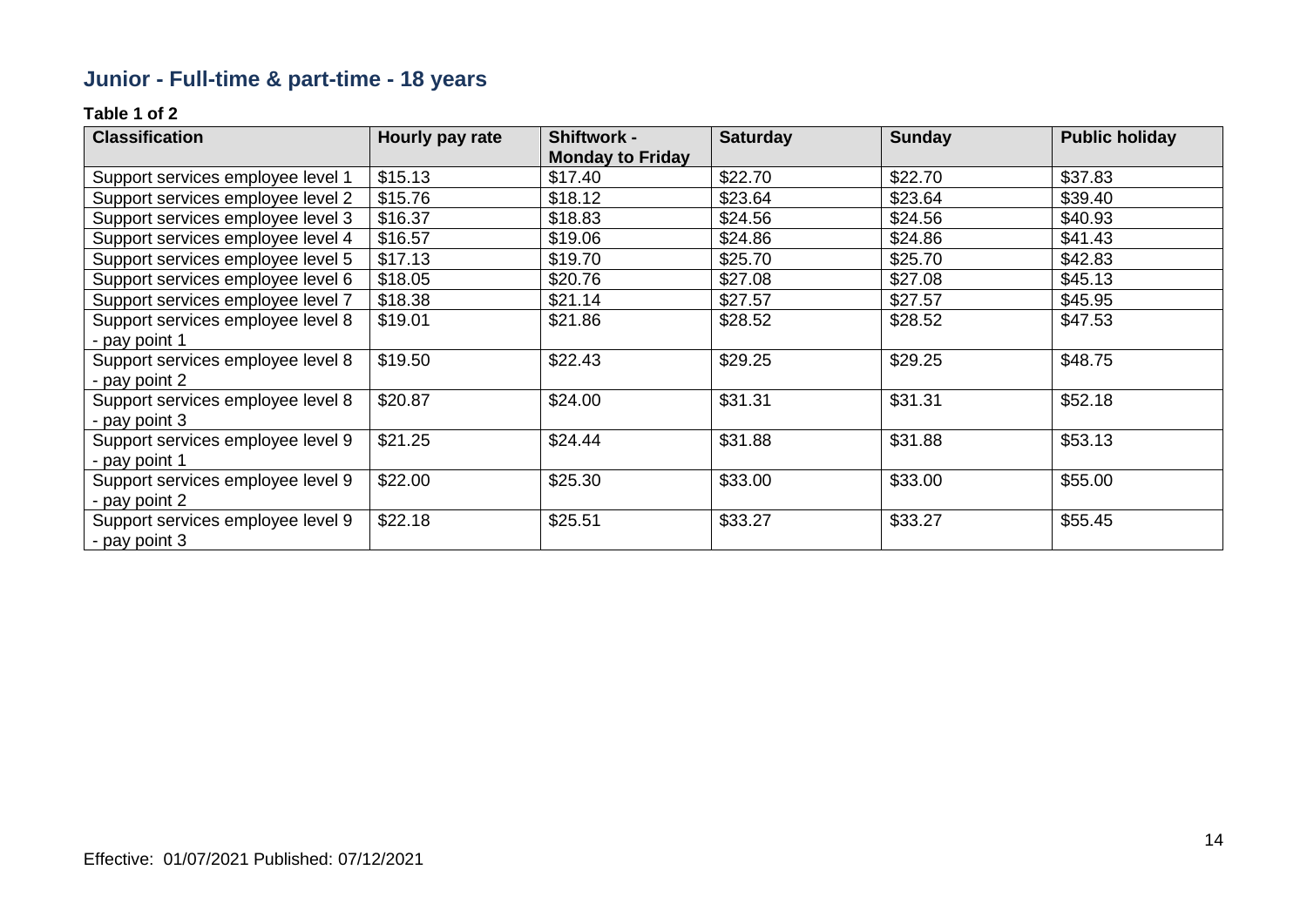| <b>Classification</b>             | <b>Overtime - Monday to</b>     | <b>Overtime - Monday to</b> | <b>Overtime - Sunday</b> | Less than 10 hour break |
|-----------------------------------|---------------------------------|-----------------------------|--------------------------|-------------------------|
|                                   | <b>Saturday - first 2 hours</b> | Saturday - after 2 hours    |                          | after overtime          |
| Support services employee level 1 | \$22.70                         | \$30.26                     | \$30.26                  | \$30.26                 |
| Support services employee level 2 | \$23.64                         | \$31.52                     | \$31.52                  | \$31.52                 |
| Support services employee level 3 | \$24.56                         | \$32.74                     | \$32.74                  | \$32.74                 |
| Support services employee level 4 | \$24.86                         | \$33.14                     | \$33.14                  | \$33.14                 |
| Support services employee level 5 | \$25.70                         | \$34.26                     | \$34.26                  | \$34.26                 |
| Support services employee level 6 | \$27.08                         | \$36.10                     | \$36.10                  | \$36.10                 |
| Support services employee level 7 | \$27.57                         | \$36.76                     | \$36.76                  | \$36.76                 |
| Support services employee level 8 | \$28.52                         | \$38.02                     | \$38.02                  | \$38.02                 |
| - pay point 1                     |                                 |                             |                          |                         |
| Support services employee level 8 | \$29.25                         | \$39.00                     | \$39.00                  | \$39.00                 |
| - pay point 2                     |                                 |                             |                          |                         |
| Support services employee level 8 | \$31.31                         | \$41.74                     | \$41.74                  | \$41.74                 |
| - pay point 3                     |                                 |                             |                          |                         |
| Support services employee level 9 | \$31.88                         | \$42.50                     | \$42.50                  | \$42.50                 |
| - pay point 1                     |                                 |                             |                          |                         |
| Support services employee level 9 | \$33.00                         | \$44.00                     | \$44.00                  | \$44.00                 |
| - pay point 2                     |                                 |                             |                          |                         |
| Support services employee level 9 | \$33.27                         | \$44.36                     | \$44.36                  | \$44.36                 |
| - pay point 3                     |                                 |                             |                          |                         |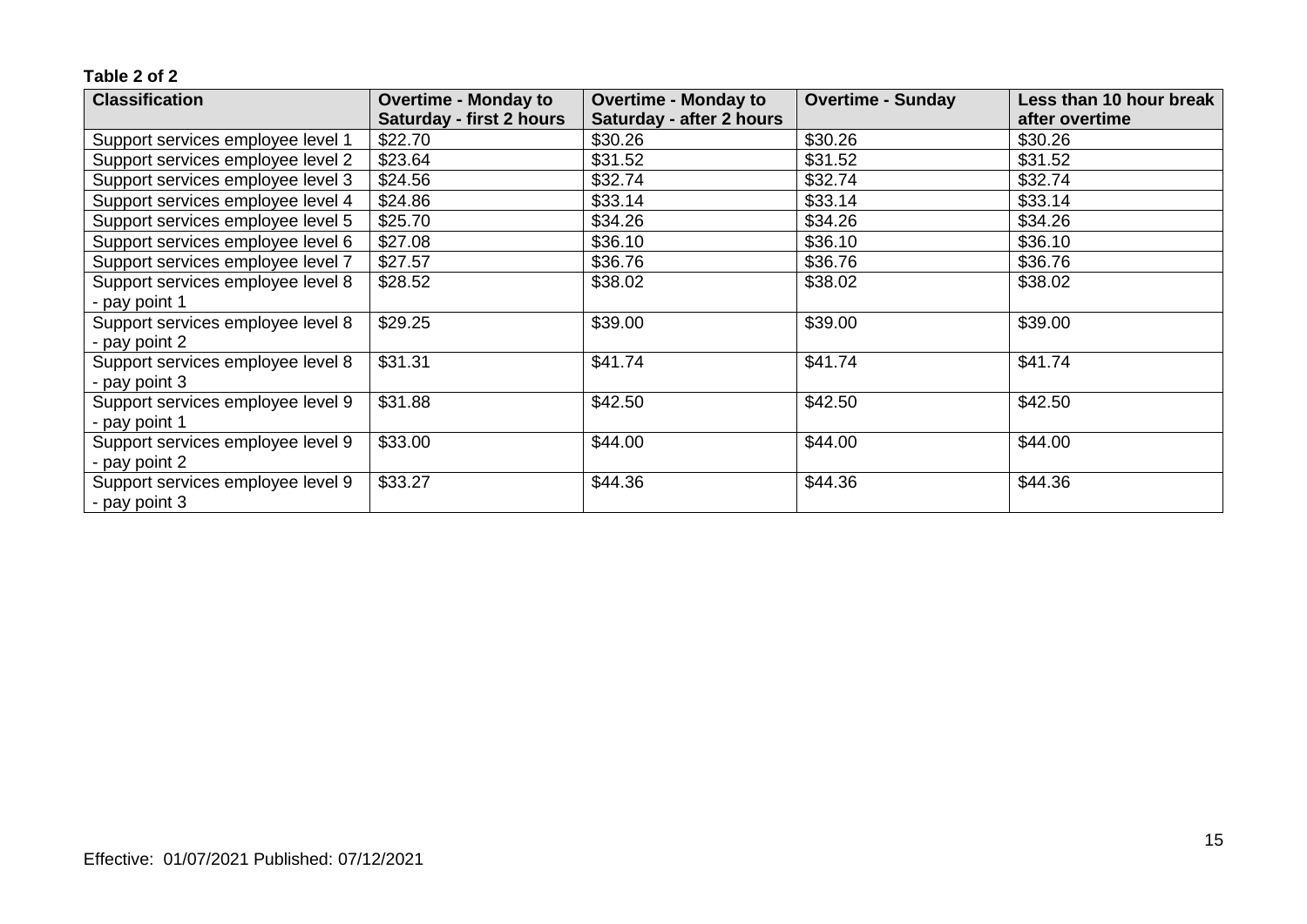# **Junior - Full-time & part-time - 19 years**

| <b>Classification</b>             | Hourly pay rate | <b>Shiftwork -</b>      | <b>Saturday</b> | <b>Sunday</b> | <b>Public holiday</b> |
|-----------------------------------|-----------------|-------------------------|-----------------|---------------|-----------------------|
|                                   |                 | <b>Monday to Friday</b> |                 |               |                       |
| Support services employee level 1 | \$17.30         | \$19.90                 | \$25.95         | \$25.95       | \$43.25               |
| Support services employee level 2 | \$18.01         | \$20.71                 | \$27.02         | \$27.02       | \$45.03               |
| Support services employee level 3 | \$18.71         | \$21.52                 | \$28.07         | \$28.07       | \$46.78               |
| Support services employee level 4 | \$18.94         | \$21.78                 | \$28.41         | \$28.41       | \$47.35               |
| Support services employee level 5 | \$19.58         | \$22.52                 | \$29.37         | \$29.37       | \$48.95               |
| Support services employee level 6 | \$20.63         | \$23.72                 | \$30.95         | \$30.95       | \$51.58               |
| Support services employee level 7 | \$21.01         | \$24.16                 | \$31.52         | \$31.52       | \$52.53               |
| Support services employee level 8 | \$21.72         | \$24.98                 | \$32.58         | \$32.58       | \$54.30               |
| - pay point 1                     |                 |                         |                 |               |                       |
| Support services employee level 8 | \$22.29         | \$25.63                 | \$33.44         | \$33.44       | \$55.73               |
| - pay point 2                     |                 |                         |                 |               |                       |
| Support services employee level 8 | \$23.86         | \$27.44                 | \$35.79         | \$35.79       | \$59.65               |
| - pay point 3                     |                 |                         |                 |               |                       |
| Support services employee level 9 | \$24.28         | \$27.92                 | \$36.42         | \$36.42       | \$60.70               |
| - pay point 1                     |                 |                         |                 |               |                       |
| Support services employee level 9 | \$25.14         | \$28.91                 | \$37.71         | \$37.71       | \$62.85               |
| - pay point 2                     |                 |                         |                 |               |                       |
| Support services employee level 9 | \$25.34         | \$29.14                 | \$38.01         | \$38.01       | \$63.35               |
| - pay point 3                     |                 |                         |                 |               |                       |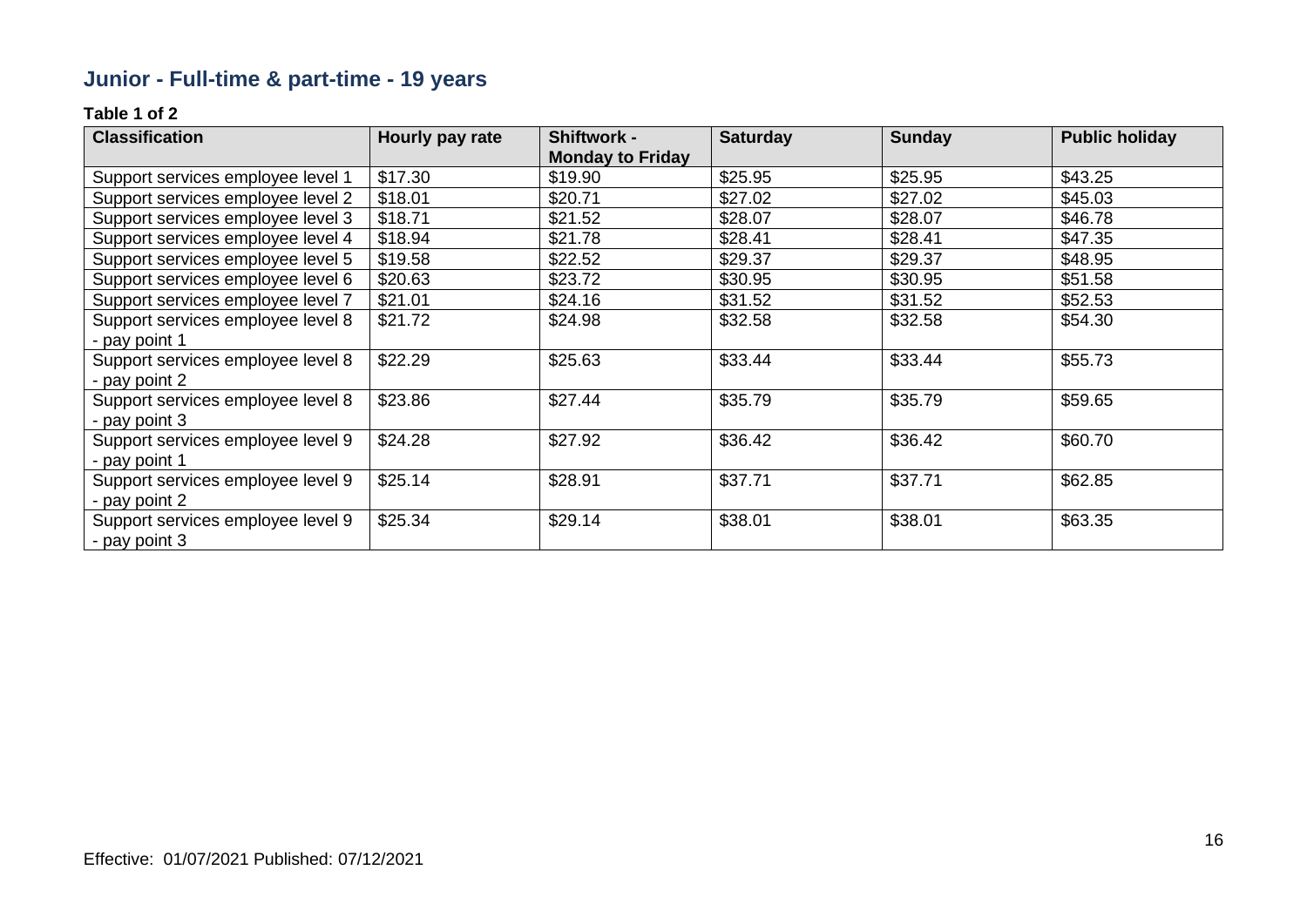| <b>Classification</b>             | <b>Overtime - Monday to</b>     | <b>Overtime - Monday to</b> | <b>Overtime - Sunday</b> | Less than 10 hour break |
|-----------------------------------|---------------------------------|-----------------------------|--------------------------|-------------------------|
|                                   | <b>Saturday - first 2 hours</b> | Saturday - after 2 hours    |                          | after overtime          |
| Support services employee level 1 | \$25.95                         | \$34.60                     | \$34.60                  | \$34.60                 |
| Support services employee level 2 | \$27.02                         | \$36.02                     | \$36.02                  | \$36.02                 |
| Support services employee level 3 | \$28.07                         | \$37.42                     | \$37.42                  | \$37.42                 |
| Support services employee level 4 | \$28.41                         | \$37.88                     | \$37.88                  | \$37.88                 |
| Support services employee level 5 | \$29.37                         | \$39.16                     | \$39.16                  | \$39.16                 |
| Support services employee level 6 | \$30.95                         | \$41.26                     | \$41.26                  | \$41.26                 |
| Support services employee level 7 | \$31.52                         | \$42.02                     | \$42.02                  | \$42.02                 |
| Support services employee level 8 | \$32.58                         | \$43.44                     | \$43.44                  | \$43.44                 |
| - pay point 1                     |                                 |                             |                          |                         |
| Support services employee level 8 | \$33.44                         | \$44.58                     | \$44.58                  | \$44.58                 |
| - pay point 2                     |                                 |                             |                          |                         |
| Support services employee level 8 | \$35.79                         | \$47.72                     | \$47.72                  | \$47.72                 |
| - pay point 3                     |                                 |                             |                          |                         |
| Support services employee level 9 | \$36.42                         | \$48.56                     | \$48.56                  | \$48.56                 |
| - pay point 1                     |                                 |                             |                          |                         |
| Support services employee level 9 | \$37.71                         | \$50.28                     | \$50.28                  | \$50.28                 |
| - pay point 2                     |                                 |                             |                          |                         |
| Support services employee level 9 | \$38.01                         | \$50.68                     | \$50.68                  | \$50.68                 |
| - pay point 3                     |                                 |                             |                          |                         |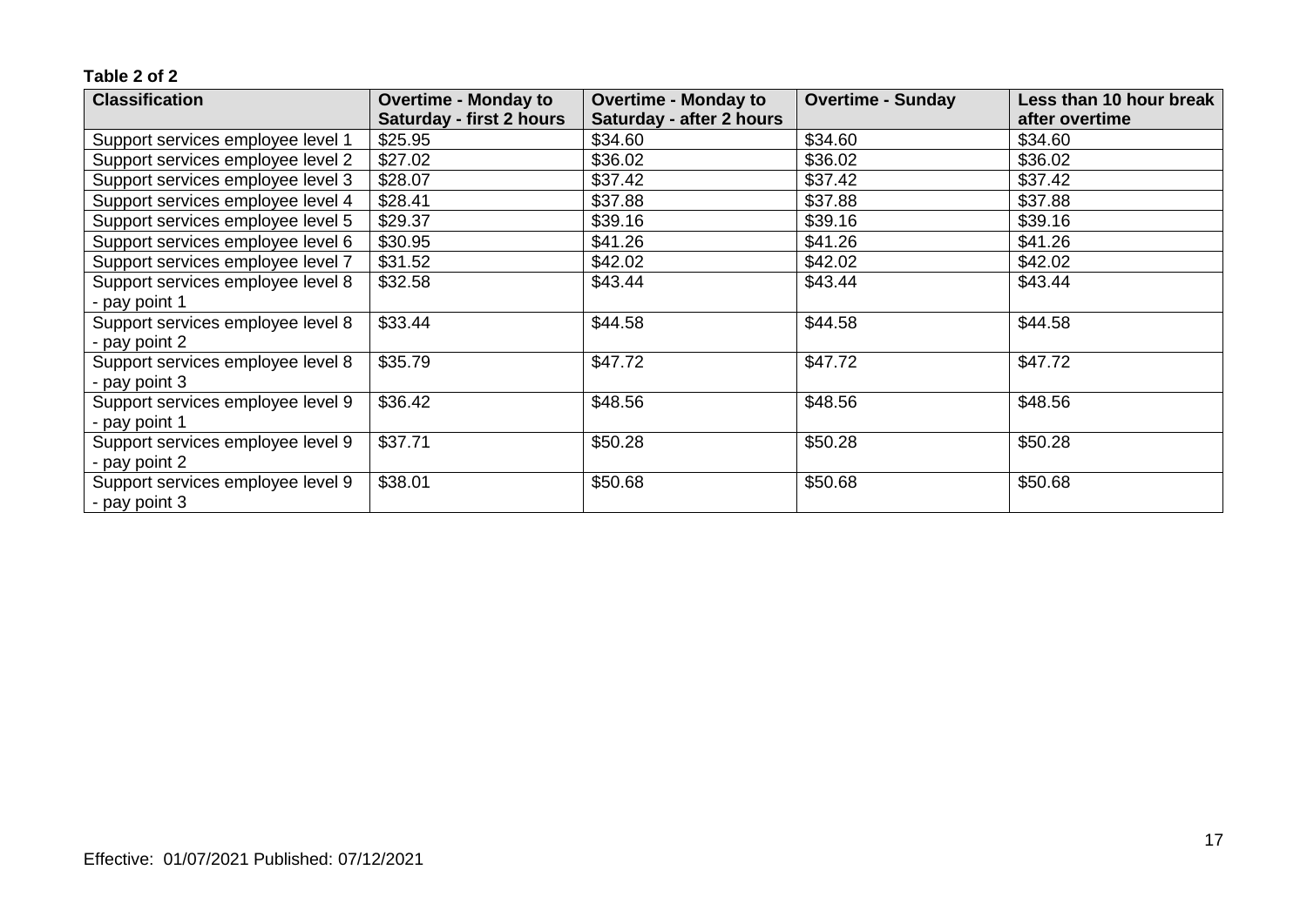# **Junior - Full-time & part-time - 20 years**

| <b>Classification</b>             | Hourly pay rate | <b>Shiftwork -</b>      | <b>Saturday</b> | <b>Sunday</b> | <b>Public holiday</b> |
|-----------------------------------|-----------------|-------------------------|-----------------|---------------|-----------------------|
|                                   |                 | <b>Monday to Friday</b> |                 |               |                       |
| Support services employee level 1 | \$19.46         | \$22.38                 | \$29.19         | \$29.19       | \$48.65               |
| Support services employee level 2 | \$20.26         | \$23.30                 | \$30.39         | \$30.39       | \$50.65               |
| Support services employee level 3 | \$21.05         | \$24.21                 | \$31.58         | \$31.58       | \$52.63               |
| Support services employee level 4 | \$21.30         | \$24.50                 | \$31.95         | \$31.95       | \$53.25               |
| Support services employee level 5 | \$22.02         | \$25.32                 | \$33.03         | \$33.03       | \$55.05               |
| Support services employee level 6 | \$23.21         | \$26.69                 | \$34.82         | \$34.82       | \$58.03               |
| Support services employee level 7 | \$23.63         | \$27.17                 | \$35.45         | \$35.45       | \$59.08               |
| Support services employee level 8 | \$24.44         | \$28.11                 | \$36.66         | \$36.66       | \$61.10               |
| - pay point 1                     |                 |                         |                 |               |                       |
| Support services employee level 8 | \$25.07         | \$28.83                 | \$37.61         | \$37.61       | \$62.68               |
| - pay point 2                     |                 |                         |                 |               |                       |
| Support services employee level 8 | \$26.84         | \$30.87                 | \$40.26         | \$40.26       | \$67.10               |
| - pay point 3                     |                 |                         |                 |               |                       |
| Support services employee level 9 | \$27.32         | \$31.42                 | \$40.98         | \$40.98       | \$68.30               |
| - pay point 1                     |                 |                         |                 |               |                       |
| Support services employee level 9 | \$28.29         | \$32.53                 | \$42.44         | \$42.44       | \$70.73               |
| - pay point 2                     |                 |                         |                 |               |                       |
| Support services employee level 9 | \$28.51         | \$32.79                 | \$42.77         | \$42.77       | \$71.28               |
| - pay point 3                     |                 |                         |                 |               |                       |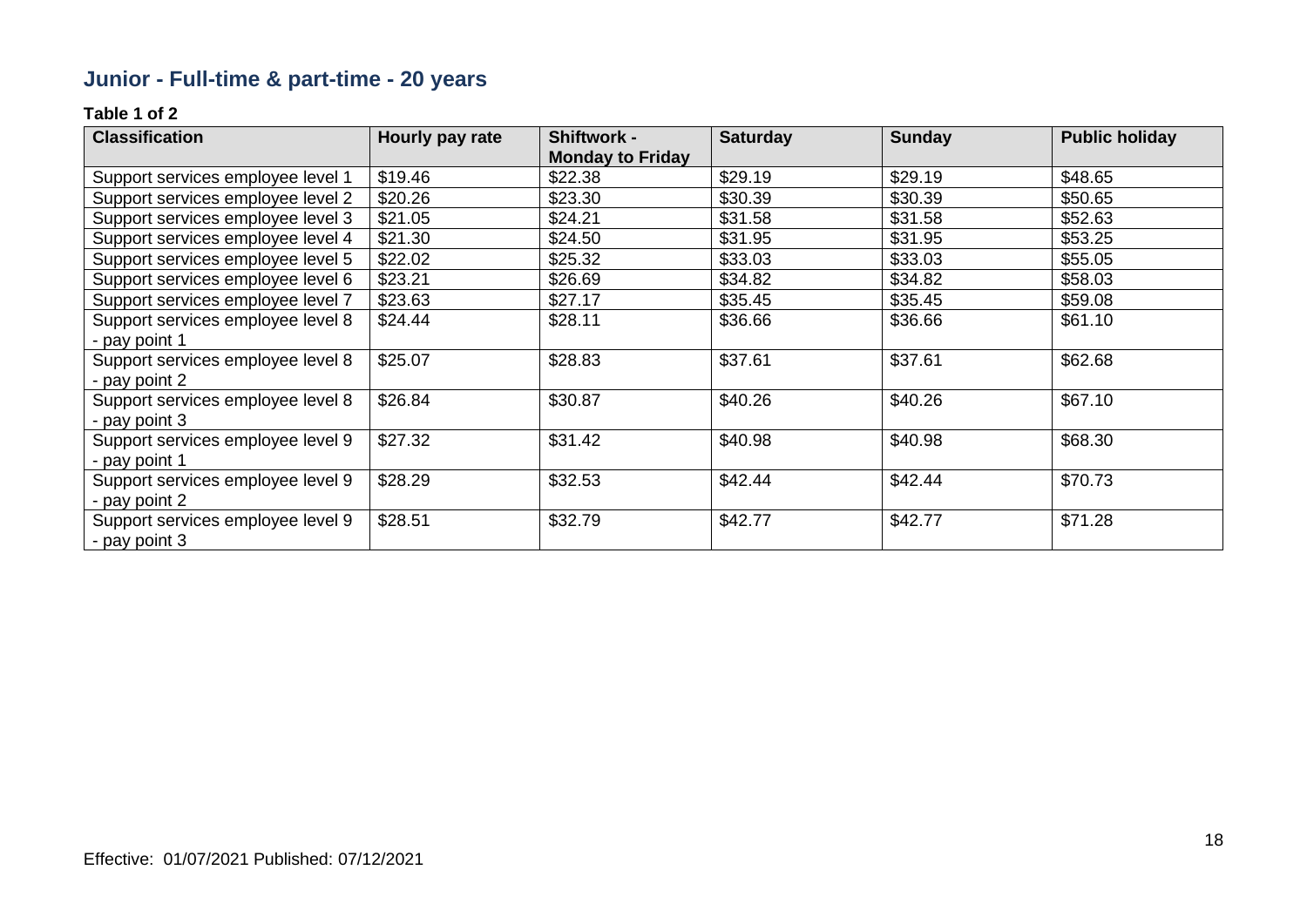| <b>Classification</b>             | <b>Overtime - Monday to</b>     | <b>Overtime - Monday to</b> | <b>Overtime - Sunday</b> | Less than 10 hour break |
|-----------------------------------|---------------------------------|-----------------------------|--------------------------|-------------------------|
|                                   | <b>Saturday - first 2 hours</b> | Saturday - after 2 hours    |                          | after overtime          |
| Support services employee level 1 | \$29.19                         | \$38.92                     | \$38.92                  | \$38.92                 |
| Support services employee level 2 | \$30.39                         | \$40.52                     | \$40.52                  | \$40.52                 |
| Support services employee level 3 | \$31.58                         | \$42.10                     | \$42.10                  | \$42.10                 |
| Support services employee level 4 | \$31.95                         | \$42.60                     | \$42.60                  | \$42.60                 |
| Support services employee level 5 | \$33.03                         | \$44.04                     | \$44.04                  | \$44.04                 |
| Support services employee level 6 | \$34.82                         | \$46.42                     | \$46.42                  | \$46.42                 |
| Support services employee level 7 | \$35.45                         | \$47.26                     | \$47.26                  | \$47.26                 |
| Support services employee level 8 | \$36.66                         | \$48.88                     | \$48.88                  | \$48.88                 |
| - pay point 1                     |                                 |                             |                          |                         |
| Support services employee level 8 | \$37.61                         | \$50.14                     | \$50.14                  | \$50.14                 |
| - pay point 2                     |                                 |                             |                          |                         |
| Support services employee level 8 | \$40.26                         | \$53.68                     | \$53.68                  | \$53.68                 |
| - pay point 3                     |                                 |                             |                          |                         |
| Support services employee level 9 | \$40.98                         | \$54.64                     | \$54.64                  | \$54.64                 |
| - pay point 1                     |                                 |                             |                          |                         |
| Support services employee level 9 | \$42.44                         | \$56.58                     | \$56.58                  | \$56.58                 |
| - pay point 2                     |                                 |                             |                          |                         |
| Support services employee level 9 | \$42.77                         | \$57.02                     | \$57.02                  | \$57.02                 |
| - pay point 3                     |                                 |                             |                          |                         |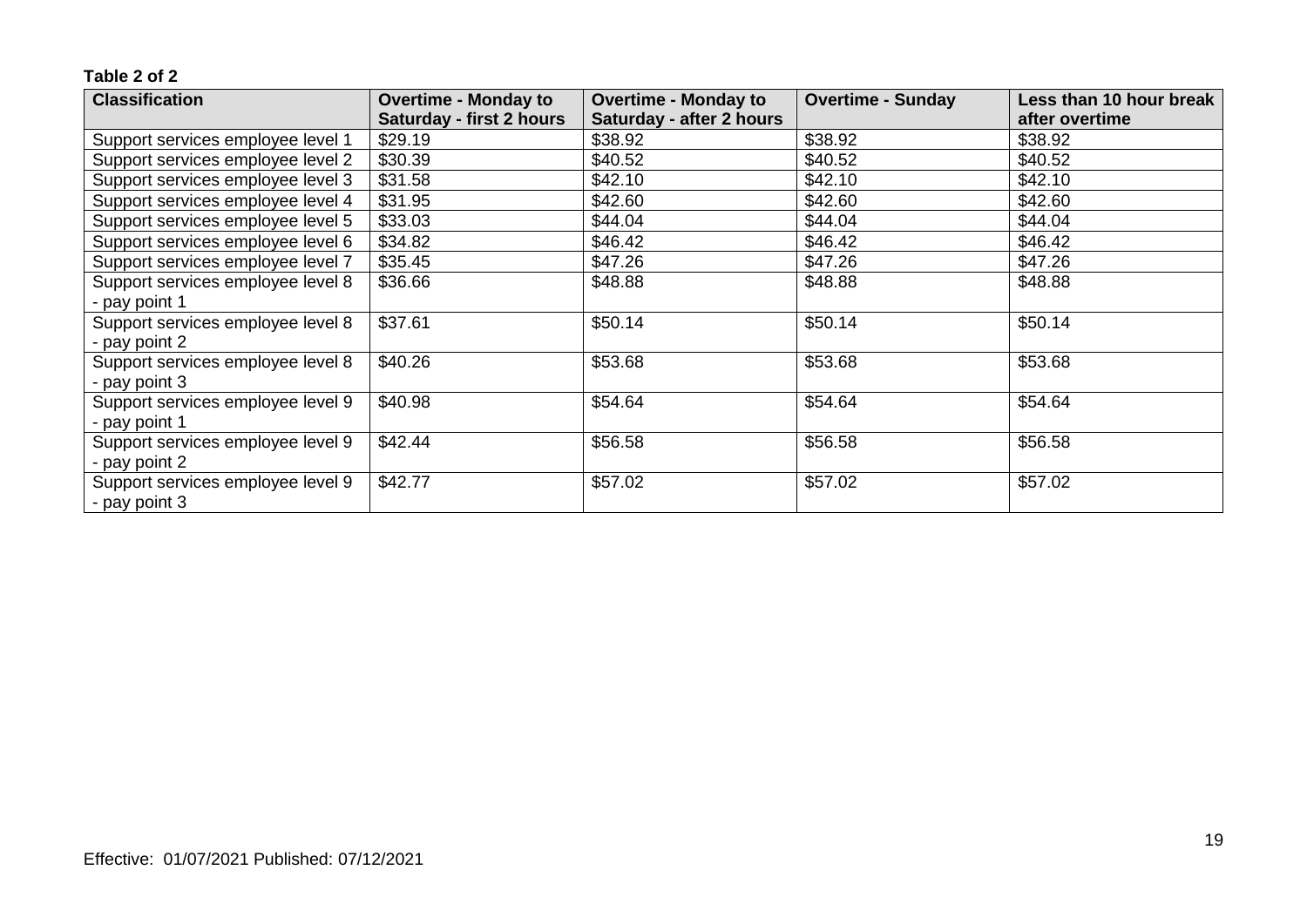# **Junior - Casual - Under 17 years**

| <b>Classification</b>                              | Hourly pay rate | <b>Shiftwork -</b><br>Monday to<br><b>Friday</b> | <b>Saturday</b> | <b>Sunday</b> | <b>Public holiday</b> | Overtime -<br><b>Monday to</b><br>Friday - first 2<br>hours |
|----------------------------------------------------|-----------------|--------------------------------------------------|-----------------|---------------|-----------------------|-------------------------------------------------------------|
| Support services employee level 1                  | \$13.51         | \$15.13                                          | \$18.92         | \$18.92       | \$29.73               | \$20.27                                                     |
| Support services employee level 2                  | \$14.08         | \$15.76                                          | \$19.71         | \$19.71       | \$30.97               | \$21.11                                                     |
| Support services employee level 3                  | \$14.63         | \$16.38                                          | \$20.48         | \$20.48       | \$32.18               | \$21.94                                                     |
| Support services employee level 4                  | \$14.80         | \$16.58                                          | \$20.72         | \$20.72       | \$32.56               | \$22.20                                                     |
| Support services employee level 5                  | \$15.30         | \$17.14                                          | \$21.42         | \$21.42       | \$33.66               | \$22.95                                                     |
| Support services employee level 6                  | \$16.13         | \$18.06                                          | \$22.58         | \$22.58       | \$35.48               | \$24.19                                                     |
| Support services employee level 7                  | \$16.41         | \$18.38                                          | \$22.98         | \$22.98       | \$36.11               | \$24.62                                                     |
| Support services employee level 8                  | \$16.98         | \$19.01                                          | \$23.77         | \$23.77       | \$37.35               | \$25.46                                                     |
| - pay point 1                                      |                 |                                                  |                 |               |                       |                                                             |
| Support services employee level 8                  | \$17.41         | \$19.50                                          | \$24.38         | \$24.38       | \$38.31               | \$26.12                                                     |
| - pay point 2                                      |                 |                                                  |                 |               |                       |                                                             |
| Support services employee level 8                  | \$18.64         | \$20.87                                          | \$26.09         | \$26.09       | \$41.00               | \$27.96                                                     |
| - pay point 3                                      |                 |                                                  |                 |               |                       |                                                             |
| Support services employee level 9                  | \$18.98         | \$21.25                                          | \$26.57         | \$26.57       | \$41.75               | \$28.46                                                     |
| - pay point 1                                      |                 |                                                  |                 |               |                       |                                                             |
| Support services employee level 9<br>- pay point 2 | \$19.65         | \$22.01                                          | \$27.51         | \$27.51       | \$43.23               | \$29.48                                                     |
| Support services employee level 9                  | \$19.80         | \$22.18                                          | \$27.72         | \$27.72       | \$43.56               | \$29.70                                                     |
| - pay point 3                                      |                 |                                                  |                 |               |                       |                                                             |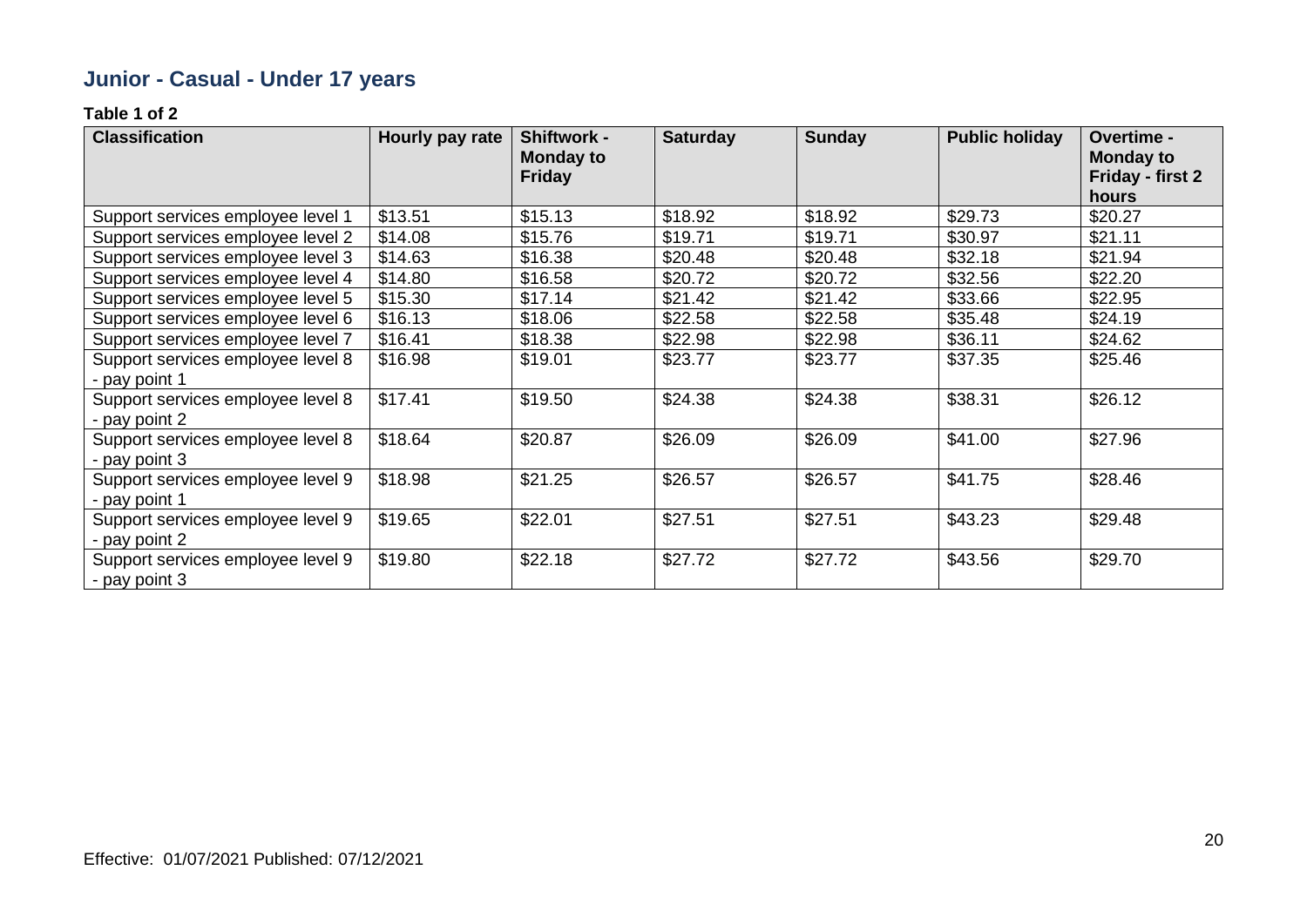| <b>Classification</b>             | Overtime -<br><b>Monday to</b> | Overtime -<br><b>Saturday - first</b> | <b>Overtime -</b><br>Saturday - after | <b>Overtime -</b><br><b>Sunday</b> | <b>Overtime -</b><br><b>Public holiday</b> | Less than 10<br>hour break |
|-----------------------------------|--------------------------------|---------------------------------------|---------------------------------------|------------------------------------|--------------------------------------------|----------------------------|
|                                   | Friday - after 2               | 2 hours                               | 2 hours                               |                                    |                                            | after overtime             |
|                                   | hours                          |                                       |                                       |                                    |                                            |                            |
| Support services employee level 1 | \$27.03                        | \$20.27                               | \$27.03                               | \$27.03                            | \$33.78                                    | \$27.03                    |
| Support services employee level 2 | \$28.15                        | \$21.11                               | \$28.15                               | \$28.15                            | \$35.19                                    | \$28.15                    |
| Support services employee level 3 | \$29.25                        | \$21.94                               | \$29.25                               | \$29.25                            | \$36.56                                    | \$29.25                    |
| Support services employee level 4 | \$29.60                        | \$22.20                               | \$29.60                               | \$29.60                            | \$37.00                                    | \$29.60                    |
| Support services employee level 5 | \$30.60                        | \$22.95                               | \$30.60                               | \$30.60                            | \$38.25                                    | \$30.60                    |
| Support services employee level 6 | \$32.25                        | \$24.19                               | \$32.25                               | \$32.25                            | \$40.31                                    | \$32.25                    |
| Support services employee level 7 | \$32.83                        | \$24.62                               | \$32.83                               | \$32.83                            | \$41.03                                    | \$32.83                    |
| Support services employee level 8 | \$33.95                        | \$25.46                               | \$33.95                               | \$33.95                            | \$42.44                                    | \$33.95                    |
| - pay point 1                     |                                |                                       |                                       |                                    |                                            |                            |
| Support services employee level 8 | \$34.83                        | \$26.12                               | \$34.83                               | \$34.83                            | \$43.53                                    | \$34.83                    |
| - pay point 2                     |                                |                                       |                                       |                                    |                                            |                            |
| Support services employee level 8 | \$37.28                        | \$27.96                               | \$37.28                               | \$37.28                            | \$46.59                                    | \$37.28                    |
| - pay point 3                     |                                |                                       |                                       |                                    |                                            |                            |
| Support services employee level 9 | \$37.95                        | \$28.46                               | \$37.95                               | \$37.95                            | \$47.44                                    | \$37.95                    |
| - pay point 1                     |                                |                                       |                                       |                                    |                                            |                            |
| Support services employee level 9 | \$39.30                        | \$29.48                               | \$39.30                               | \$39.30                            | \$49.13                                    | \$39.30                    |
| - pay point 2                     |                                |                                       |                                       |                                    |                                            |                            |
| Support services employee level 9 | \$39.60                        | \$29.70                               | \$39.60                               | \$39.60                            | \$49.50                                    | \$39.60                    |
| - pay point 3                     |                                |                                       |                                       |                                    |                                            |                            |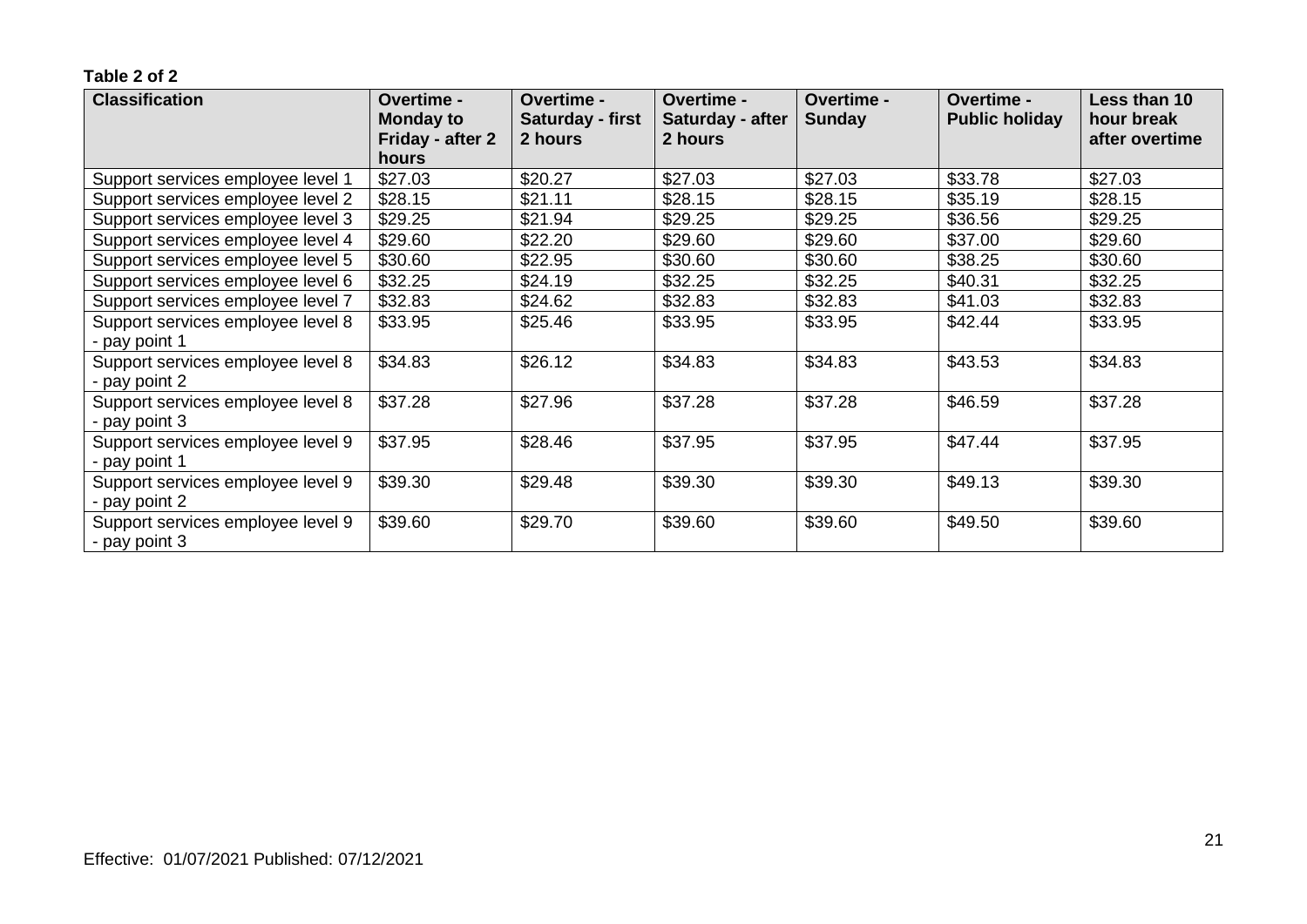# **Junior - Casual - 17 years**

| <b>Classification</b>                                | Hourly pay rate | <b>Shiftwork -</b><br>Monday to<br><b>Friday</b> | <b>Saturday</b> | <b>Sunday</b> | <b>Public holiday</b> | Overtime -<br><b>Monday to</b><br>Friday - first 2<br>hours |
|------------------------------------------------------|-----------------|--------------------------------------------------|-----------------|---------------|-----------------------|-------------------------------------------------------------|
| Support services employee level 1                    | \$16.21         | \$18.16                                          | \$22.70         | \$22.70       | \$35.67               | \$24.32                                                     |
| Support services employee level 2                    | \$16.89         | \$18.91                                          | \$23.64         | \$23.64       | \$37.15               | \$25.33                                                     |
| Support services employee level 3                    | \$17.54         | \$19.64                                          | \$24.55         | \$24.55       | \$38.58               | \$26.31                                                     |
| Support services employee level 4                    | \$17.75         | \$19.88                                          | \$24.85         | \$24.85       | \$39.05               | \$26.63                                                     |
| Support services employee level 5                    | \$18.35         | \$20.55                                          | \$25.69         | \$25.69       | \$40.37               | \$27.53                                                     |
| Support services employee level 6                    | \$19.34         | \$21.66                                          | \$27.07         | \$27.07       | \$42.54               | \$29.01                                                     |
| Support services employee level 7                    | \$19.70         | \$22.06                                          | \$27.58         | \$27.58       | \$43.34               | \$29.55                                                     |
| Support services employee level 8                    | \$20.36         | \$22.81                                          | \$28.51         | \$28.51       | \$44.80               | \$30.54                                                     |
| - pay point 1                                        |                 |                                                  |                 |               |                       |                                                             |
| Support services employee level 8                    | \$20.90         | \$23.41                                          | \$29.26         | \$29.26       | \$45.98               | \$31.35                                                     |
| - pay point 2                                        |                 |                                                  |                 |               |                       |                                                             |
| Support services employee level 8                    | \$22.36         | \$25.05                                          | \$31.31         | \$31.31       | \$49.20               | \$33.54                                                     |
| - pay point 3                                        |                 |                                                  |                 |               |                       |                                                             |
| Support services employee level 9                    | \$22.76         | \$25.49                                          | \$31.87         | \$31.87       | \$50.08               | \$34.14                                                     |
| - pay point 1                                        |                 |                                                  |                 |               |                       |                                                             |
| Support services employee level 9                    | \$23.58         | \$26.40                                          | \$33.01         | \$33.01       | \$51.87               | \$35.36                                                     |
| - pay point 2                                        |                 |                                                  |                 |               |                       |                                                             |
| Support services employee level 9<br>$-$ pay point 3 | \$23.76         | \$26.61                                          | \$33.27         | \$33.27       | \$52.28               | \$35.64                                                     |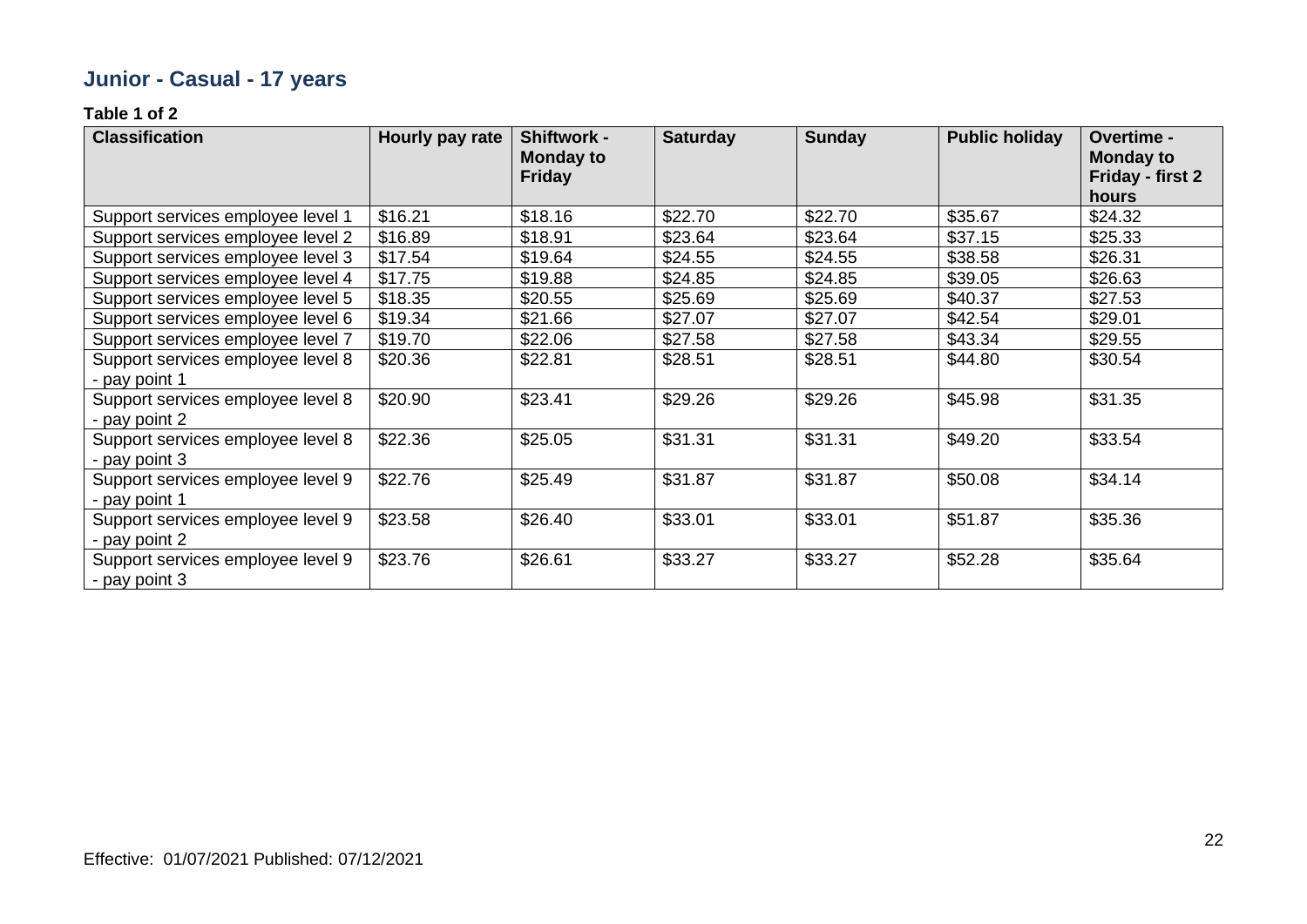| <b>Classification</b>             | Overtime -<br><b>Monday to</b> | Overtime -<br><b>Saturday - first</b> | <b>Overtime -</b><br>Saturday - after | <b>Overtime -</b><br><b>Sunday</b> | <b>Overtime -</b><br><b>Public holiday</b> | Less than 10<br>hour break |
|-----------------------------------|--------------------------------|---------------------------------------|---------------------------------------|------------------------------------|--------------------------------------------|----------------------------|
|                                   | Friday - after 2               | 2 hours                               | 2 hours                               |                                    |                                            | after overtime             |
|                                   | hours                          |                                       |                                       |                                    |                                            |                            |
| Support services employee level 1 | \$32.43                        | \$24.32                               | \$32.43                               | \$32.43                            | \$40.53                                    | \$32.43                    |
| Support services employee level 2 | \$33.78                        | \$25.33                               | \$33.78                               | \$33.78                            | \$42.22                                    | \$33.78                    |
| Support services employee level 3 | \$35.08                        | \$26.31                               | \$35.08                               | \$35.08                            | \$43.84                                    | \$35.08                    |
| Support services employee level 4 | \$35.50                        | \$26.63                               | \$35.50                               | \$35.50                            | \$44.38                                    | \$35.50                    |
| Support services employee level 5 | \$36.70                        | \$27.53                               | \$36.70                               | \$36.70                            | \$45.88                                    | \$36.70                    |
| Support services employee level 6 | \$38.68                        | \$29.01                               | \$38.68                               | \$38.68                            | \$48.34                                    | \$38.68                    |
| Support services employee level 7 | \$39.40                        | \$29.55                               | \$39.40                               | \$39.40                            | \$49.25                                    | \$39.40                    |
| Support services employee level 8 | \$40.73                        | \$30.54                               | \$40.73                               | \$40.73                            | \$50.91                                    | \$40.73                    |
| - pay point 1                     |                                |                                       |                                       |                                    |                                            |                            |
| Support services employee level 8 | \$41.80                        | \$31.35                               | \$41.80                               | \$41.80                            | \$52.25                                    | \$41.80                    |
| - pay point 2                     |                                |                                       |                                       |                                    |                                            |                            |
| Support services employee level 8 | \$44.73                        | \$33.54                               | \$44.73                               | \$44.73                            | \$55.91                                    | \$44.73                    |
| - pay point 3                     |                                |                                       |                                       |                                    |                                            |                            |
| Support services employee level 9 | \$45.53                        | \$34.14                               | \$45.53                               | \$45.53                            | \$56.91                                    | \$45.53                    |
| - pay point 1                     |                                |                                       |                                       |                                    |                                            |                            |
| Support services employee level 9 | \$47.15                        | \$35.36                               | \$47.15                               | \$47.15                            | \$58.94                                    | \$47.15                    |
| - pay point 2                     |                                |                                       |                                       |                                    |                                            |                            |
| Support services employee level 9 | \$47.53                        | \$35.64                               | \$47.53                               | \$47.53                            | \$59.41                                    | \$47.53                    |
| - pay point 3                     |                                |                                       |                                       |                                    |                                            |                            |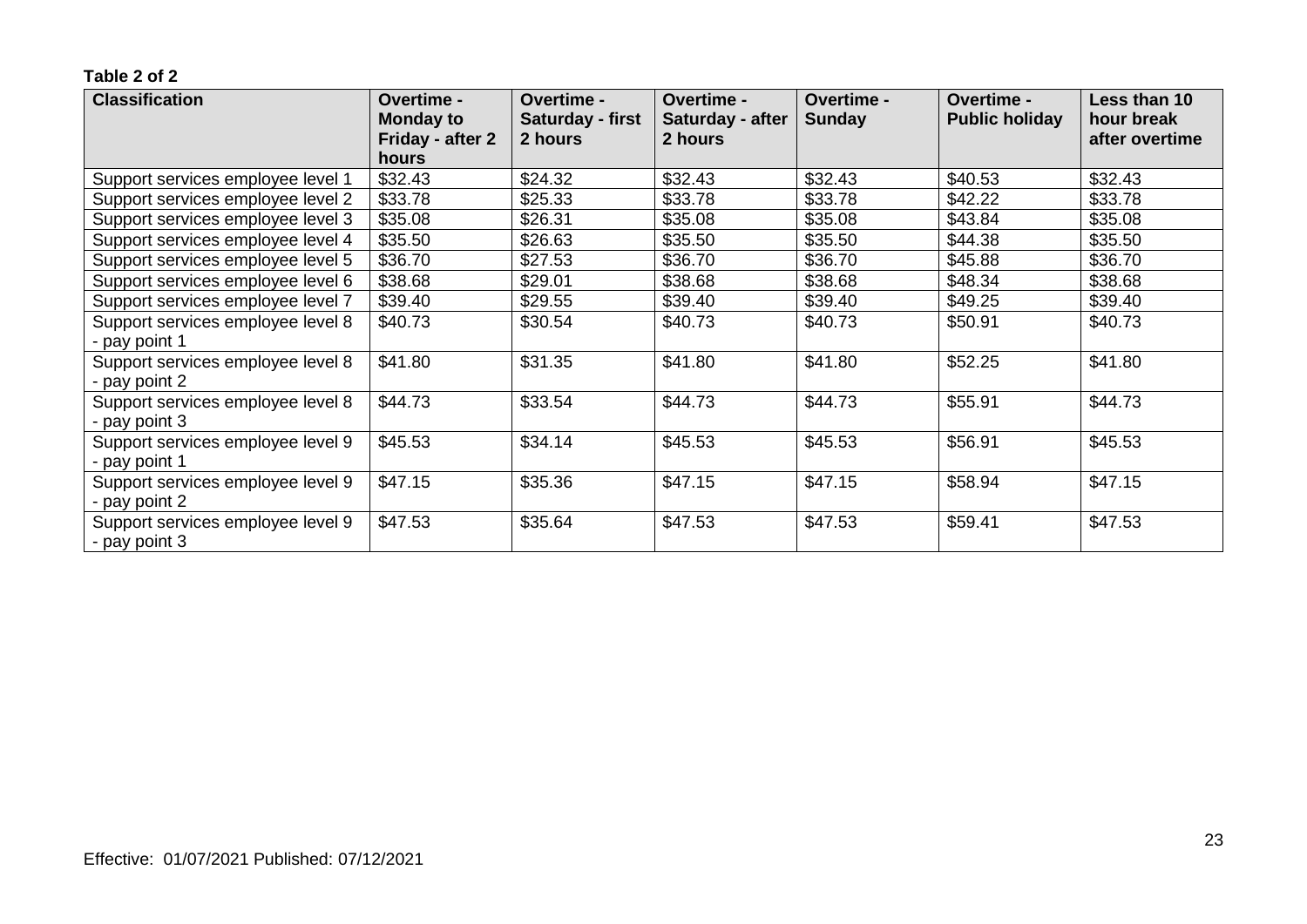# **Junior - Casual - 18 years**

| <b>Classification</b>             | Hourly pay rate | <b>Shiftwork -</b><br><b>Monday to</b><br><b>Friday</b> | <b>Saturday</b> | <b>Sunday</b> | <b>Public holiday</b> | Overtime -<br><b>Monday to</b><br>Friday - first 2 |
|-----------------------------------|-----------------|---------------------------------------------------------|-----------------|---------------|-----------------------|----------------------------------------------------|
|                                   |                 |                                                         |                 |               |                       | hours                                              |
| Support services employee level 1 | \$18.91         | \$21.18                                                 | \$26.48         | \$26.48       | \$41.61               | \$28.37                                            |
| Support services employee level 2 | \$19.70         | \$22.06                                                 | \$27.58         | \$27.58       | \$43.34               | \$29.55                                            |
| Support services employee level 3 | \$20.46         | \$22.92                                                 | \$28.65         | \$28.65       | \$45.02               | \$30.69                                            |
| Support services employee level 4 | \$20.71         | \$23.20                                                 | \$29.00         | \$29.00       | \$45.57               | \$31.07                                            |
| Support services employee level 5 | \$21.41         | \$23.98                                                 | \$29.98         | \$29.98       | \$47.11               | \$32.12                                            |
| Support services employee level 6 | \$22.56         | \$25.27                                                 | \$31.59         | \$31.59       | \$49.64               | \$33.84                                            |
| Support services employee level 7 | \$22.98         | \$25.73                                                 | \$32.17         | \$32.17       | \$50.55               | \$34.46                                            |
| Support services employee level 8 | \$23.76         | \$26.61                                                 | \$33.27         | \$33.27       | \$52.28               | \$35.64                                            |
| pay point 1                       |                 |                                                         |                 |               |                       |                                                    |
| Support services employee level 8 | \$24.38         | \$27.30                                                 | \$34.13         | \$34.13       | \$53.63               | \$36.56                                            |
| - pay point 2                     |                 |                                                         |                 |               |                       |                                                    |
| Support services employee level 8 | \$26.09         | \$29.22                                                 | \$36.52         | \$36.52       | \$57.39               | \$39.13                                            |
| - pay point 3                     |                 |                                                         |                 |               |                       |                                                    |
| Support services employee level 9 | \$26.56         | \$29.75                                                 | \$37.19         | \$37.19       | \$58.44               | \$39.84                                            |
| - pay point 1                     |                 |                                                         |                 |               |                       |                                                    |
| Support services employee level 9 | \$27.50         | \$30.80                                                 | \$38.50         | \$38.50       | \$60.50               | \$41.25                                            |
| - pay point 2                     |                 |                                                         |                 |               |                       |                                                    |
| Support services employee level 9 | \$27.73         | \$31.05                                                 | \$38.82         | \$38.82       | \$61.00               | \$41.59                                            |
| - pay point 3                     |                 |                                                         |                 |               |                       |                                                    |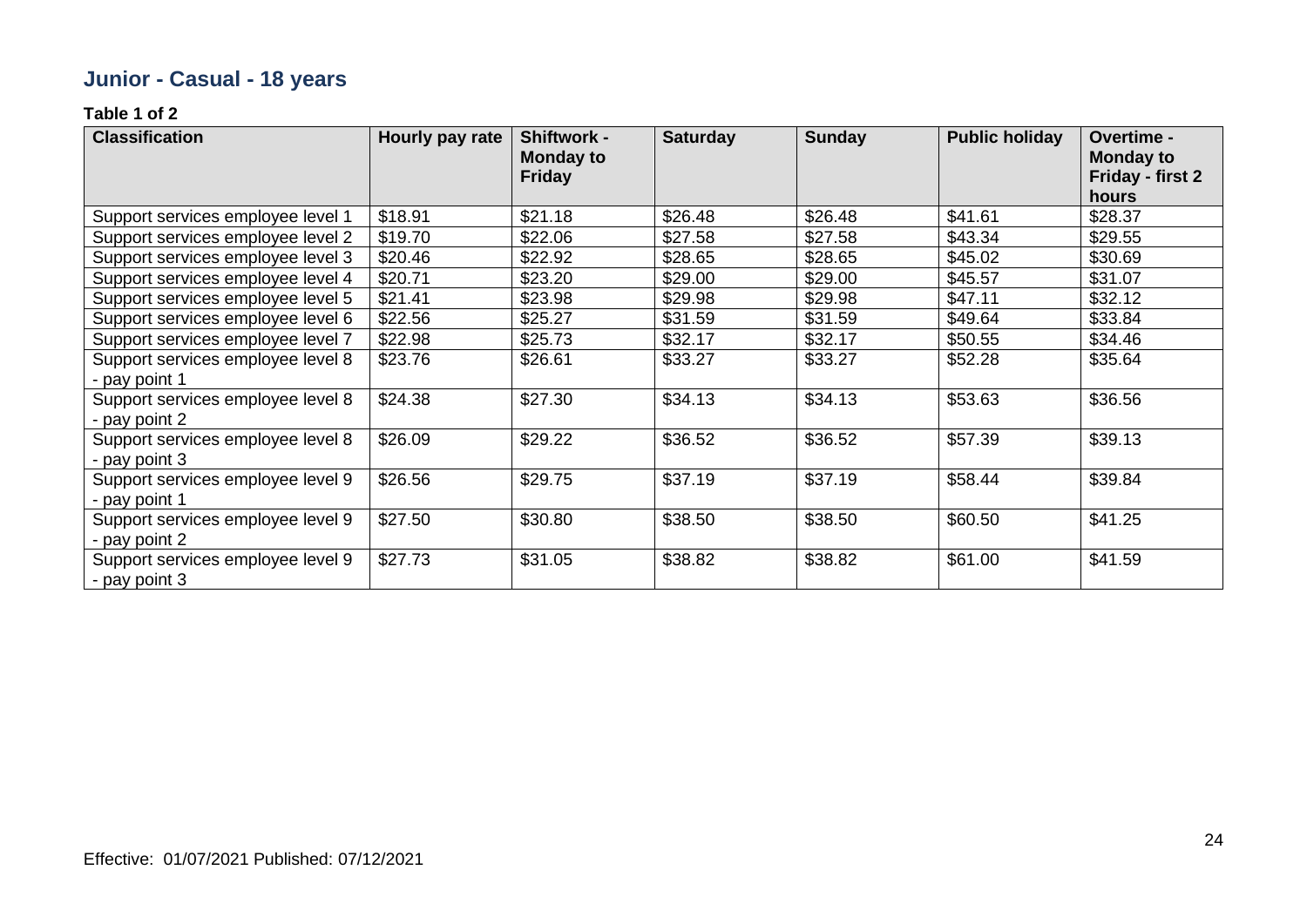| <b>Classification</b>             | Overtime -<br><b>Monday to</b> | <b>Overtime -</b><br><b>Saturday - first</b> | <b>Overtime -</b><br>Saturday - after | <b>Overtime -</b><br><b>Sunday</b> | <b>Overtime -</b><br><b>Public holiday</b> | Less than 10<br>hour break |
|-----------------------------------|--------------------------------|----------------------------------------------|---------------------------------------|------------------------------------|--------------------------------------------|----------------------------|
|                                   | Friday - after 2               | 2 hours                                      | 2 hours                               |                                    |                                            | after overtime             |
|                                   | hours                          |                                              |                                       |                                    |                                            |                            |
| Support services employee level 1 | \$37.83                        | \$28.37                                      | \$37.83                               | \$37.83                            | \$47.28                                    | \$37.83                    |
| Support services employee level 2 | \$39.40                        | \$29.55                                      | \$39.40                               | \$39.40                            | \$49.25                                    | \$39.40                    |
| Support services employee level 3 | \$40.93                        | \$30.69                                      | \$40.93                               | \$40.93                            | \$51.16                                    | \$40.93                    |
| Support services employee level 4 | \$41.43                        | \$31.07                                      | \$41.43                               | \$41.43                            | \$51.78                                    | \$41.43                    |
| Support services employee level 5 | \$42.83                        | \$32.12                                      | \$42.83                               | \$42.83                            | \$53.53                                    | \$42.83                    |
| Support services employee level 6 | \$45.13                        | \$33.84                                      | \$45.13                               | \$45.13                            | \$56.41                                    | \$45.13                    |
| Support services employee level 7 | \$45.95                        | \$34.46                                      | \$45.95                               | \$45.95                            | \$57.44                                    | \$45.95                    |
| Support services employee level 8 | \$47.53                        | \$35.64                                      | \$47.53                               | \$47.53                            | \$59.41                                    | \$47.53                    |
| - pay point 1                     |                                |                                              |                                       |                                    |                                            |                            |
| Support services employee level 8 | \$48.75                        | \$36.56                                      | \$48.75                               | \$48.75                            | \$60.94                                    | \$48.75                    |
| - pay point 2                     |                                |                                              |                                       |                                    |                                            |                            |
| Support services employee level 8 | \$52.18                        | \$39.13                                      | \$52.18                               | \$52.18                            | \$65.22                                    | \$52.18                    |
| - pay point 3                     |                                |                                              |                                       |                                    |                                            |                            |
| Support services employee level 9 | \$53.13                        | \$39.84                                      | \$53.13                               | \$53.13                            | \$66.41                                    | \$53.13                    |
| - pay point 1                     |                                |                                              |                                       |                                    |                                            |                            |
| Support services employee level 9 | \$55.00                        | \$41.25                                      | \$55.00                               | \$55.00                            | \$68.75                                    | \$55.00                    |
| - pay point 2                     |                                |                                              |                                       |                                    |                                            |                            |
| Support services employee level 9 | \$55.45                        | \$41.59                                      | \$55.45                               | \$55.45                            | \$69.31                                    | \$55.45                    |
| - pay point 3                     |                                |                                              |                                       |                                    |                                            |                            |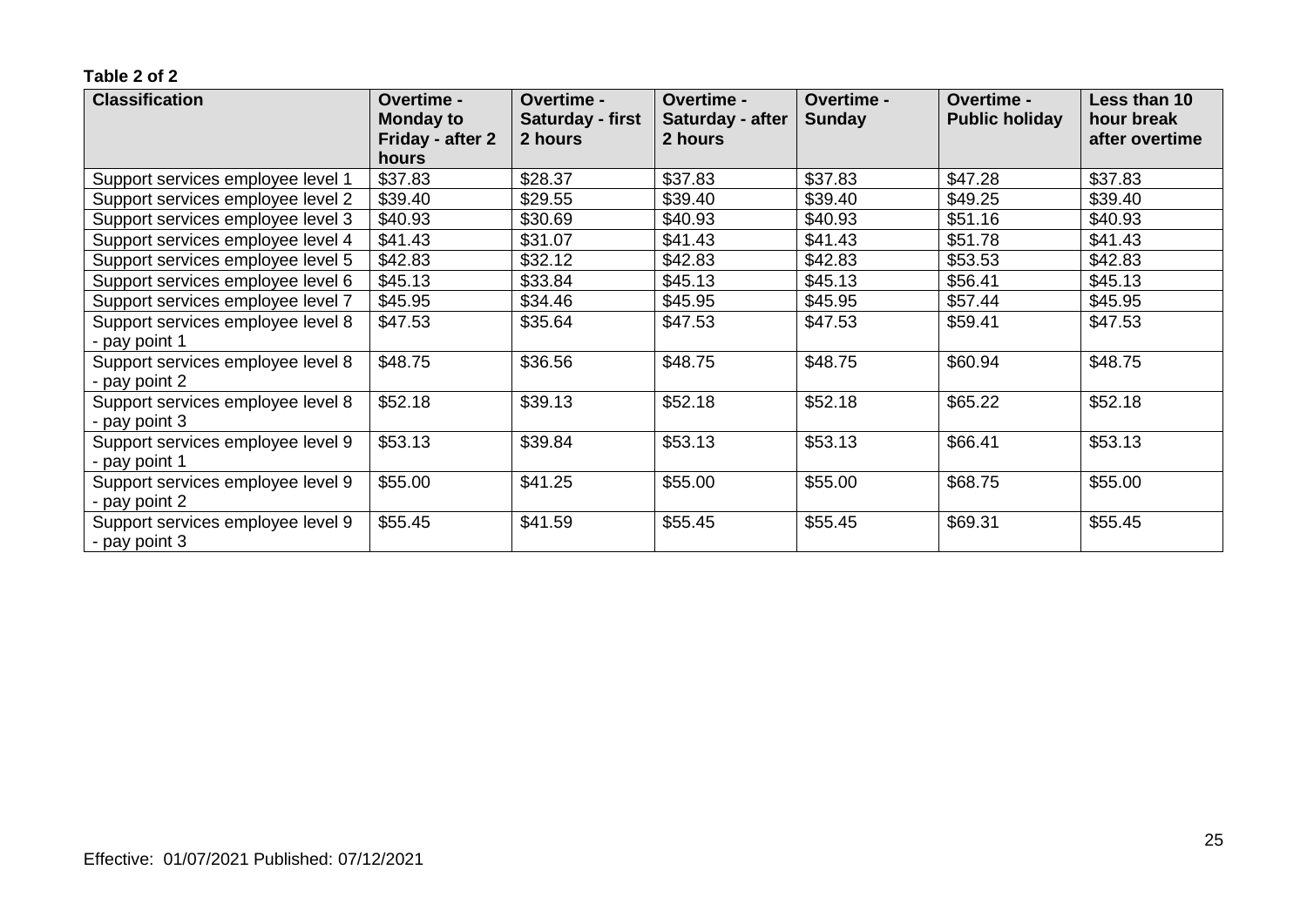# **Junior - Casual - 19 years**

| <b>Classification</b>                              | Hourly pay rate | <b>Shiftwork -</b><br>Monday to<br><b>Friday</b> | <b>Saturday</b> | <b>Sunday</b> | <b>Public holiday</b> | Overtime -<br><b>Monday to</b><br>Friday - first 2<br>hours |
|----------------------------------------------------|-----------------|--------------------------------------------------|-----------------|---------------|-----------------------|-------------------------------------------------------------|
| Support services employee level 1                  | \$21.63         | \$24.22                                          | \$30.28         | \$30.28       | \$47.58               | \$32.44                                                     |
| Support services employee level 2                  | \$22.51         | \$25.21                                          | \$31.52         | \$31.52       | \$49.53               | \$33.77                                                     |
| Support services employee level 3                  | \$23.39         | \$26.19                                          | \$32.74         | \$32.74       | \$51.45               | \$35.08                                                     |
| Support services employee level 4                  | \$23.68         | \$26.52                                          | \$33.15         | \$33.15       | \$52.09               | \$35.51                                                     |
| Support services employee level 5                  | \$24.48         | \$27.41                                          | \$34.27         | \$34.27       | \$53.85               | \$36.71                                                     |
| Support services employee level 6                  | \$25.79         | \$28.88                                          | \$36.10         | \$36.10       | \$56.73               | \$38.68                                                     |
| Support services employee level 7                  | \$26.26         | \$29.41                                          | \$36.77         | \$36.77       | \$57.78               | \$39.39                                                     |
| Support services employee level 8                  | \$27.15         | \$30.41                                          | \$38.01         | \$38.01       | \$59.73               | \$40.73                                                     |
| - pay point 1                                      |                 |                                                  |                 |               |                       |                                                             |
| Support services employee level 8                  | \$27.86         | \$31.21                                          | \$39.01         | \$39.01       | \$61.30               | \$41.79                                                     |
| - pay point 2                                      |                 |                                                  |                 |               |                       |                                                             |
| Support services employee level 8                  | \$29.83         | \$33.40                                          | \$41.76         | \$41.76       | \$65.62               | \$44.74                                                     |
| - pay point 3                                      |                 |                                                  |                 |               |                       |                                                             |
| Support services employee level 9                  | \$30.35         | \$33.99                                          | \$42.49         | \$42.49       | \$66.77               | \$45.53                                                     |
| - pay point 1                                      |                 |                                                  |                 |               |                       |                                                             |
| Support services employee level 9<br>- pay point 2 | \$31.43         | \$35.20                                          | \$44.00         | \$44.00       | \$69.14               | \$47.14                                                     |
| Support services employee level 9<br>- pay point 3 | \$31.68         | \$35.48                                          | \$44.35         | \$44.35       | \$69.69               | \$47.51                                                     |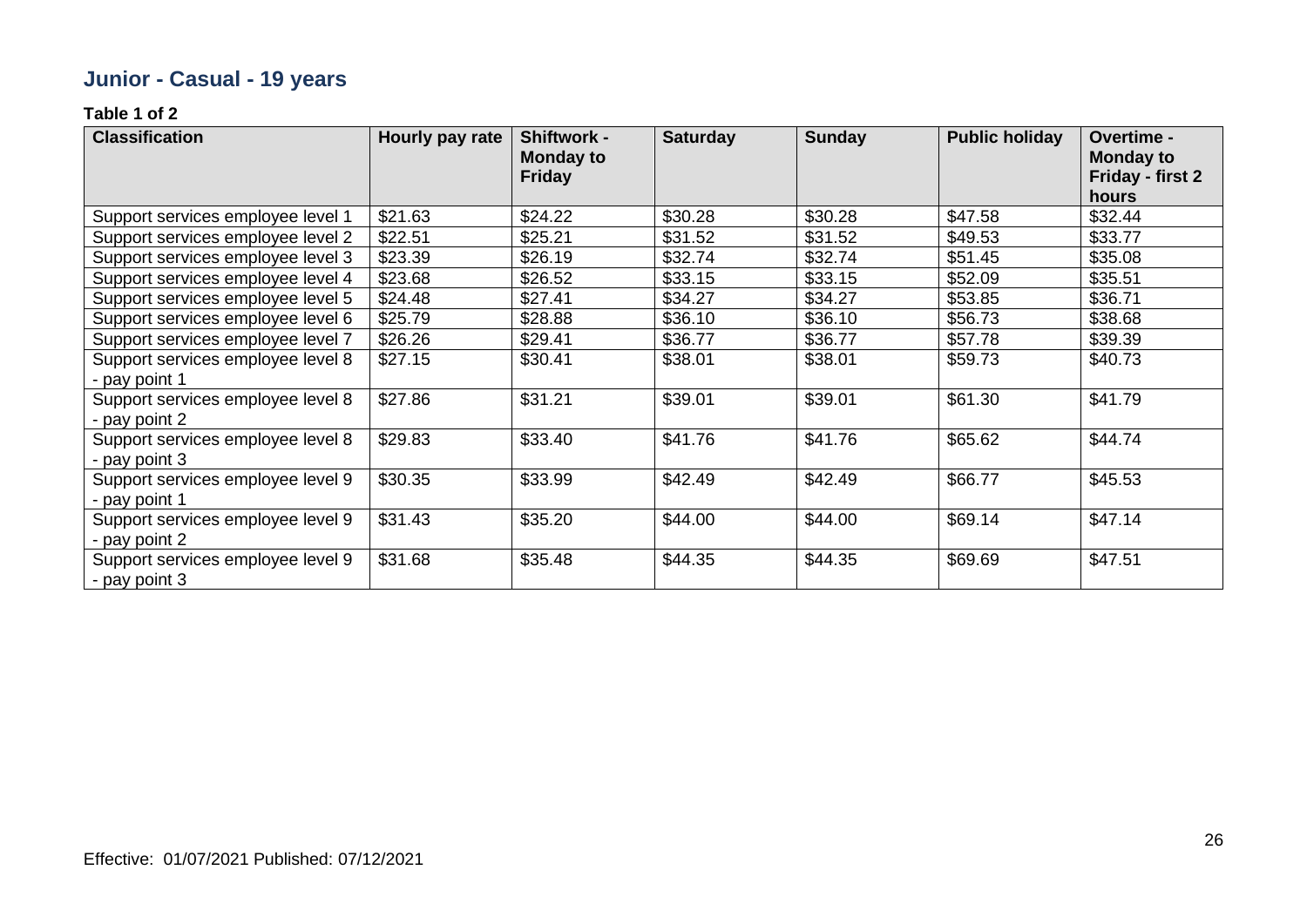| <b>Classification</b>             | Overtime -<br><b>Monday to</b> | <b>Overtime -</b><br><b>Saturday - first</b> | <b>Overtime -</b><br>Saturday - after | <b>Overtime -</b><br><b>Sunday</b> | <b>Overtime -</b><br><b>Public holiday</b> | Less than 10<br>hour break |
|-----------------------------------|--------------------------------|----------------------------------------------|---------------------------------------|------------------------------------|--------------------------------------------|----------------------------|
|                                   | Friday - after 2               | 2 hours                                      | 2 hours                               |                                    |                                            | after overtime             |
|                                   | hours                          |                                              |                                       |                                    |                                            |                            |
| Support services employee level 1 | \$43.25                        | \$32.44                                      | \$43.25                               | \$43.25                            | \$54.06                                    | \$43.25                    |
| Support services employee level 2 | \$45.03                        | \$33.77                                      | \$45.03                               | \$45.03                            | \$56.28                                    | \$45.03                    |
| Support services employee level 3 | \$46.78                        | \$35.08                                      | \$46.78                               | \$46.78                            | \$58.47                                    | \$46.78                    |
| Support services employee level 4 | \$47.35                        | \$35.51                                      | \$47.35                               | \$47.35                            | \$59.19                                    | \$47.35                    |
| Support services employee level 5 | \$48.95                        | \$36.71                                      | \$48.95                               | \$48.95                            | \$61.19                                    | \$48.95                    |
| Support services employee level 6 | \$51.58                        | \$38.68                                      | \$51.58                               | \$51.58                            | \$64.47                                    | \$51.58                    |
| Support services employee level 7 | \$52.53                        | \$39.39                                      | \$52.53                               | \$52.53                            | \$65.66                                    | \$52.53                    |
| Support services employee level 8 | \$54.30                        | \$40.73                                      | \$54.30                               | \$54.30                            | \$67.88                                    | \$54.30                    |
| - pay point 1                     |                                |                                              |                                       |                                    |                                            |                            |
| Support services employee level 8 | \$55.73                        | \$41.79                                      | \$55.73                               | \$55.73                            | \$69.66                                    | \$55.73                    |
| - pay point 2                     |                                |                                              |                                       |                                    |                                            |                            |
| Support services employee level 8 | \$59.65                        | \$44.74                                      | \$59.65                               | \$59.65                            | \$74.56                                    | \$59.65                    |
| - pay point 3                     |                                |                                              |                                       |                                    |                                            |                            |
| Support services employee level 9 | \$60.70                        | \$45.53                                      | \$60.70                               | \$60.70                            | \$75.88                                    | \$60.70                    |
| - pay point 1                     |                                |                                              |                                       |                                    |                                            |                            |
| Support services employee level 9 | \$62.85                        | \$47.14                                      | \$62.85                               | \$62.85                            | \$78.56                                    | \$62.85                    |
| - pay point 2                     |                                |                                              |                                       |                                    |                                            |                            |
| Support services employee level 9 | \$63.35                        | \$47.51                                      | \$63.35                               | \$63.35                            | \$79.19                                    | \$63.35                    |
| - pay point 3                     |                                |                                              |                                       |                                    |                                            |                            |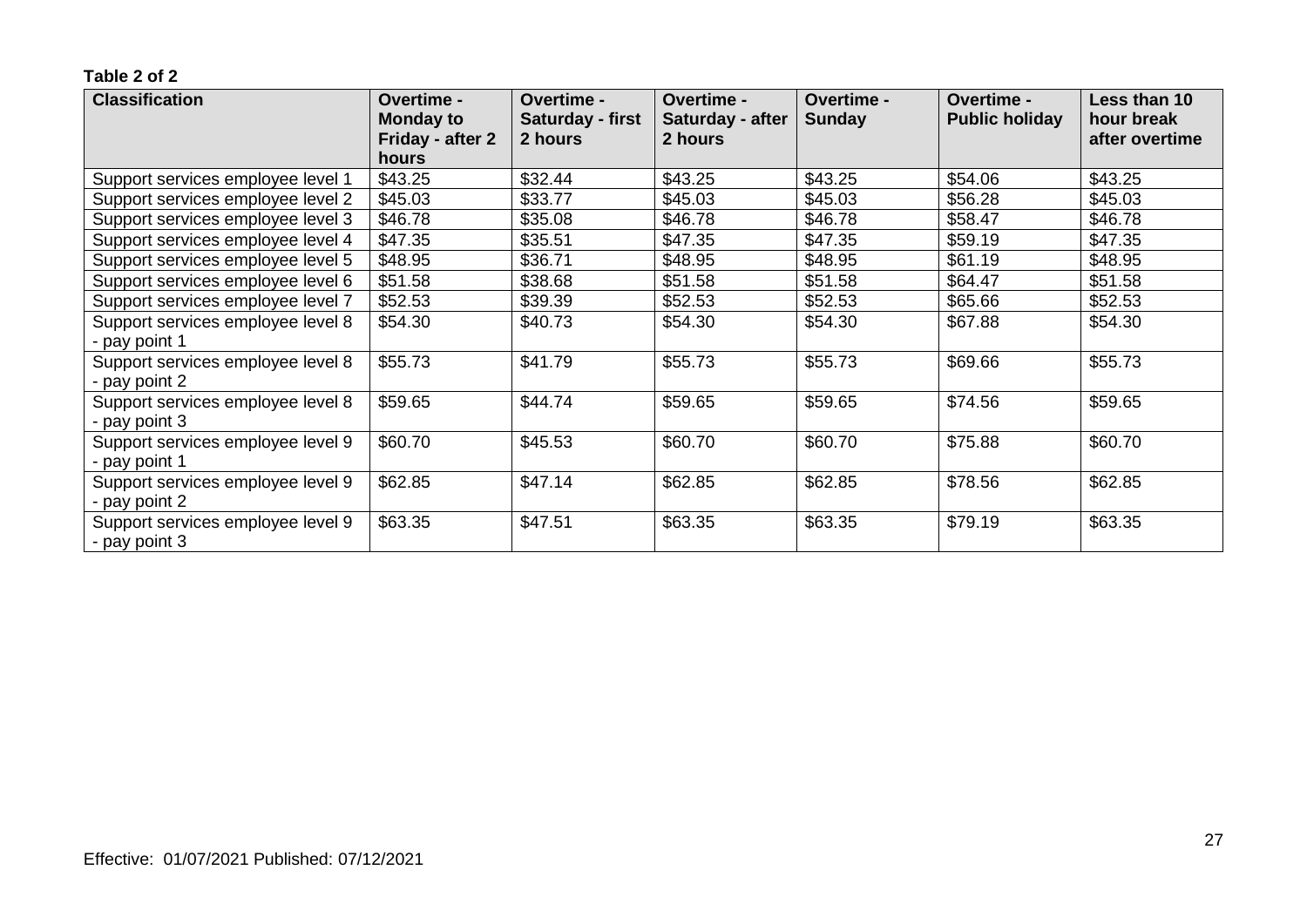# **Junior - Casual - 20 years**

| <b>Classification</b>                              | Hourly pay rate | <b>Shiftwork -</b><br>Monday to<br><b>Friday</b> | <b>Saturday</b> | <b>Sunday</b> | <b>Public holiday</b> | Overtime -<br><b>Monday to</b><br>Friday - first 2<br>hours |
|----------------------------------------------------|-----------------|--------------------------------------------------|-----------------|---------------|-----------------------|-------------------------------------------------------------|
| Support services employee level 1                  | \$24.33         | \$27.24                                          | \$34.06         | \$34.06       | \$53.52               | \$36.49                                                     |
| Support services employee level 2                  | \$25.33         | \$28.36                                          | \$35.46         | \$35.46       | \$55.72               | \$37.99                                                     |
| Support services employee level 3                  | \$26.31         | \$29.47                                          | \$36.84         | \$36.84       | \$57.89               | \$39.47                                                     |
| Support services employee level 4                  | \$26.63         | \$29.82                                          | \$37.28         | \$37.28       | \$58.58               | \$39.94                                                     |
| Support services employee level 5                  | \$27.53         | \$30.83                                          | \$38.54         | \$38.54       | \$60.56               | \$41.29                                                     |
| Support services employee level 6                  | \$29.01         | \$32.49                                          | \$40.62         | \$40.62       | \$63.83               | \$43.52                                                     |
| Support services employee level 7                  | \$29.54         | \$33.08                                          | \$41.35         | \$41.35       | \$64.98               | \$44.31                                                     |
| Support services employee level 8                  | \$30.55         | \$34.22                                          | \$42.77         | \$42.77       | \$67.21               | \$45.83                                                     |
| pay point 1                                        |                 |                                                  |                 |               |                       |                                                             |
| Support services employee level 8                  | \$31.34         | \$35.10                                          | \$43.87         | \$43.87       | \$68.94               | \$47.01                                                     |
| - pay point 2                                      |                 |                                                  |                 |               |                       |                                                             |
| Support services employee level 8                  | \$33.55         | \$37.58                                          | \$46.97         | \$46.97       | \$73.81               | \$50.33                                                     |
| - pay point 3                                      |                 |                                                  |                 |               |                       |                                                             |
| Support services employee level 9                  | \$34.15         | \$38.25                                          | \$47.81         | \$47.81       | \$75.13               | \$51.23                                                     |
| pay point 1                                        |                 |                                                  |                 |               |                       |                                                             |
| Support services employee level 9<br>- pay point 2 | \$35.36         | \$39.61                                          | \$49.51         | \$49.51       | \$77.80               | \$53.04                                                     |
| Support services employee level 9<br>- pay point 3 | \$35.64         | \$39.91                                          | \$49.89         | \$49.89       | \$78.40               | \$53.46                                                     |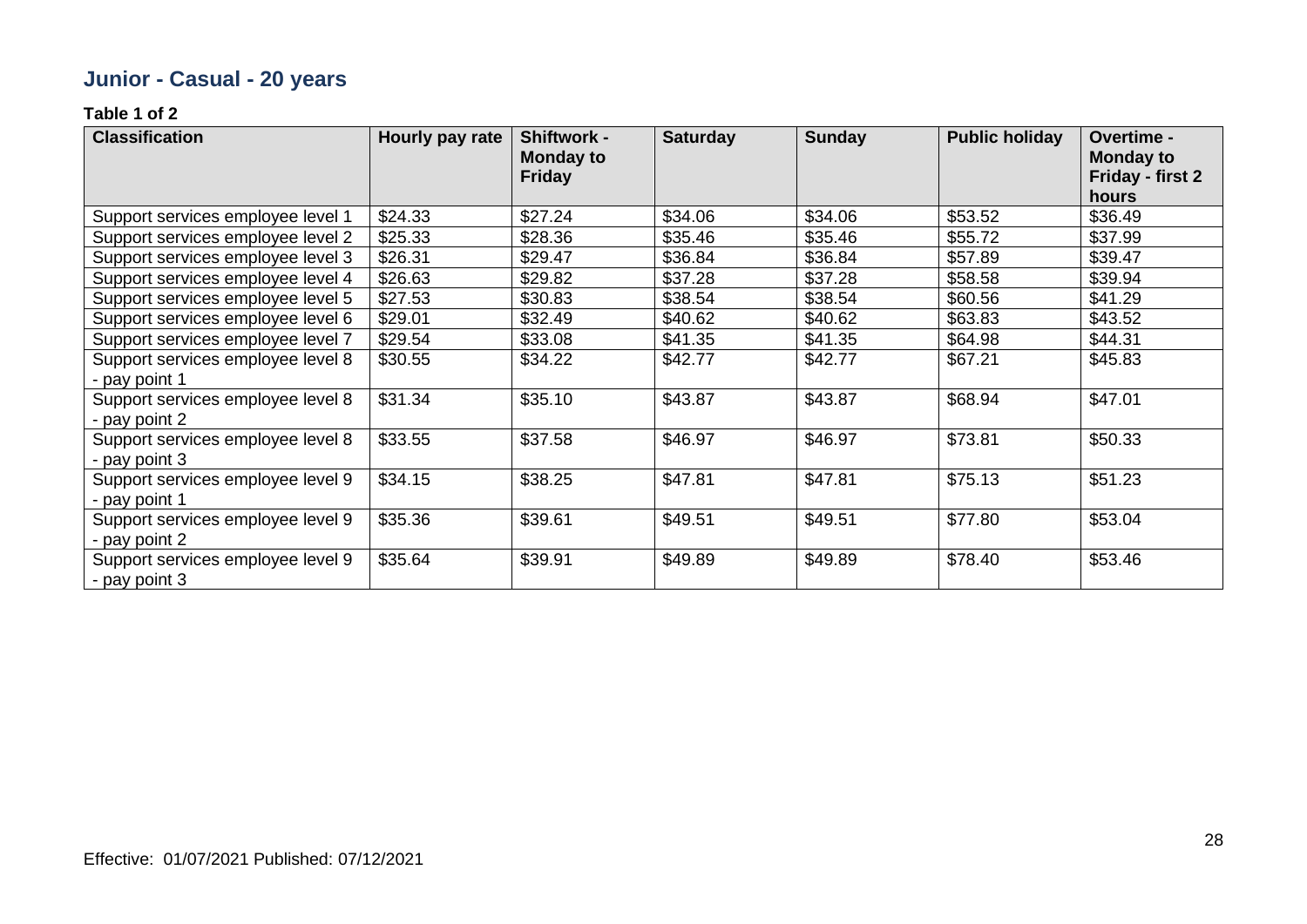| <b>Classification</b>                              | <b>Overtime -</b><br><b>Monday to</b> | Overtime -<br><b>Saturday - first</b><br>2 hours | <b>Overtime -</b><br>Saturday - after<br>2 hours | <b>Overtime -</b><br><b>Sunday</b> | <b>Overtime -</b><br><b>Public holiday</b> | Less than 10<br>hour break |
|----------------------------------------------------|---------------------------------------|--------------------------------------------------|--------------------------------------------------|------------------------------------|--------------------------------------------|----------------------------|
|                                                    | Friday - after 2<br>hours             |                                                  |                                                  |                                    |                                            | after overtime             |
| Support services employee level 1                  | \$48.65                               | \$36.49                                          | \$48.65                                          | \$48.65                            | \$60.81                                    | \$48.65                    |
| Support services employee level 2                  | \$50.65                               | \$37.99                                          | \$50.65                                          | \$50.65                            | \$63.31                                    | \$50.65                    |
| Support services employee level 3                  | \$52.63                               | \$39.47                                          | \$52.63                                          | \$52.63                            | \$65.78                                    | \$52.63                    |
| Support services employee level 4                  | \$53.25                               | \$39.94                                          | \$53.25                                          | \$53.25                            | \$66.56                                    | \$53.25                    |
| Support services employee level 5                  | \$55.05                               | \$41.29                                          | \$55.05                                          | \$55.05                            | \$68.81                                    | \$55.05                    |
| Support services employee level 6                  | \$58.03                               | \$43.52                                          | \$58.03                                          | \$58.03                            | \$72.53                                    | \$58.03                    |
| Support services employee level 7                  | \$59.08                               | \$44.31                                          | \$59.08                                          | \$59.08                            | \$73.84                                    | \$59.08                    |
| Support services employee level 8                  | \$61.10                               | \$45.83                                          | \$61.10                                          | \$61.10                            | \$76.38                                    | \$61.10                    |
| - pay point 1                                      |                                       |                                                  |                                                  |                                    |                                            |                            |
| Support services employee level 8                  | \$62.68                               | \$47.01                                          | \$62.68                                          | \$62.68                            | \$78.34                                    | \$62.68                    |
| - pay point 2                                      |                                       |                                                  |                                                  |                                    |                                            |                            |
| Support services employee level 8                  | \$67.10                               | \$50.33                                          | \$67.10                                          | \$67.10                            | \$83.88                                    | \$67.10                    |
| - pay point 3                                      |                                       |                                                  |                                                  |                                    |                                            |                            |
| Support services employee level 9                  | \$68.30                               | \$51.23                                          | \$68.30                                          | \$68.30                            | \$85.38                                    | \$68.30                    |
| - pay point 1                                      |                                       |                                                  |                                                  |                                    |                                            |                            |
| Support services employee level 9                  | \$70.73                               | \$53.04                                          | \$70.73                                          | \$70.73                            | \$88.41                                    | \$70.73                    |
| - pay point 2                                      |                                       |                                                  |                                                  |                                    |                                            |                            |
| Support services employee level 9<br>- pay point 3 | \$71.28                               | \$53.46                                          | \$71.28                                          | \$71.28                            | \$89.09                                    | \$71.28                    |
|                                                    |                                       |                                                  |                                                  |                                    |                                            |                            |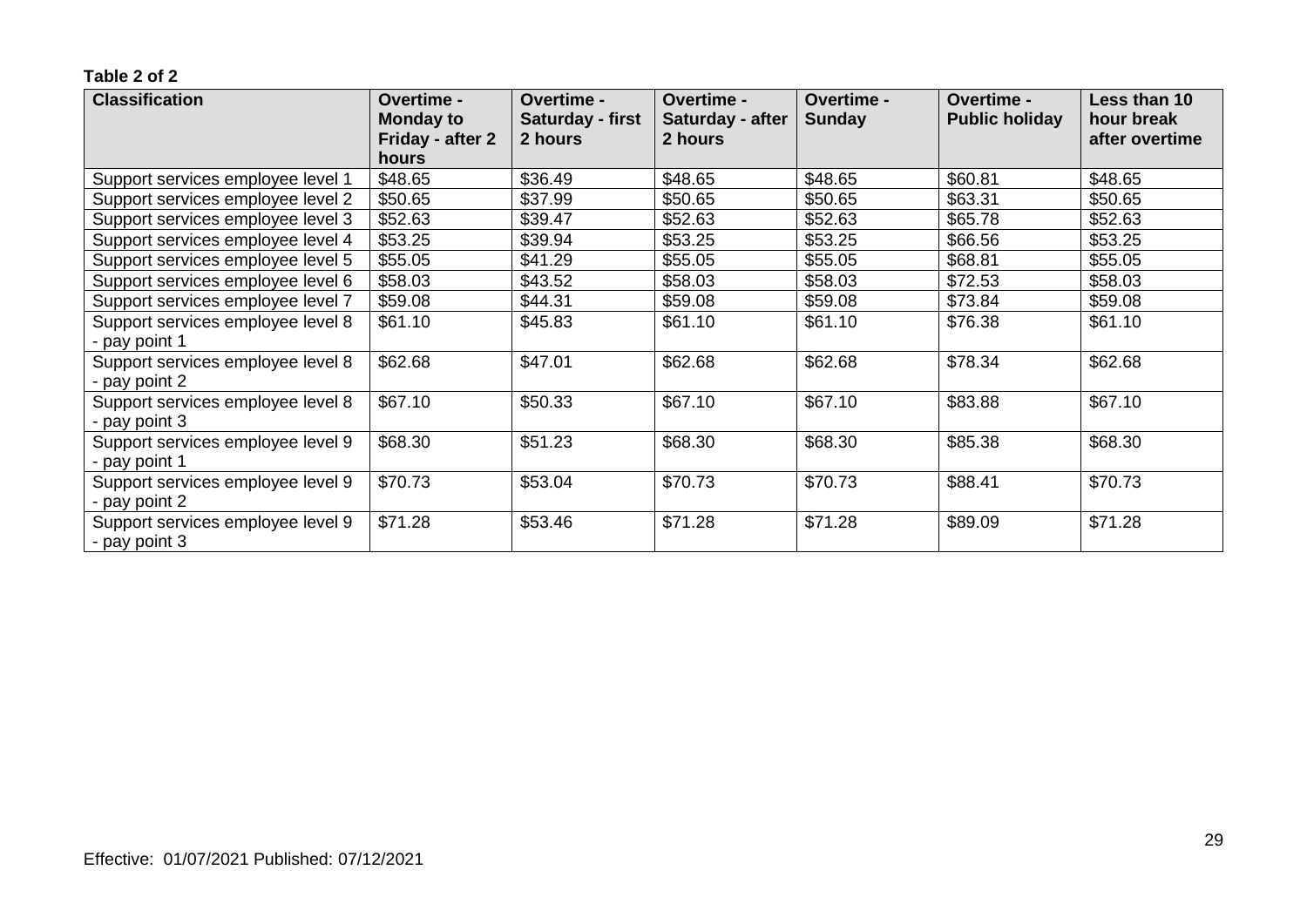### **Apprentice - Cooking**

#### **Table 1 of 2**

| <b>Classification</b>         | Hourly pay rate | <b>Shiftwork -</b><br><b>Monday to Friday</b> | <b>Saturday</b> | <b>Sunday</b> | <b>Public holiday</b> |
|-------------------------------|-----------------|-----------------------------------------------|-----------------|---------------|-----------------------|
| Cooking apprentice - 1st year | \$13.02         | \$14.97                                       | \$19.53         | \$19.53       | \$32.55               |
| Cooking apprentice - 2nd year | \$15.39         | \$17.70                                       | \$23.09         | \$23.09       | \$38.48               |
| Cooking apprentice - 3rd year | \$18.94         | \$21.78                                       | \$28.41         | \$28.41       | \$47.35               |
| Cooking apprentice - 4th year | \$22.49         | \$25.86                                       | \$33.74         | \$33.74       | \$56.23               |

#### **Table 2 of 2**

| <b>Classification</b>         | <b>Overtime - Monday to</b><br><b>Saturday - first 2 hours</b> | <b>Overtime - Monday to</b><br>Saturday - after 2 hours | <b>Overtime - Sunday</b> | Less than 10 hour break<br>after overtime |
|-------------------------------|----------------------------------------------------------------|---------------------------------------------------------|--------------------------|-------------------------------------------|
| Cooking apprentice - 1st year | \$19.53                                                        | \$26.04                                                 | \$26.04                  | \$26.04                                   |
| Cooking apprentice - 2nd year | \$23.09                                                        | \$30.78                                                 | \$30.78                  | \$30.78                                   |
| Cooking apprentice - 3rd year | \$28.41                                                        | \$37.88                                                 | \$37.88                  | \$37.88                                   |
| Cooking apprentice - 4th year | \$33.74                                                        | \$44.98                                                 | \$44.98                  | \$44.98                                   |

### **Apprentice - Dental Technician - Started before 1 Jan 2015 - Did not complete year 12**

#### **Table 1 of 2**

| <b>Classification</b>                   | Hourly pay rate | <b>Shiftwork -</b>      | <b>Saturday</b> | <b>Sunday</b> | <b>Public holiday</b> |
|-----------------------------------------|-----------------|-------------------------|-----------------|---------------|-----------------------|
|                                         |                 | <b>Monday to Friday</b> |                 |               |                       |
| Dental technician apprentice - 1st year | \$11.84         | \$13.62                 | \$17.76         | \$17.76       | \$29.60               |
| Dental technician apprentice - 2nd year | \$14.20         | \$16.33                 | \$21.30         | \$21.30       | \$35.50               |
| Dental technician apprentice - 3rd year | \$15.86         | \$18.24                 | \$23.79         | \$23.79       | \$39.65               |
| Dental technician apprentice - 4th year | \$18.94         | \$21.78                 | \$28.41         | \$28.41       | \$47.35               |

| <b>Classification</b>                   | <b>Overtime - Monday to</b><br>Saturday - first 2 hours | <b>Overtime - Monday to</b><br>Saturday - after 2 | <b>Overtime - Sunday</b> | Less than 10 hour<br>break after overtime |
|-----------------------------------------|---------------------------------------------------------|---------------------------------------------------|--------------------------|-------------------------------------------|
|                                         |                                                         | hours                                             |                          |                                           |
| Dental technician apprentice - 1st year | \$17.76                                                 | \$23.68                                           | \$23.68                  | \$23.68                                   |
| Dental technician apprentice - 2nd year | \$21.30                                                 | \$28.40                                           | \$28.40                  | \$28.40                                   |
| Dental technician apprentice - 3rd year | \$23.79                                                 | \$31.72                                           | \$31.72                  | \$31.72                                   |
| Dental technician apprentice - 4th year | \$28.41                                                 | \$37.88                                           | \$37.88                  | \$37.88                                   |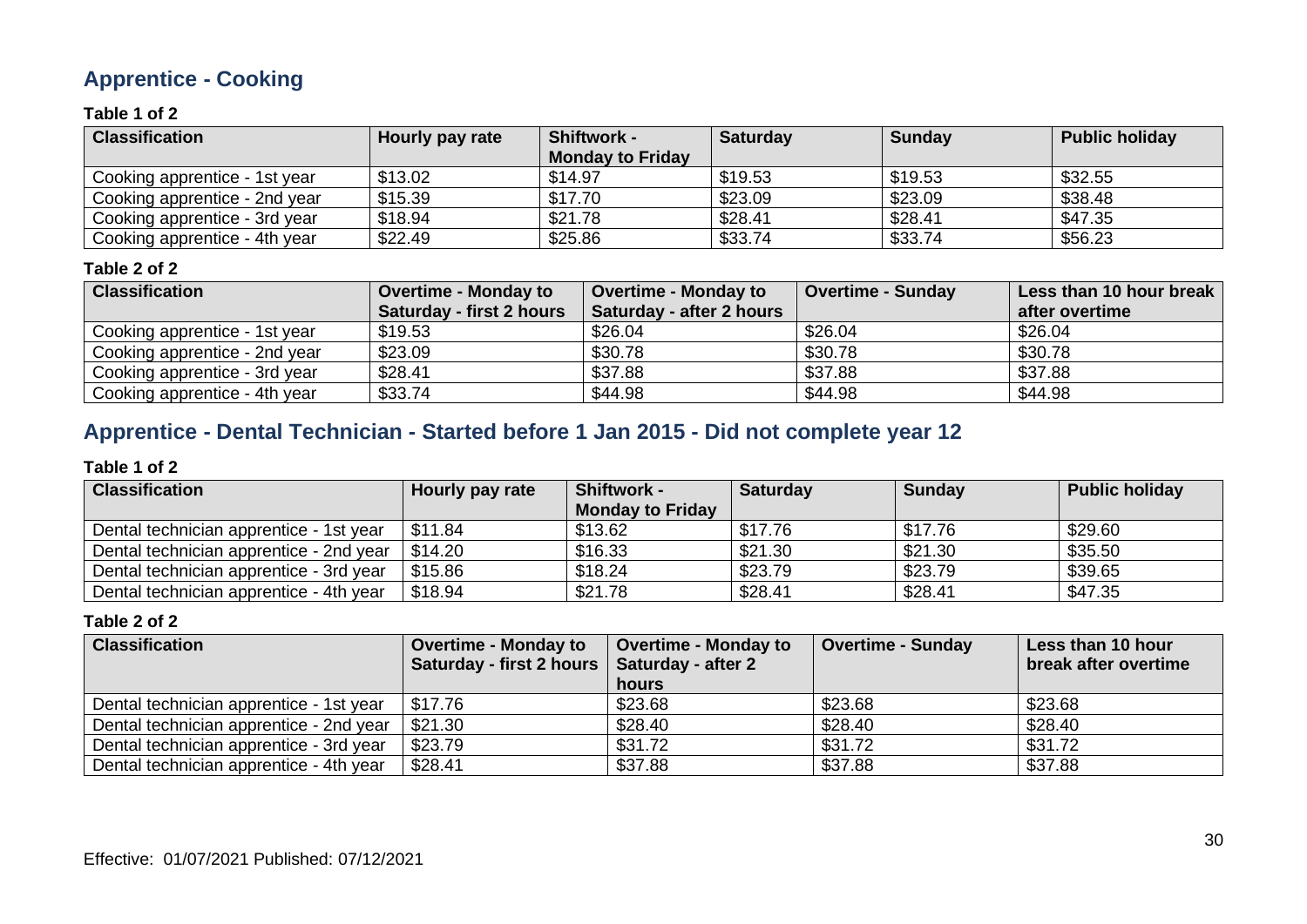### **Apprentice - Dental Technician - Started before 1 Jan 2015 - Completed year 12**

#### **Table 1 of 2**

| <b>Classification</b>                   | Hourly pay rate | <b>Shiftwork -</b>      | <b>Saturday</b> | <b>Sunday</b> | <b>Public holiday</b> |
|-----------------------------------------|-----------------|-------------------------|-----------------|---------------|-----------------------|
|                                         |                 | <b>Monday to Friday</b> |                 |               |                       |
| Dental technician apprentice - 1st year | \$12.07         | \$13.88                 | \$18.11         | \$18.11       | \$30.18               |
| Dental technician apprentice - 2nd year | \$14.44         | \$16.61                 | \$21.66         | \$21.66       | \$36.10               |
| Dental technician apprentice - 3rd year | \$15.86         | \$18.24                 | \$23.79         | \$23.79       | \$39.65               |
| Dental technician apprentice - 4th year | \$18.94         | \$21.78                 | \$28.41         | \$28.41       | \$47.35               |

#### **Table 2 of 2**

| <b>Classification</b>                   | <b>Overtime - Monday to</b><br>Saturday - first 2 hours   Saturday - after 2 | <b>Overtime - Monday to</b> | Overtime - Sunday | Less than 10 hour<br>break after overtime |
|-----------------------------------------|------------------------------------------------------------------------------|-----------------------------|-------------------|-------------------------------------------|
|                                         |                                                                              | hours                       |                   |                                           |
| Dental technician apprentice - 1st year | \$18.11                                                                      | \$24.14                     | \$24.14           | \$24.14                                   |
| Dental technician apprentice - 2nd year | \$21.66                                                                      | \$28.88                     | \$28.88           | \$28.88                                   |
| Dental technician apprentice - 3rd year | \$23.79                                                                      | \$31.72                     | \$31.72           | \$31.72                                   |
| Dental technician apprentice - 4th year | \$28.41                                                                      | \$37.88                     | \$37.88           | \$37.88                                   |

### **Apprentice - Dental Technician - Started after 1 Jan 2015 - Did not complete year 12**

#### **Table 1 of 2**

| <b>Classification</b>                   | Hourly pay rate | <b>Shiftwork -</b><br><b>Monday to Friday</b> | <b>Saturday</b> | <b>Sunday</b> | <b>Public holiday</b> |
|-----------------------------------------|-----------------|-----------------------------------------------|-----------------|---------------|-----------------------|
| Dental technician apprentice - 1st year | \$11.84         | \$13.62                                       | \$17.76         | \$17.76       | \$29.60               |
| Dental technician apprentice - 2nd year | \$14.20         | \$16.33                                       | \$21.30         | \$21.30       | \$35.50               |
| Dental technician apprentice - 3rd year | \$15.86         | \$18.24                                       | \$23.79         | \$23.79       | \$39.65               |
| Dental technician apprentice - 4th year | \$18.94         | \$21.78                                       | \$28.41         | \$28.41       | \$47.35               |

| <b>Classification</b>                   | <b>Overtime - Monday to</b>                   | <b>Overtime - Monday to</b> | <b>Overtime - Sunday</b> | Less than 10 hour    |
|-----------------------------------------|-----------------------------------------------|-----------------------------|--------------------------|----------------------|
|                                         | Saturday - first 2 hours   Saturday - after 2 |                             |                          | break after overtime |
|                                         |                                               | hours                       |                          |                      |
| Dental technician apprentice - 1st year | \$17.76                                       | \$23.68                     | \$23.68                  | \$23.68              |
| Dental technician apprentice - 2nd year | \$21.30                                       | \$28.40                     | \$28.40                  | \$28.40              |
| Dental technician apprentice - 3rd year | \$23.79                                       | \$31.72                     | \$31.72                  | \$31.72              |
| Dental technician apprentice - 4th year | \$28.41                                       | \$37.88                     | \$37.88                  | \$37.88              |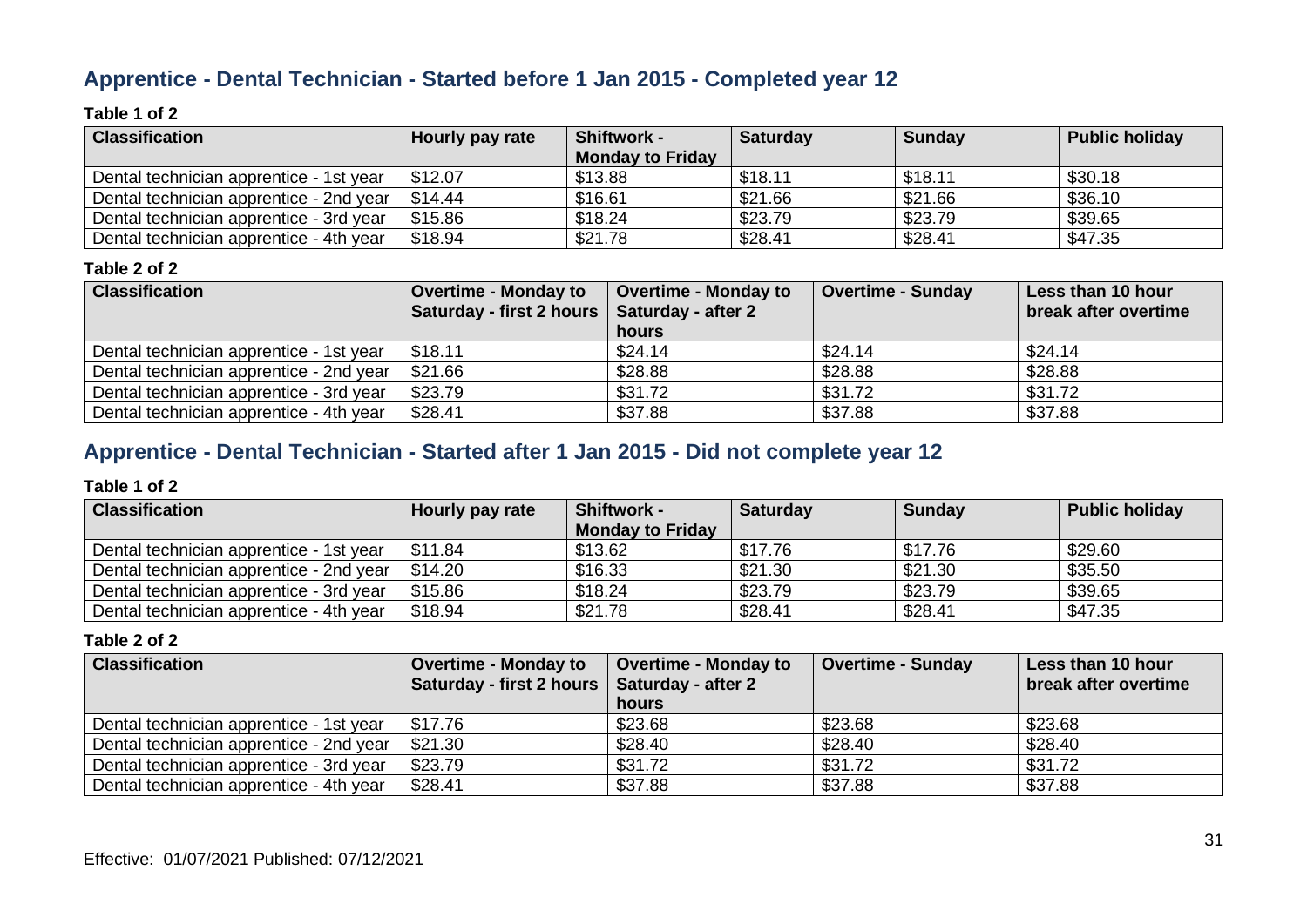### **Apprentice - Dental Technician - Started after 1 Jan 2015 - Completed year 12**

#### **Table 1 of 2**

| <b>Classification</b>                   | Hourly pay rate | <b>Shiftwork -</b><br><b>Monday to Friday</b> | <b>Saturday</b> | <b>Sunday</b> | <b>Public holiday</b> |
|-----------------------------------------|-----------------|-----------------------------------------------|-----------------|---------------|-----------------------|
| Dental technician apprentice - 1st year | \$13.02         | \$14.97                                       | \$19.53         | \$19.53       | \$32.55               |
| Dental technician apprentice - 2nd year | \$15.39         | \$17.70                                       | \$23.09         | \$23.09       | \$38.48               |
| Dental technician apprentice - 3rd year | \$15.86         | \$18.24                                       | \$23.79         | \$23.79       | \$39.65               |
| Dental technician apprentice - 4th year | \$18.94         | \$21.78                                       | \$28.41         | \$28.41       | \$47.35               |

#### **Table 2 of 2**

| <b>Classification</b>                   | <b>Overtime - Monday to</b>                   | <b>Overtime - Monday to</b> | <b>Overtime - Sunday</b> | Less than 10 hour    |
|-----------------------------------------|-----------------------------------------------|-----------------------------|--------------------------|----------------------|
|                                         | Saturday - first 2 hours   Saturday - after 2 | hours                       |                          | break after overtime |
| Dental technician apprentice - 1st year | \$19.53                                       | \$26.04                     | \$26.04                  | \$26.04              |
| Dental technician apprentice - 2nd year | \$23.09                                       | \$30.78                     | \$30.78                  | \$30.78              |
| Dental technician apprentice - 3rd year | \$23.79                                       | \$31.72                     | \$31.72                  | \$31.72              |
| Dental technician apprentice - 4th year | \$28.41                                       | \$37.88                     | \$37.88                  | \$37.88              |

# **Apprentice - Gardening and Landscaping - Started before 1 Jan 2015 - Did not complete year 12**

#### **Table 1 of 2**

| <b>Classification</b>                           | Hourly pay rate | <b>Shiftwork -</b>      | <b>Saturday</b> | <b>Sunday</b> | <b>Public holiday</b> |
|-------------------------------------------------|-----------------|-------------------------|-----------------|---------------|-----------------------|
|                                                 |                 | <b>Monday to Friday</b> |                 |               |                       |
| Gardening and landscaping apprentice - 1st year | \$11.84         | \$13.62                 | \$17.76         | \$17.76       | \$29.60               |
| Gardening and landscaping apprentice - 2nd year | \$14.20         | \$16.33                 | \$21.30         | \$21.30       | \$35.50               |
| Gardening and landscaping apprentice - 3rd year | \$17.75         | \$20.41                 | \$26.63         | \$26.63       | \$44.38               |
| Gardening and landscaping apprentice - 4th year | \$22.49         | \$25.86                 | \$33.74         | \$33.74       | \$56.23               |

| <b>Classification</b>                           | <b>Overtime - Monday</b> | <b>Overtime - Monday</b> | <b>Overtime - Sunday</b> | Less than 10 hour    |
|-------------------------------------------------|--------------------------|--------------------------|--------------------------|----------------------|
|                                                 | to Saturday - first 2    | to Saturday - after 2    |                          | break after overtime |
|                                                 | <b>hours</b>             | hours                    |                          |                      |
| Gardening and landscaping apprentice - 1st year | \$17.76                  | \$23.68                  | \$23.68                  | \$23.68              |
| Gardening and landscaping apprentice - 2nd year | \$21.30                  | \$28.40                  | \$28.40                  | \$28.40              |
| Gardening and landscaping apprentice - 3rd year | \$26.63                  | \$35.50                  | \$35.50                  | \$35.50              |
| Gardening and landscaping apprentice - 4th year | \$33.74                  | \$44.98                  | \$44.98                  | \$44.98              |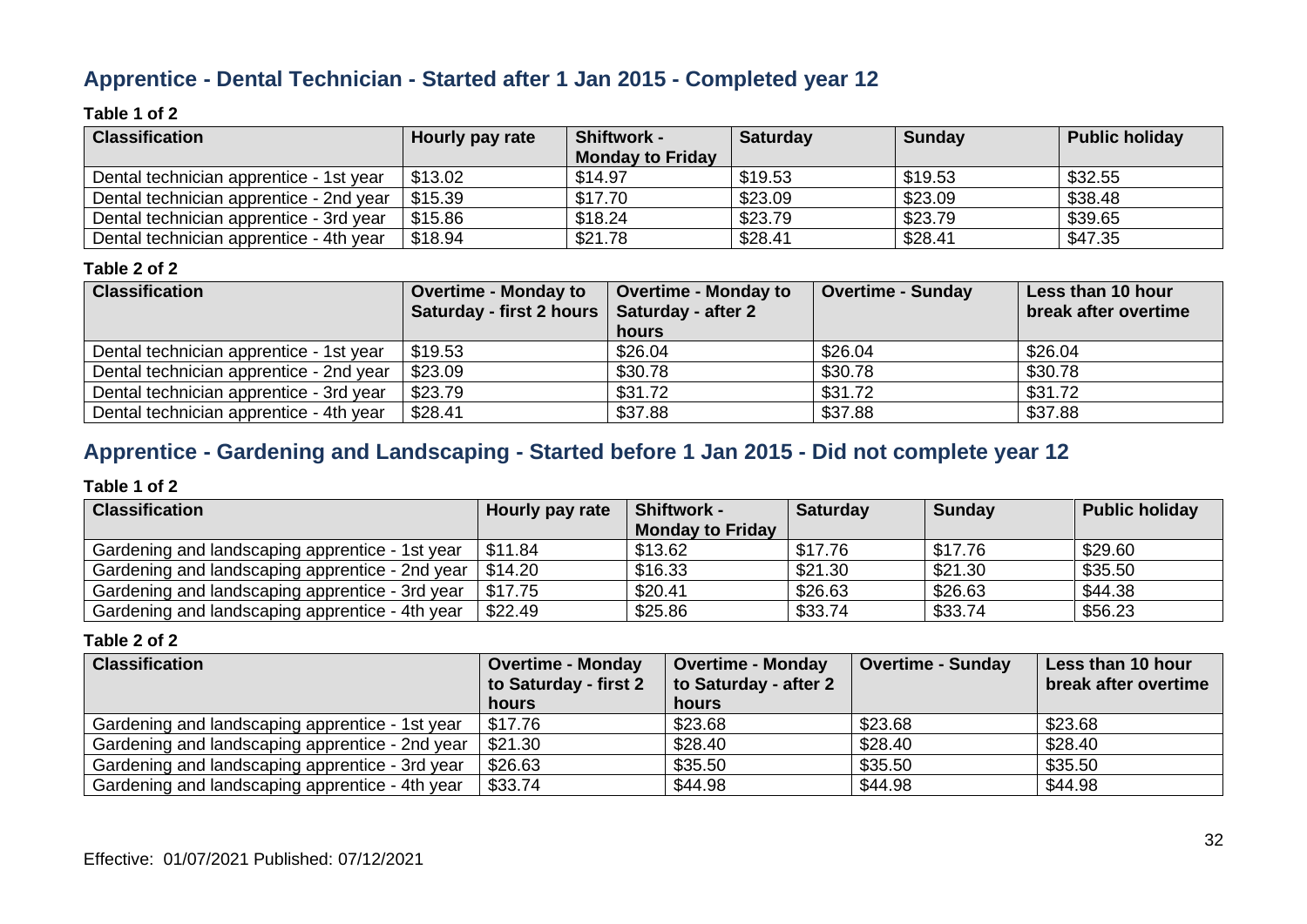### **Apprentice - Gardening and Landscaping - Started before 1 Jan 2015 - Completed year 12**

#### **Table 1 of 2**

| <b>Classification</b>                           | Hourly pay rate | <b>Shiftwork -</b>      | <b>Saturday</b> | <b>Sunday</b> | <b>Public holiday</b> |
|-------------------------------------------------|-----------------|-------------------------|-----------------|---------------|-----------------------|
|                                                 |                 | <b>Monday to Friday</b> |                 |               |                       |
| Gardening and landscaping apprentice - 1st year | \$12.43         | \$14.29                 | \$18.65         | \$18.65       | \$31.08               |
| Gardening and landscaping apprentice - 2nd year | \$15.39         | \$17.70                 | \$23.09         | \$23.09       | \$38.48               |
| Gardening and landscaping apprentice - 3rd year | \$17.75         | \$20.41                 | \$26.63         | \$26.63       | \$44.38               |
| Gardening and landscaping apprentice - 4th year | \$22.49         | \$25.86                 | \$33.74         | \$33.74       | \$56.23               |

#### **Table 2 of 2**

| <b>Classification</b>                           | <b>Overtime - Monday</b> | <b>Overtime - Monday</b> | <b>Overtime - Sunday</b> | Less than 10 hour    |
|-------------------------------------------------|--------------------------|--------------------------|--------------------------|----------------------|
|                                                 | to Saturday - first 2    | to Saturday - after 2    |                          | break after overtime |
|                                                 | hours                    | hours                    |                          |                      |
| Gardening and landscaping apprentice - 1st year | \$18.65                  | \$24.86                  | \$24.86                  | \$24.86              |
| Gardening and landscaping apprentice - 2nd year | \$23.09                  | \$30.78                  | \$30.78                  | \$30.78              |
| Gardening and landscaping apprentice - 3rd year | \$26.63                  | \$35.50                  | \$35.50                  | \$35.50              |
| Gardening and landscaping apprentice - 4th year | \$33.74                  | \$44.98                  | \$44.98                  | \$44.98              |

### **Apprentice - Gardening and Landscaping - Started after 1 Jan 2015 - Did not complete year 12**

#### **Table 1 of 2**

| <b>Classification</b>                           | Hourly pay rate | <b>Shiftwork -</b>      | <b>Saturday</b> | Sunday  | <b>Public holiday</b> |
|-------------------------------------------------|-----------------|-------------------------|-----------------|---------|-----------------------|
|                                                 |                 | <b>Monday to Friday</b> |                 |         |                       |
| Gardening and landscaping apprentice - 1st year | \$11.84         | \$13.62                 | \$17.76         | \$17.76 | \$29.60               |
| Gardening and landscaping apprentice - 2nd year | \$14.20         | \$16.33                 | \$21.30         | \$21.30 | \$35.50               |
| Gardening and landscaping apprentice - 3rd year | \$17.75         | \$20.41                 | \$26.63         | \$26.63 | \$44.38               |
| Gardening and landscaping apprentice - 4th year | \$22.49         | \$25.86                 | \$33.74         | \$33.74 | \$56.23               |

| <b>Classification</b>                           | <b>Overtime - Monday</b> | <b>Overtime - Monday</b> | Overtime - Sunday | Less than 10 hour    |
|-------------------------------------------------|--------------------------|--------------------------|-------------------|----------------------|
|                                                 | to Saturday - first 2    | to Saturday - after 2    |                   | break after overtime |
|                                                 | <b>hours</b>             | hours                    |                   |                      |
| Gardening and landscaping apprentice - 1st year | \$17.76                  | \$23.68                  | \$23.68           | \$23.68              |
| Gardening and landscaping apprentice - 2nd year | \$21.30                  | \$28.40                  | \$28.40           | \$28.40              |
| Gardening and landscaping apprentice - 3rd year | \$26.63                  | \$35.50                  | \$35.50           | \$35.50              |
| Gardening and landscaping apprentice - 4th year | \$33.74                  | \$44.98                  | \$44.98           | \$44.98              |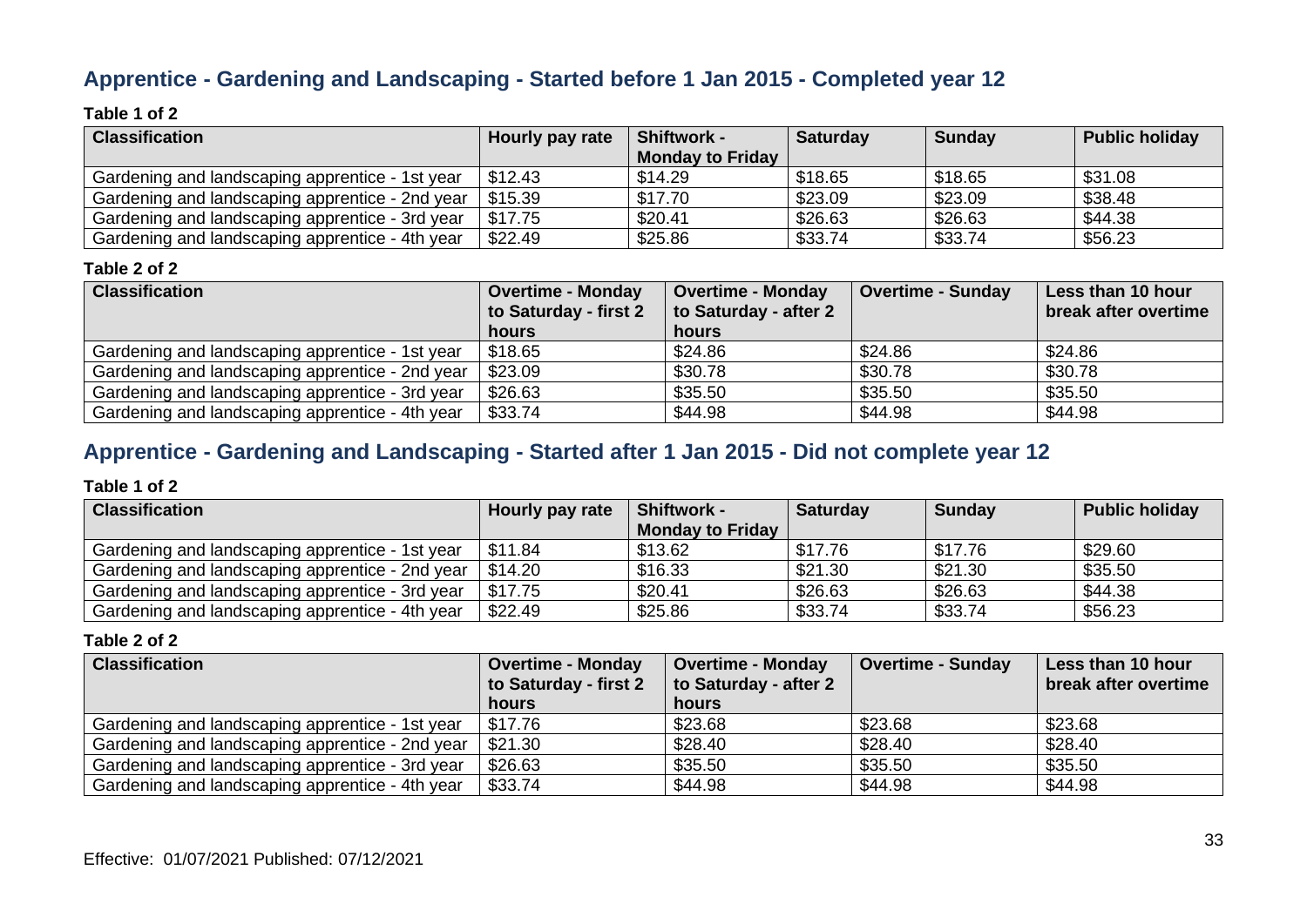### **Apprentice - Gardening and Landscaping - Started after 1 Jan 2015 - Completed year 12**

#### **Table 1 of 2**

| <b>Classification</b>                           | Hourly pay rate | <b>Shiftwork -</b>      | <b>Saturday</b> | <b>Sunday</b> | <b>Public holiday</b> |
|-------------------------------------------------|-----------------|-------------------------|-----------------|---------------|-----------------------|
|                                                 |                 | <b>Monday to Friday</b> |                 |               |                       |
| Gardening and landscaping apprentice - 1st year | \$13.02         | \$14.97                 | \$19.53         | \$19.53       | \$32.55               |
| Gardening and landscaping apprentice - 2nd year | \$15.39         | \$17.70                 | \$23.09         | \$23.09       | \$38.48               |
| Gardening and landscaping apprentice - 3rd year | \$17.75         | \$20.41                 | \$26.63         | \$26.63       | \$44.38               |
| Gardening and landscaping apprentice - 4th year | \$22.49         | \$25.86                 | \$33.74         | \$33.74       | \$56.23               |

#### **Table 2 of 2**

| <b>Classification</b>                           | <b>Overtime - Monday</b> | <b>Overtime - Monday</b> | <b>Overtime - Sunday</b> | Less than 10 hour    |
|-------------------------------------------------|--------------------------|--------------------------|--------------------------|----------------------|
|                                                 | to Saturday - first 2    | to Saturday - after 2    |                          | break after overtime |
|                                                 | hours                    | hours                    |                          |                      |
| Gardening and landscaping apprentice - 1st year | \$19.53                  | \$26.04                  | \$26.04                  | \$26.04              |
| Gardening and landscaping apprentice - 2nd year | \$23.09                  | \$30.78                  | \$30.78                  | \$30.78              |
| Gardening and landscaping apprentice - 3rd year | \$26.63                  | \$35.50                  | \$35.50                  | \$35.50              |
| Gardening and landscaping apprentice - 4th year | \$33.74                  | \$44.98                  | \$44.98                  | \$44.98              |

### **Adult apprentice - Cooking - Started after 1 Jan 2014**

#### **Table 1 of 2**

| <b>Classification</b>         | Hourly pay rate | <b>Shiftwork -</b>      | <b>Saturday</b> | <b>Sunday</b> | <b>Public holiday</b> |
|-------------------------------|-----------------|-------------------------|-----------------|---------------|-----------------------|
|                               |                 | <b>Monday to Friday</b> |                 |               |                       |
| Cooking apprentice - 1st year | \$18.94         | \$21.78                 | \$28.41         | \$28.41       | \$47.35               |
| Cooking apprentice - 2nd year | \$21.62         | \$24.86                 | \$32.43         | \$32.43       | \$54.05               |
| Cooking apprentice - 3rd year | \$21.62         | \$24.86                 | \$32.43         | \$32.43       | \$54.05               |
| Cooking apprentice - 4th year | \$22.49         | \$25.86                 | \$33.74         | \$33.74       | \$56.23               |

| <b>Classification</b>         | <b>Overtime - Monday to</b> | <b>Overtime - Monday to</b> | <b>Overtime - Sunday</b> | Less than 10 hour break |
|-------------------------------|-----------------------------|-----------------------------|--------------------------|-------------------------|
|                               | Saturday - first 2 hours    | Saturday - after 2 hours    |                          | after overtime          |
| Cooking apprentice - 1st year | \$28.41                     | \$37.88                     | \$37.88                  | \$37.88                 |
| Cooking apprentice - 2nd year | \$32.43                     | \$43.24                     | \$43.24                  | \$43.24                 |
| Cooking apprentice - 3rd year | \$32.43                     | \$43.24                     | \$43.24                  | \$43.24                 |
| Cooking apprentice - 4th year | \$33.74                     | \$44.98                     | \$44.98                  | \$44.98                 |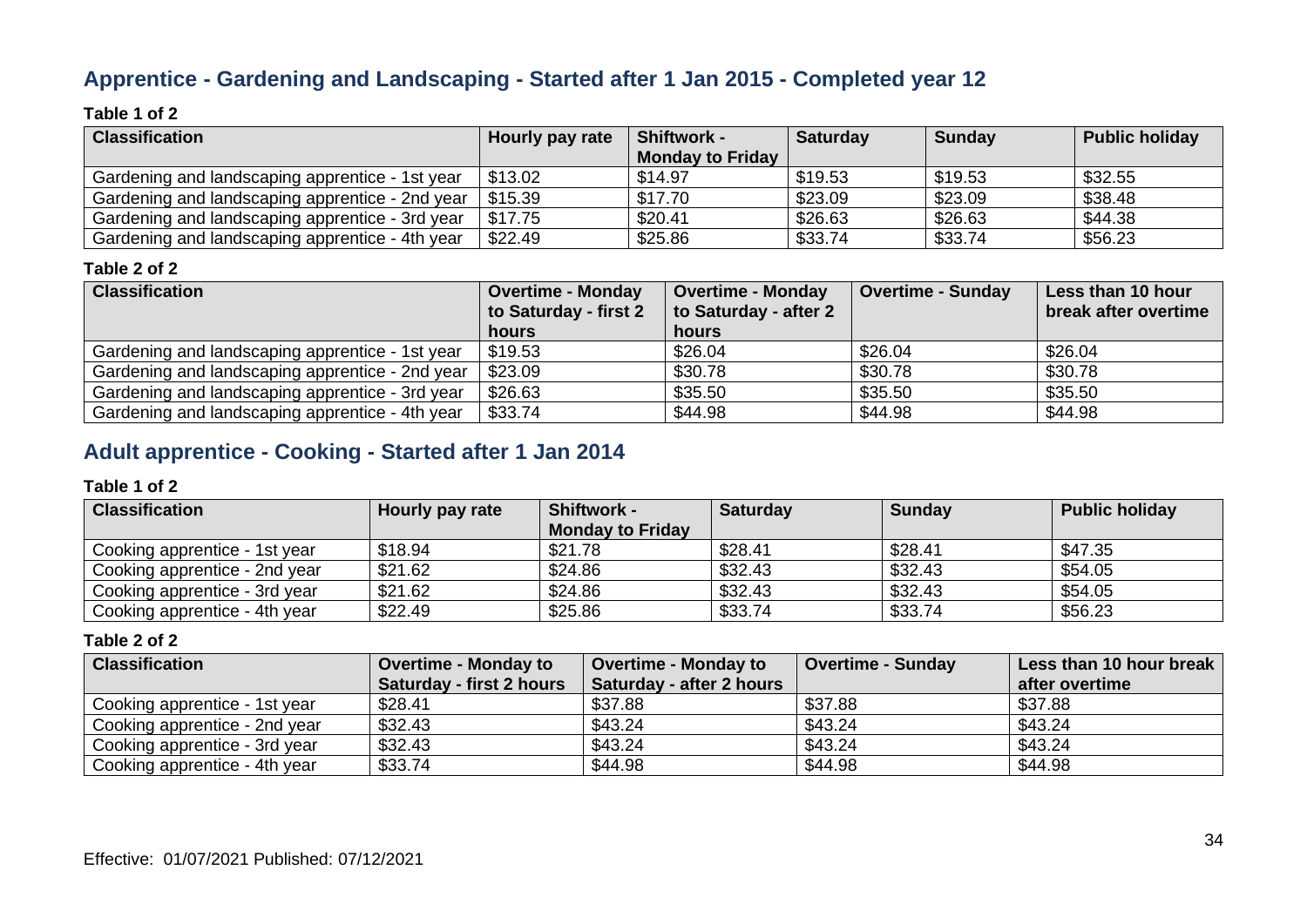### **Adult apprentice - Dental Technician - Started after 1 Jan 2014**

#### **Table 1 of 2**

| <b>Classification</b>                   | Hourly pay rate | <b>Shiftwork -</b>      | <b>Saturday</b> | <b>Sunday</b> | <b>Public holiday</b> |
|-----------------------------------------|-----------------|-------------------------|-----------------|---------------|-----------------------|
|                                         |                 | <b>Monday to Friday</b> |                 |               |                       |
| Dental technician apprentice - 1st year | \$18.94         | \$21.78                 | \$28.41         | \$28.41       | \$47.35               |
| Dental technician apprentice - 2nd year | \$21.62         | \$24.86                 | \$32.43         | \$32.43       | \$54.05               |
| Dental technician apprentice - 3rd year | \$21.62         | \$24.86                 | \$32.43         | \$32.43       | \$54.05               |
| Dental technician apprentice - 4th year | \$21.62         | \$24.86                 | \$32.43         | \$32.43       | \$54.05               |

#### **Table 2 of 2**

| <b>Classification</b>                   | <b>Overtime - Monday to</b>                   | <b>Overtime - Monday to</b> | <b>Overtime - Sunday</b> | Less than 10 hour    |
|-----------------------------------------|-----------------------------------------------|-----------------------------|--------------------------|----------------------|
|                                         | Saturday - first 2 hours   Saturday - after 2 |                             |                          | break after overtime |
|                                         |                                               | hours                       |                          |                      |
| Dental technician apprentice - 1st year | \$28.41                                       | \$37.88                     | \$37.88                  | \$37.88              |
| Dental technician apprentice - 2nd year | \$32.43                                       | \$43.24                     | \$43.24                  | \$43.24              |
| Dental technician apprentice - 3rd year | \$32.43                                       | \$43.24                     | \$43.24                  | \$43.24              |
| Dental technician apprentice - 4th year | \$32.43                                       | \$43.24                     | \$43.24                  | \$43.24              |

### **Adult apprentice - Gardening and Landscaping - Started after 1 Jan 2014**

#### **Table 1 of 2**

| <b>Classification</b>                           | Hourly pay rate | <b>Shiftwork -</b>      | <b>Saturday</b> | Sunday  | <b>Public holiday</b> |
|-------------------------------------------------|-----------------|-------------------------|-----------------|---------|-----------------------|
|                                                 |                 | <b>Monday to Friday</b> |                 |         |                       |
| Gardening and landscaping apprentice - 1st year | \$18.94         | \$21.78                 | \$28.41         | \$28.41 | \$47.35               |
| Gardening and landscaping apprentice - 2nd year | \$21.62         | \$24.86                 | \$32.43         | \$32.43 | \$54.05               |
| Gardening and landscaping apprentice - 3rd year | \$21.62         | \$24.86                 | \$32.43         | \$32.43 | \$54.05               |
| Gardening and landscaping apprentice - 4th year | \$22.49         | \$25.86                 | \$33.74         | \$33.74 | \$56.23               |

| <b>Classification</b>                           | <b>Overtime - Monday</b> | <b>Overtime - Monday</b> | <b>Overtime - Sunday</b> | Less than 10 hour    |
|-------------------------------------------------|--------------------------|--------------------------|--------------------------|----------------------|
|                                                 | to Saturday - first 2    | to Saturday - after 2    |                          | break after overtime |
|                                                 | <b>hours</b>             | <b>hours</b>             |                          |                      |
| Gardening and landscaping apprentice - 1st year | \$28.41                  | \$37.88                  | \$37.88                  | \$37.88              |
| Gardening and landscaping apprentice - 2nd year | \$32.43                  | \$43.24                  | \$43.24                  | \$43.24              |
| Gardening and landscaping apprentice - 3rd year | \$32.43                  | \$43.24                  | \$43.24                  | \$43.24              |
| Gardening and landscaping apprentice - 4th year | \$33.74                  | \$44.98                  | \$44.98                  | \$44.98              |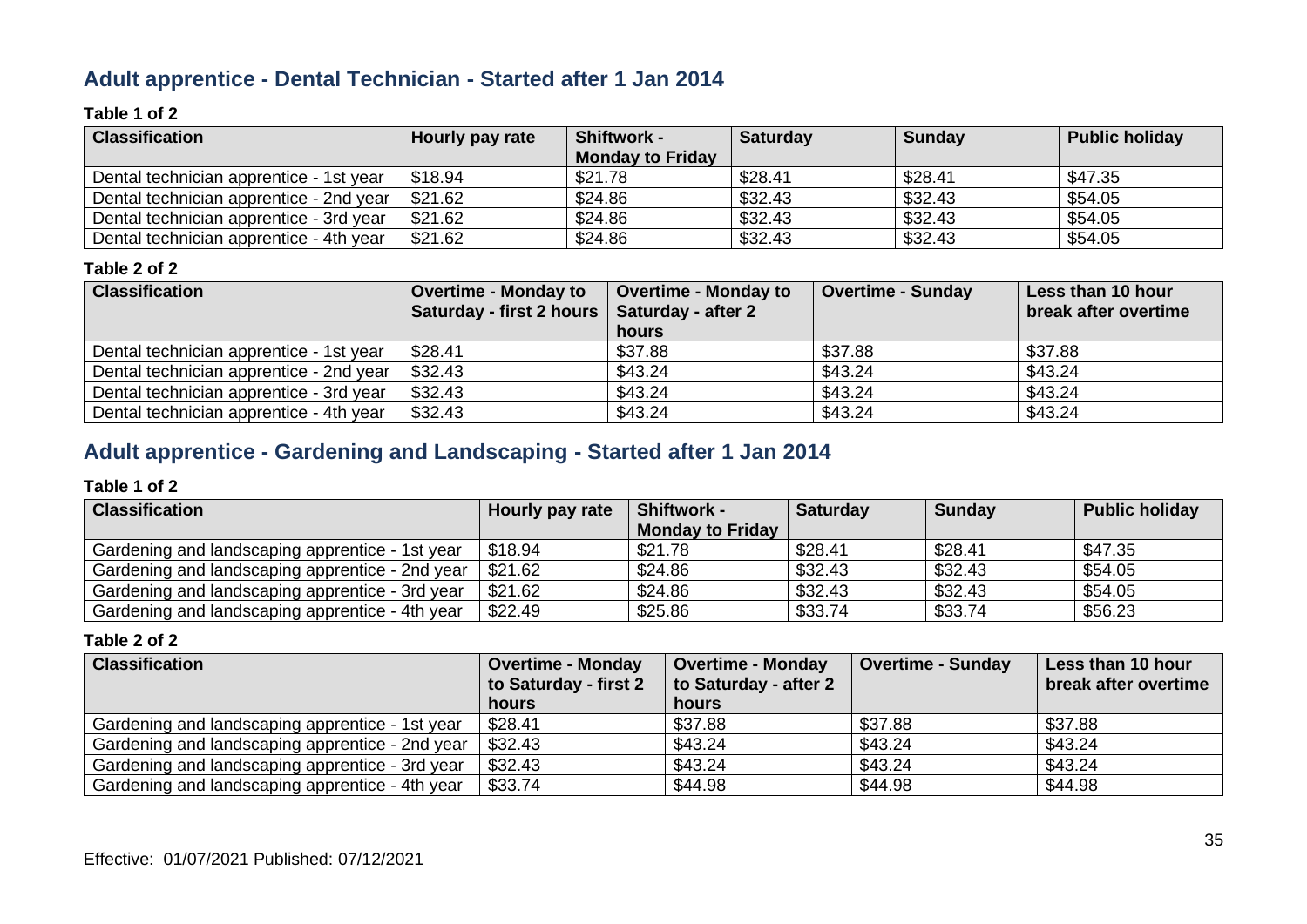### **Allowances**

| <b>Allowances</b>                                                                                                                | Rate                                                                                                                  |
|----------------------------------------------------------------------------------------------------------------------------------|-----------------------------------------------------------------------------------------------------------------------|
| Apprentice training fees and textbook costs reimbursement                                                                        | reimbursement of training fees for prescribed courses and the cost of<br>prescribed textbooks                         |
| Apprentice travel to block release training reimbursement                                                                        | reimbursement for the excess reasonable travel costs incurred in the<br>course of travelling to and from the training |
| <b>Blood check allowance</b>                                                                                                     | reimbursement of out of pocket expenses for a blood check                                                             |
| Heat allowance - employed at current place of work prior to 8 August 1991<br>- temperature exceeds 40°C but does not exceed 46°C | \$0.49 per hour or part of an hour                                                                                    |
| Heat allowance - employed at current place of work prior to 8 August 1991<br>- temperature exceeds 46°C                          | \$0.59 per hour or part of an hour                                                                                    |
| Laundry allowance                                                                                                                | \$0.32 per shift or part thereof up to a maximum of \$1.49 per week                                                   |
| Meal allowance                                                                                                                   | \$13.78 for a meal and \$12.42 for an extra meal                                                                      |
| Nauseous work allowance - not including linen sealed in airtight containers                                                      | \$0.49 per hour or part thereof with a minimum payment of \$2.65 per<br>week                                          |
| Occasional interpreting allowance                                                                                                | \$1.08 per occasion up to a maximum of \$12.45 per week                                                               |
| On call allowance - Monday to Saturday                                                                                           | \$21.17 per 24 hour period or part of a 24 hour period                                                                |
| On call allowance - Sunday & public holiday                                                                                      | \$42.24 per 24 hour period or part of a 24 hour period                                                                |
| Special clothing reimbursement                                                                                                   | reimbursement for the cost of purchasing the special clothing or safety<br>equipment                                  |
| Telephone allowance                                                                                                              | reimbursement for installation costs and rental charges on production<br>of receipted accounts                        |
| Tool allowance - chefs and cooks                                                                                                 | \$12.03 per week                                                                                                      |
| <b>Travel allowance</b>                                                                                                          | reimbursement for fares, meals and accommodation                                                                      |
| Uniform allowance                                                                                                                | \$1.23 per shift or part thereof up to a maximum of \$6.24 per week                                                   |
| Vehicle allowance                                                                                                                | \$0.80 per km                                                                                                         |

#### **Disclaimer**

The Fair Work Ombudsman is committed to providing advice that you can rely on. You can find out more about accountability and what you can expect from us in our [Customer service charter](https://www.fairwork.gov.au/about-us/our-role-and-purpose/our-priorities/our-commitment-to-you#customer-service-charter) at [www.fairwork.gov.au/our-commitment-to-you.](http://www.fairwork.gov.au/our-commitment-to-you)

We take care to ensure that data in this pay guide is accurate and incorporates changes to minimum rates of pay, allowances and penalty rates in awards as soon as they come into effect.